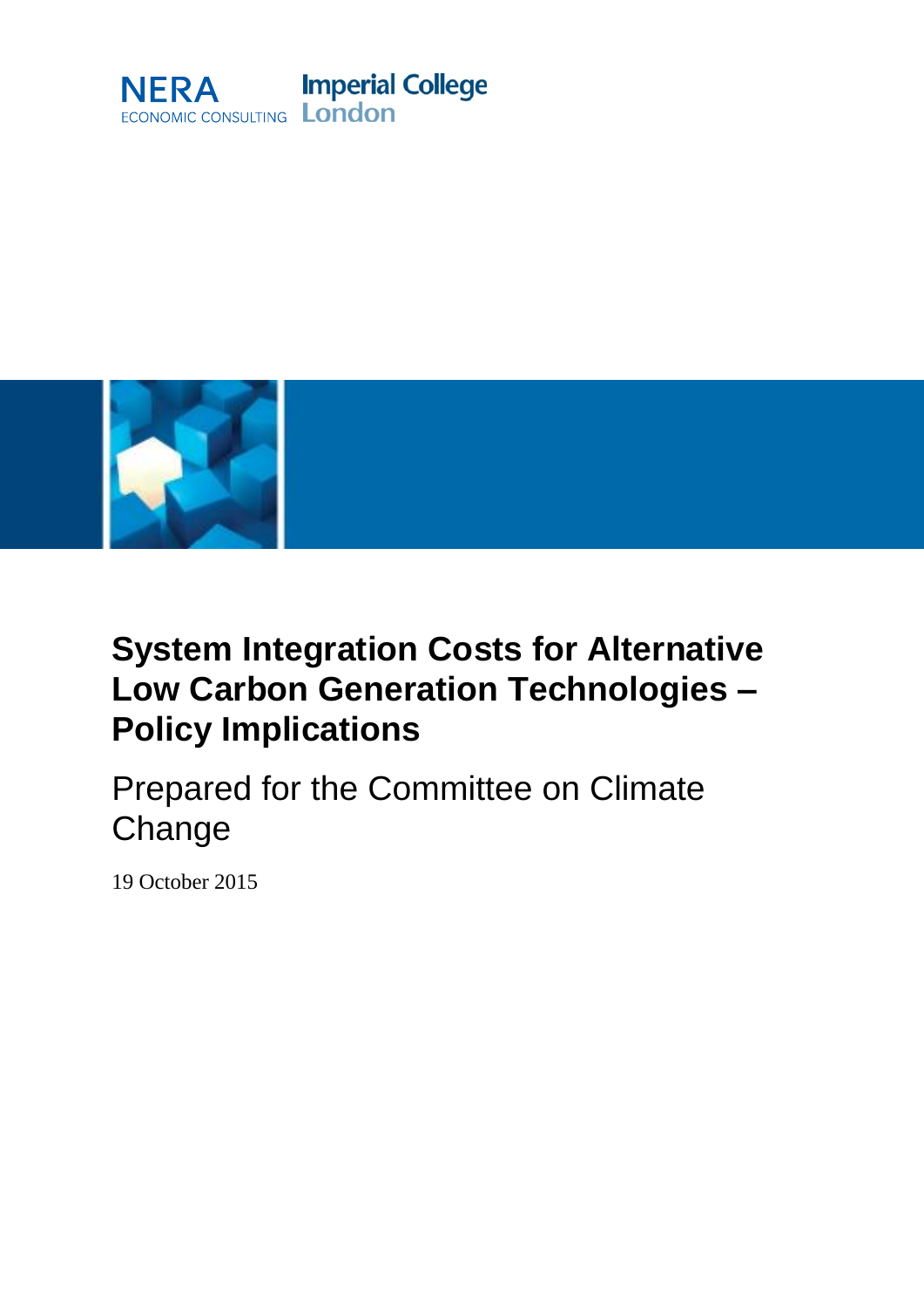# **NERA Project Team**

Richard Druce Alon Carmel Konrad Borkowski

# **Imperial College Project Team**

Prof Goran Strbac Dr Marko Aunedi

NERA Economic Consulting Marble Arch House 66 Seymour Street London W1H 5BT United Kingdom Tel: 44 20 7659 8500 Fax: 44 20 7659 8501 www.nera.com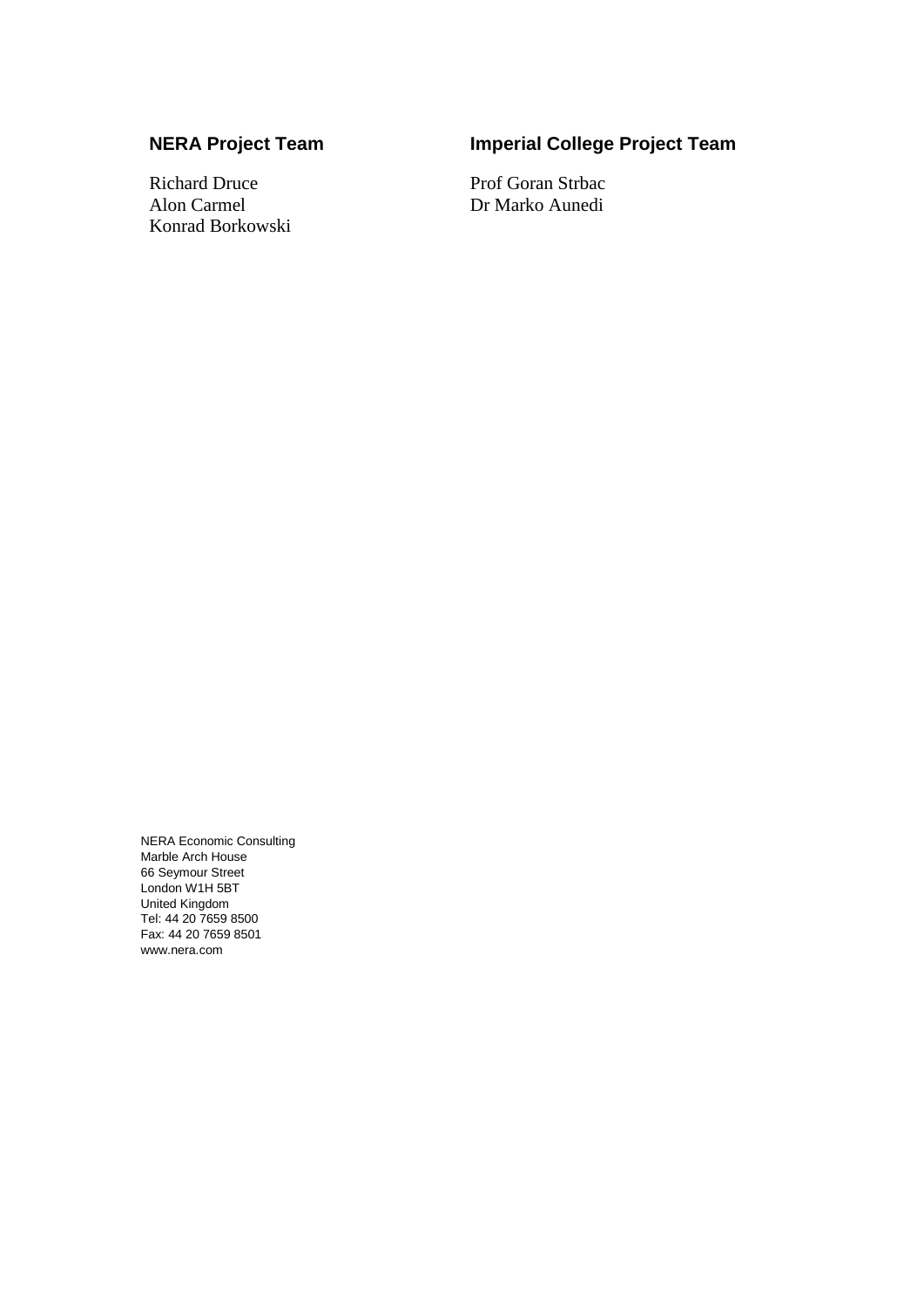# **Contents**

|      | <b>Executive Summary</b><br>Policy Context and the Importance of System Integration Costs<br>The Magnitude and Drivers of System Integration Costs<br>Policy Implications from the Imperial Modelling<br>Conclusions | j.<br>i<br>ii.<br>iv |
|------|----------------------------------------------------------------------------------------------------------------------------------------------------------------------------------------------------------------------|----------------------|
| 1.   | <b>Introduction</b>                                                                                                                                                                                                  | $\mathbf 1$          |
| 2.   | <b>Background: Imperial's Quantitative Modelling of</b>                                                                                                                                                              |                      |
|      | <b>System Integration Costs</b>                                                                                                                                                                                      | $\overline{2}$       |
| 2.1. | <b>Estimating System Integration Costs</b>                                                                                                                                                                           | $\overline{2}$       |
| 2.2. | <b>Implications for Policymakers</b>                                                                                                                                                                                 | 8                    |
| 2.3. | Scope of this Report                                                                                                                                                                                                 | 9                    |
| 3.   | <b>System Integration Costs Associated with</b>                                                                                                                                                                      |                      |
|      | <b>Scheduling and Despatch of Generation Plant and</b>                                                                                                                                                               |                      |
|      | <b>Generation Adequacy</b>                                                                                                                                                                                           | 11                   |
| 3.1. | Changes in Generation Capital and Operating Costs from                                                                                                                                                               |                      |
|      | <b>Integrating Low Carbon Power Generation</b>                                                                                                                                                                       | 11                   |
| 3.2. | System Integration Costs Associated with Changes in                                                                                                                                                                  |                      |
|      | Despatch                                                                                                                                                                                                             | 12 <sup>2</sup>      |
| 3.3. | System Integration Costs Associated with Generation                                                                                                                                                                  |                      |
|      | Adequacy                                                                                                                                                                                                             | 14                   |
| 3.4. | <b>System Integration Costs Associated with Ancillary Services</b>                                                                                                                                                   | 16                   |
| 3.5. | Conclusions                                                                                                                                                                                                          | 22                   |
| 4.   | <b>System Integration Costs Associated with Transport</b>                                                                                                                                                            |                      |
|      | <b>Costs</b>                                                                                                                                                                                                         | 23                   |
| 4.1. | <b>Transport Costs in Electricity Markets</b>                                                                                                                                                                        | 23                   |
| 4.2. | Losses                                                                                                                                                                                                               | 24                   |
| 4.3. | <b>Constraint Costs</b>                                                                                                                                                                                              | 24                   |
| 4.4. | <b>Transmission Investment Costs</b>                                                                                                                                                                                 | 25                   |
| 4.5. | <b>Distribution Investment Costs</b>                                                                                                                                                                                 | 26                   |
| 4.6. | Conclusions                                                                                                                                                                                                          | 26                   |
| 5.   | <b>Accounting for System Integration Costs in</b>                                                                                                                                                                    |                      |
|      | <b>Designing Low Carbon Support Mechanisms</b>                                                                                                                                                                       | 28                   |
| 5.1. | The CFD FIT Regime                                                                                                                                                                                                   | 28                   |
| 5.2. | Changes to the Allocation of CFD FIT Contracts                                                                                                                                                                       | 31                   |
| 5.3. | Changes to the Structure of CFD FIT Contracts                                                                                                                                                                        | 33                   |
| 5.4. | Support for Technologies that Reduce Integration Costs                                                                                                                                                               | 34                   |
| 5.5. | <b>Conclusions and Recommendations</b>                                                                                                                                                                               | 34                   |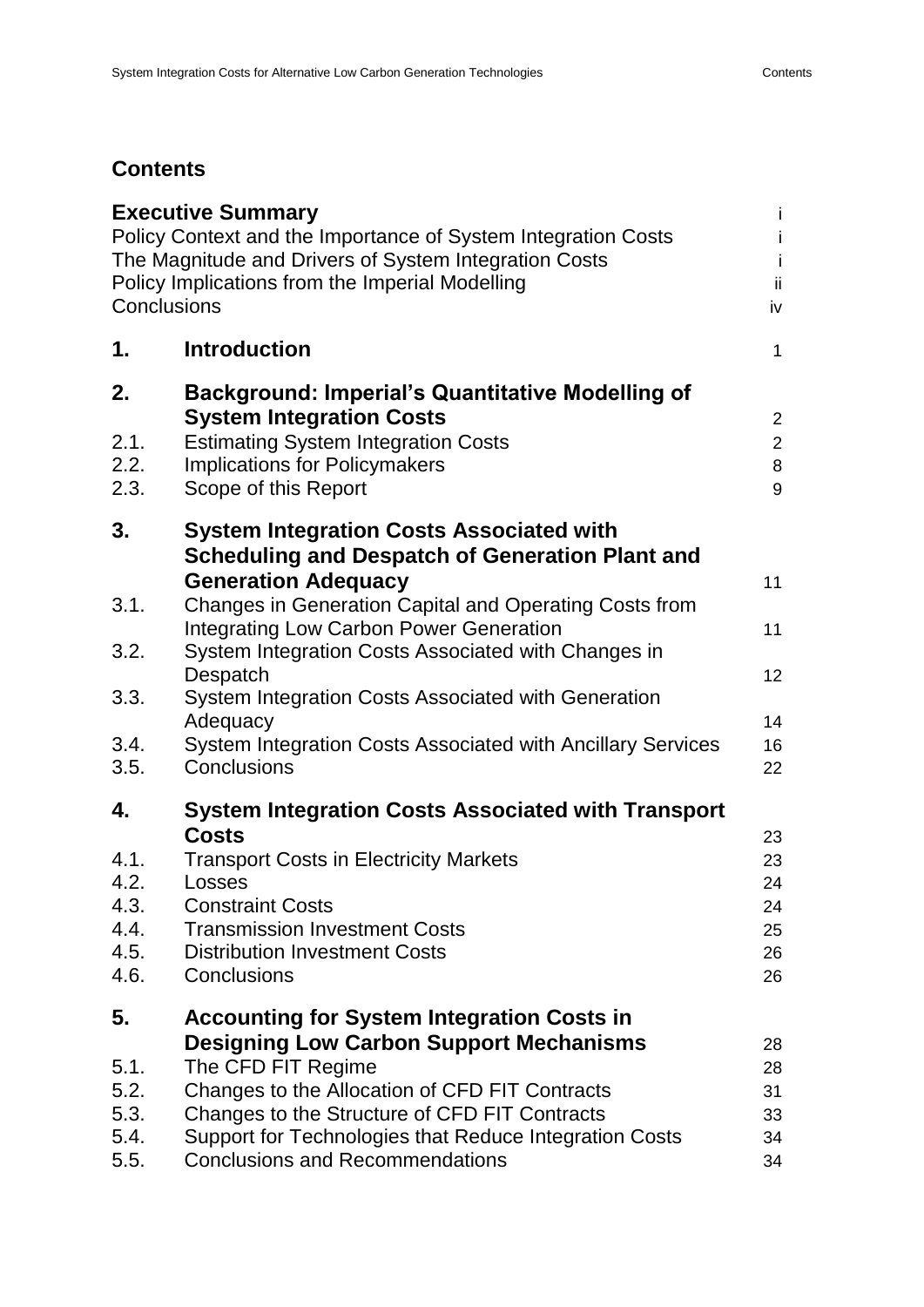| 6.                       | <b>Summary and Conclusions</b>                        |  |  |
|--------------------------|-------------------------------------------------------|--|--|
|                          | Appendix A. Alternative Methods for Estimating System |  |  |
| <b>Integration Costs</b> |                                                       |  |  |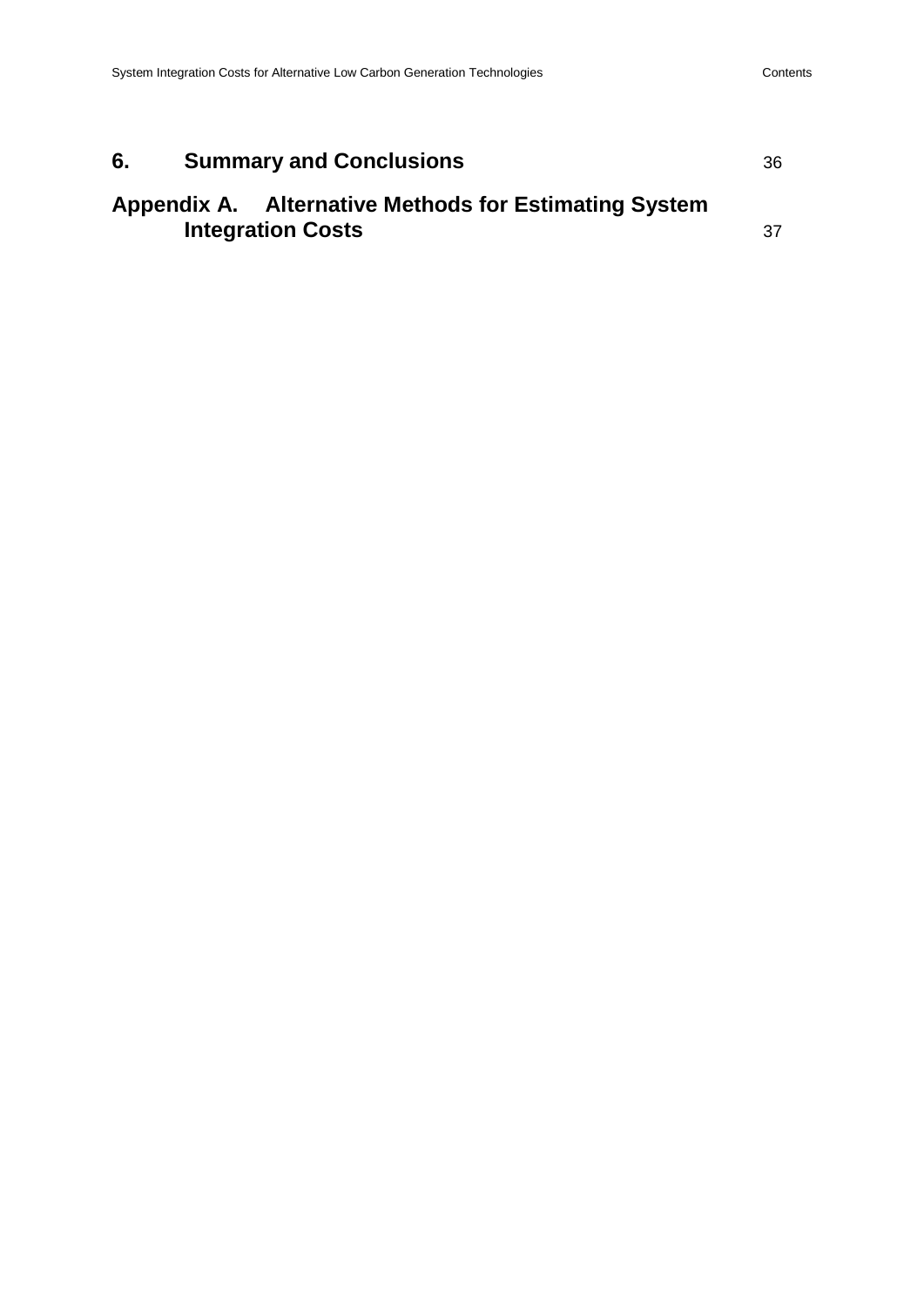# **Executive Summary**

## **Policy Context and the Importance of System Integration Costs**

The UK electricity industry is undergoing significant change. Amongst other policy developments, the Electricity Market Reform (EMR) programme has introduced two major new policies which alter how generators are remunerated: Contract for Difference (CFD) Feed-in Tariffs (FITs) are a new mechanism for subsidising low carbon generation, and a new Capacity Market (CM) provides long-term contracts and payments to generators for capacity that is reliably available. In essence, both these reforms involve the state taking an increasing role in planning the generation mix by awarding long-term contracts to generators. These mechanisms mitigate the long-term risks investors would face from future policy decisions on the generation mix and the rate of decarbonisation, if their revenues and ability to recover fixed investment costs were dependent entirely on market prices.

Against this background, this study commissioned by the Committee on Climate Change (CCC) from NERA Economic Consulting is concerned with the interaction between these reforms with other aspects of the prevailing market and regulatory arrangements in the electricity market, and in particular the system integration costs associated with alternative low carbon generation technologies. It draws on a modelling report produced in parallel by Imperial College London ("Imperial") for the CCC, which should be read alongside this report.

System integration costs exist because, when a change in the generation mix occurs, optimal generation despatch to meet energy demand changes, the generation investment required to maintain a given security standard changes, network infrastructure requirements change, and the requirements for ancillary services change. Hence, the Levelised Cost of Energy (LCOE) of competing technologies is not the only consideration government faces when estimating the costs of alternative generation mixes. The Imperial modelling estimates these system integration costs, and finds, amongst other things, that they are significantly higher for intermittent renewables than other forms of low carbon generation such as nuclear or CCS.

Therefore, if the government does not consider the whole system costs that competing technologies impose on the power system, consumers could end up paying more than necessary to achieve the objectives of decarbonisation and security of supply.

#### **The Magnitude and Drivers of System Integration Costs**

The modelling by Imperial estimates system integration costs for a range of technologies. These estimates for individual technologies are computed relative to each other. For instance, Imperial finds, in a scenario where the power sector decarbonises to 100gCO2/kWh by 2030, that system integration costs for wind and solar are around £6-£9/MWh higher than for nuclear, and the integration cost for the more flexible CCS technology is lower still by up to £6/MWh.

More generally, Imperial finds that the level of system integration costs increase as the level of assumed decarbonisation rises and the amount of flexibility assumed to be provided by thermal plant, and alternative technologies such as demand response and storage, falls. For instance, as the power system decarbonises further to 50g/kWh, the magnitude of these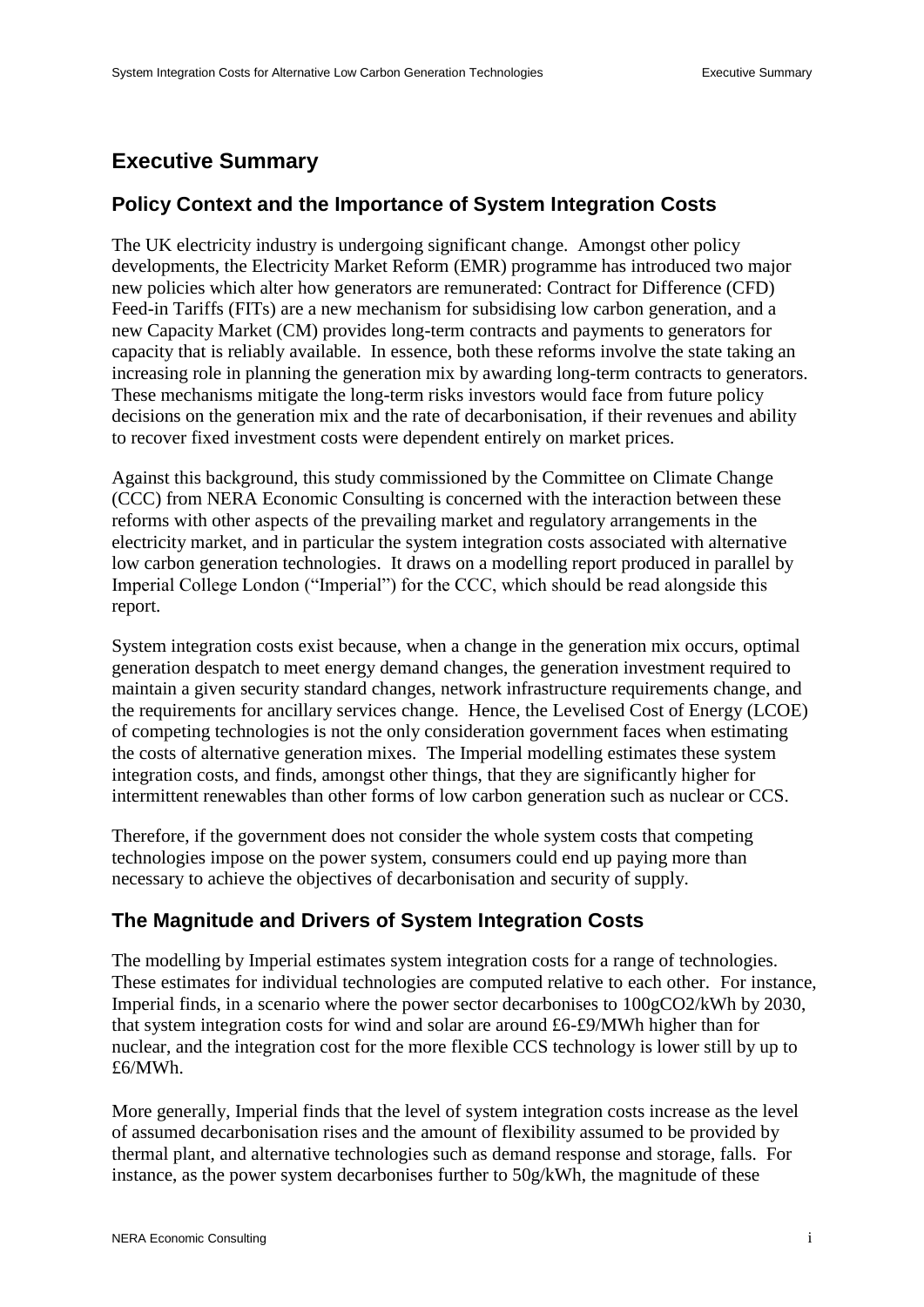system integration costs rises. System integration costs for wind and solar (relative to nuclear) rise to £13-£16/MWh in a 50gCO2/kWh scenario, and the system integration costs of CCS are around £11-£12/MWh lower than for nuclear. And in a scenario in which Imperial assumes a particularly high penetration of solar PV, the integration costs associated with this technology also rise relative to competing technologies.

The drivers of system integration include the need to pay for back-up plant to ensure security of supply when the wind is not blowing or the sun is not shining, and the need to pay for additional system flexibility through ancillary services. Indeed, one particularly important finding from this study relates to the interaction between system integration costs and flexibility. As noted above, higher levels of flexibility reduce integration costs. However, Imperial also finds that, unless the flexibility of the system increases compared to current levels, it will be challenging to reach very low levels of carbon intensity, such as between 50 and 100g/kWh, whilst maintaining the levels of ancillary services required in a system with high levels of low carbon plant. Additional flexibility may therefore be required through means such as improving the dynamic constraints and efficiency of thermal plant, adding electrical storage, demand response and interconnection to the system, and increasing the use of low carbon plant for the provision of ancillary services.

#### **Policy Implications from the Imperial Modelling**

#### **Potential Reforms to Subsidy Arrangements**

Despite Imperial's finding that system integration costs are material, this report explains that current market and low carbon support mechanisms do not fully reflect the effects of system integration costs. Many aspects of system integration costs can be signalled through energy market prices. However, generators supported by the CFD FIT are not exposed to market prices, as contract payments ensure they receive a fixed price for their output.<sup>1</sup> As a result, the CFD FIT auctions are based on bids driven by generators' own LCOEs, not the system integration costs reflected in market prices.

This report sets out a range of options to address the problem that, under current subsidy arrangements, neither government nor developers of low carbon plant fully take into account the impact of technology choice on the costs of the power system as a whole. These options include:

- First, the CFD FIT regime could better account for differences in the system integration costs associated with different technologies if the contract form were altered to provide generators with more exposure to market price signals. This would involve:
	- − Allowing projects with CFD FIT contracts to participate in the capacity market auctions, to better account for differences in the capacity value of different low carbon technologies (discussed further below); and

<sup>1</sup> Assuming they are able to sell their output at the market reference price specified in their contract. CFD plant are still incentivised by the wholesale market price to the extent that they are able to receive a higher price for their output than the reference price.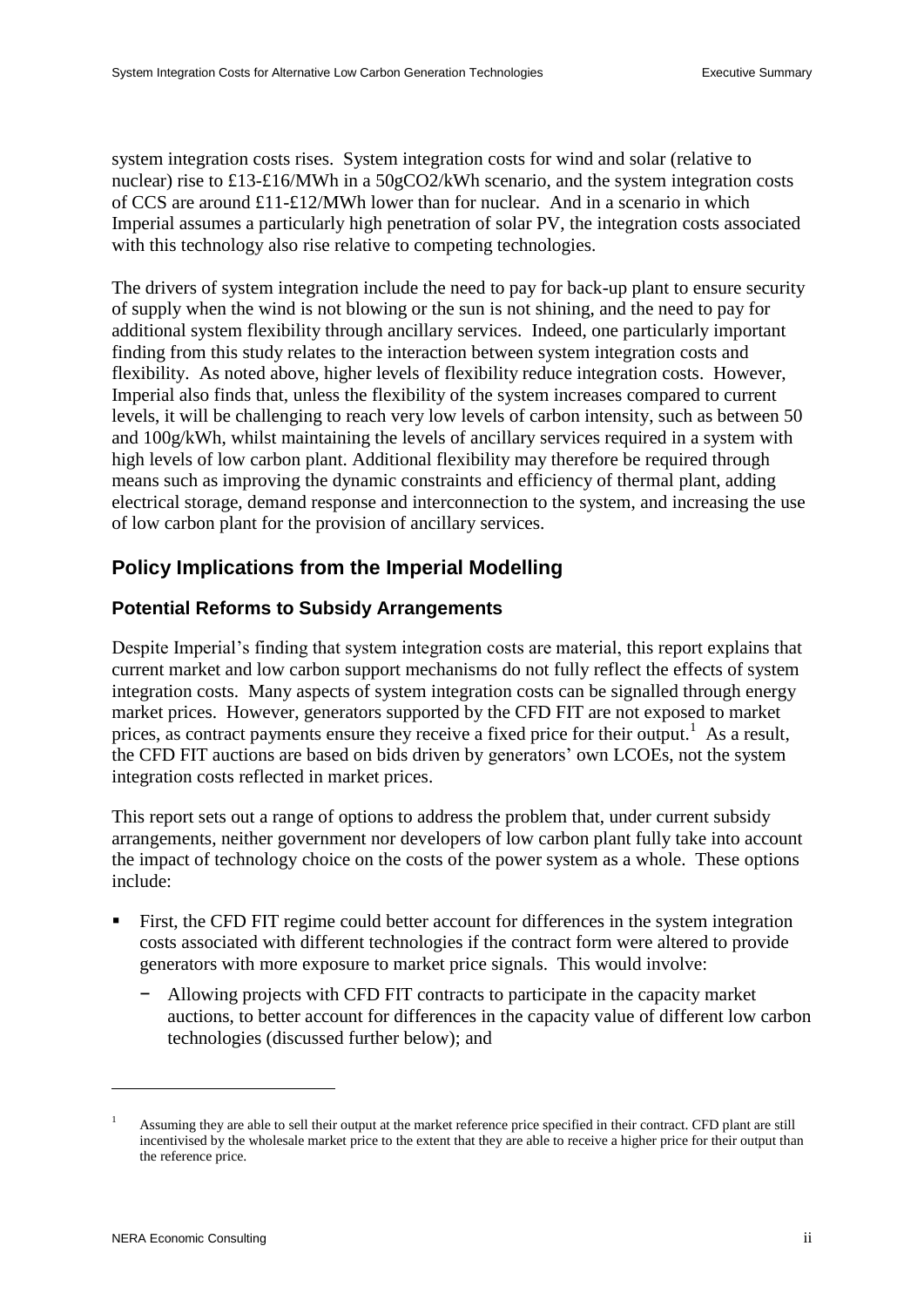- − Adjusting the structure of the CFD FIT contract to provide generators with stronger incentives to respond to wholesale price energy signals, such as by linking subsidy payments to capacity or expected energy production, rather than actual metered production, and/or changing the market reference price index.
- However, government may opt not to change the structure of the CFD FIT contract in these ways. Also, it may be the case that the wholesale prices to which generators are exposed does not fully reflect system integration costs anyway (see below). In these conditions, some further adjustments to CFD FIT allocation mechanisms may be required to account for differences in system integration costs across technologies. This would involve:
	- − Identifying which components of the system integration costs associated with each technology are priced into their LCOEs; then
	- − Adjusting the CFD FIT allocation mechanism to promote technologies that provide system benefits (or lower system integration costs). This might involve applying handicaps in the allocation procedure to technologies causing relatively high integration costs, or setting maxima/minima on the deployment of low carbon plant associated with relatively high/low integration costs, or adjusting the pot budgets towards technologies with lower system integration costs.

The notable exception to our finding that the CFD FIT mechanism prevents generators from being exposed the system integration costs they impose is network access charges. Distribution and Transmission Network Use of System Charges (DUoS and TNUoS) seek to charge generators in different places and of different technologies a price for network access reflecting the marginal cost their presence imposes on the networks. Hence, the system integration costs Imperial estimates to be associated with network reinforcement ought not to require a policy intervention, on the assumption that Ofgem keeps under review the extent to which these charges are cost reflective.

#### **Potential Reforms to Market and Regulatory Arrangements**

In theory, if prices reflected system marginal cost of production perfectly and in real time, and all generators were exposed to those prices, there would be no challenge associated with system integration costs. Hence, one way to ensure that generators account for system integration costs when taking investment decisions is to expose them to market price signals. Moreover, in principle, it is possible to signal the value of flexibility through market price signals, and thus encourage generators and other investors to provide the flexibility that the Imperial modelling suggests the system will need as it is decarbonised.

However, at present, power trading arrangements are limited in their ability to signal system integration costs, suggesting that some reforms may improve the extent to which system integration costs are factored into the prices faced by generators, and flexibility is rewarded adequately by the market.

 Allowing low carbon plant to participate in the CM would allow those low carbon technologies providing relatively a high amounts of firm capacity to benefit from doing so, and then factor these revenues into their CFD FIT auction bids;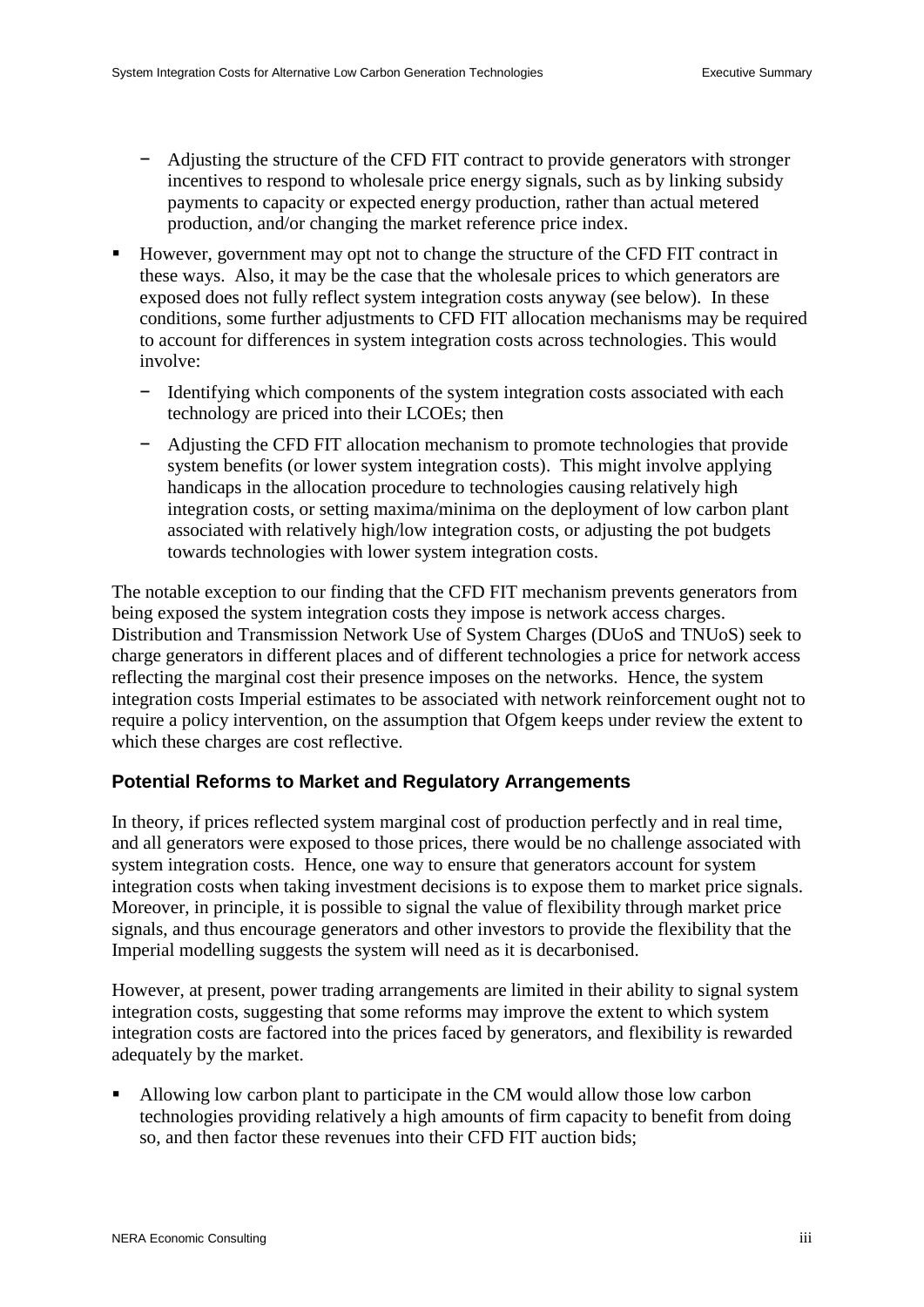- Similarly, to ensure providers of flexibility from innovative and small scale technologies can compete on an even-footing with larger scale generation plant, all such technologies should be able to participate in the CM on comparable terms;
- Shortening trading intervals from their current length of 30 minutes to, for example, 5 minutes would improve the extent to which the value of providing flexibility can be reflected in market prices;
- For flexibility required over shorter time scales, new ancillary service products may be required that ask providers to respond much quicker than has been required in the past, although we recognise this process is already underway; and
- It may be beneficial to create more transparent market mechanisms for procurement of ancillary services, such as in other markets where real time markets for ancillary services operate alongside wholesale markets for energy.

#### **Conclusions**

This study, and the Imperial modelling report that accompanies it, demonstrate that system integration costs are a material cost to the power system that should be considered when government takes policy decisions that influence the future generation mix. To ensure that these system integration costs are considered when new generation investments are selected, some reform of current subsidy mechanisms would be required.

Moreover, the Imperial modelling finds that the provision of flexibility by generators and others such as storage, demand response, interconnection, etc, will be essential for managing the costs associated with integrating low carbon plant onto the power system, and achieving high levels of decarbonisation. As discussed above, a range of reforms to current power trading arrangements would allow the value of flexibility to be better signaled through market mechanisms, allowing flexibility providers to realise the full value of their assets and services, and thus encourage provision.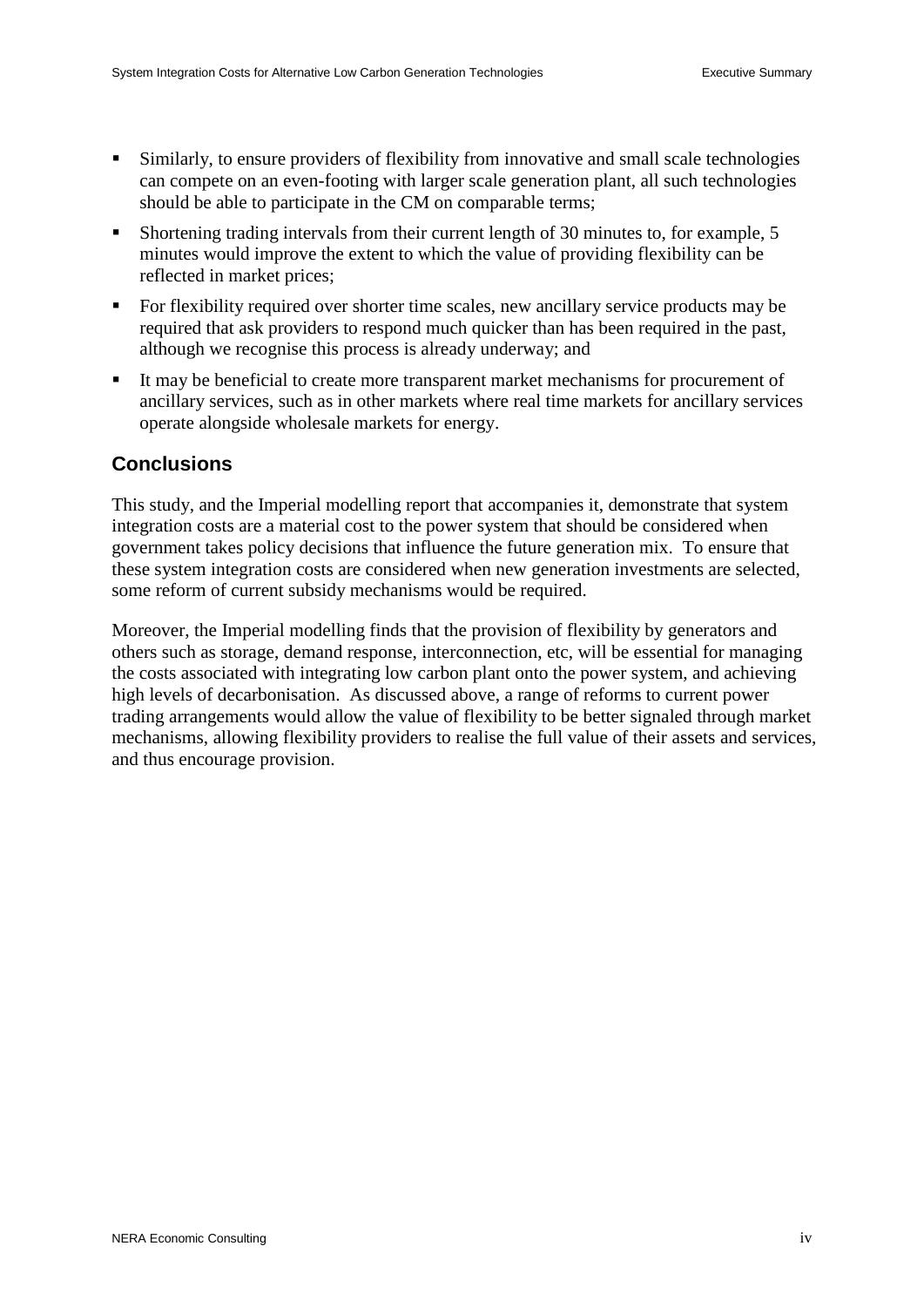# **1. Introduction**

This report, commissioned from NERA Economic Consulting (NERA) and Imperial College London (Imperial) by the Committee on Climate Change (CCC), considers the policy implications of a modelling exercise undertaken by Imperial, which estimates the change in power system costs that results from the integration of low carbon generation technologies.

As described further in Chapter [2,](#page-9-0) the system integration costs for a particular low carbon generation technology (wind, solar PV, etc) is defined as a premium above those technologies' own levelised cost of energy (LCOE). In represents the additional costs of adjusting the generation mix and despatch patterns, network infrastructure, and the supply of/demand for ancillary services to accommodate marginal changes in the penetration and mix of low carbon plant. This chapter also describes the interactions identified by the modelling between estimated system integration costs and the supply of "flexibility" from means such as increasing the flexibility of thermal generation, DSR, electrical storage, and so on.

Chapters [3](#page-18-0) and [4](#page-30-0) then discuss the policy implications of the Imperial modelling results, focussing on what policy interventions might be desirable to achieve an economically efficient balance between low carbon generation that accounts, not only for the levelised costs of alternative technologies, but also for system integration costs. These chapters also discuss the implications of Imperial's modelling results in respect of the role for those technologies providing flexibility to the power system. Finally, Chapter [5](#page-35-0) discusses possible implications for existing low carbon support mechanisms, and Chapter [6](#page-43-0) concludes.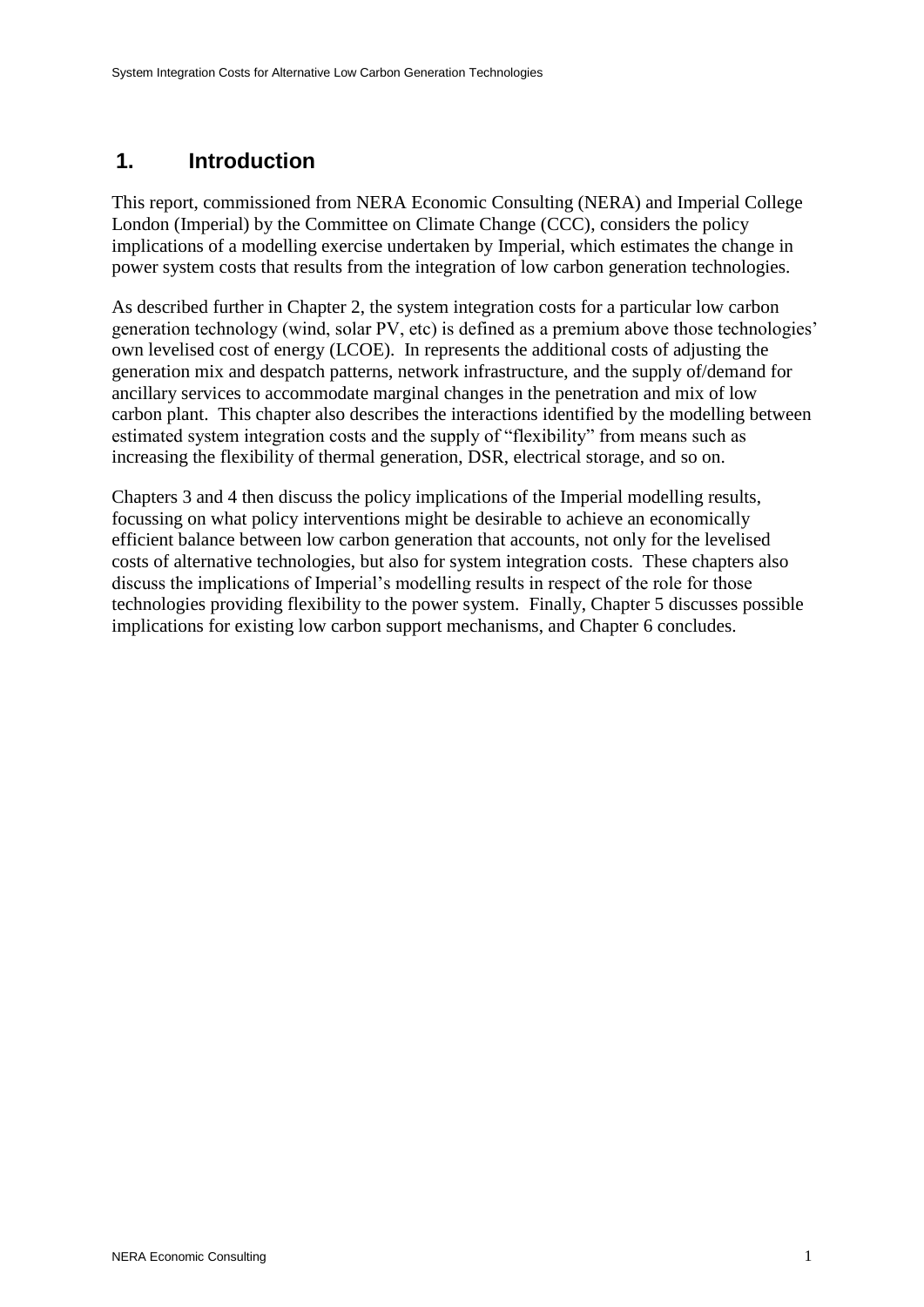# <span id="page-9-0"></span>**2. Background: Imperial's Quantitative Modelling of System Integration Costs**

# **2.1. Estimating System Integration Costs**

### **2.1.1. Approach to estimating integration costs**

Imperial's modelling work defines the integration costs for each technology as a premium above its LCOE. This system integration cost exists because, when a change in the generation mix occurs, optimal generation despatch to meet energy demand changes, the generation investment required to maintain a given security standard changes, network infrastructure requirements change, and the requirements for ancillary services change.

As described extensively in Section 2.2 and Appendix C of the Imperial report, $<sup>2</sup>$  Imperial's</sup> Whole Electricity System Modelling Approach (WeSIM) is a fundamentals model of the whole British electricity system that schedules and despatches generation to meet energy demand and ancillary service requirements, builds sufficient generation capacity to meet a required security standard, optimises investment in additional distribution and transmission network capacity, and despatches alternative balancing technologies such as storage, interconnection and demand side response (DSR).

Given there is no consensus in the literature on a single "correct" method for defining and calculating system integration costs, the Imperial modelling adopts three alternative methods to estimate a plausible range of integration costs (see Section 2.4 of the Imperial report for more detail). We summarise these in [Appendix A](#page-44-0) to this report. However, they all involve estimating integration costs by adding a small amount of each low carbon technology and removing another, while achieving the same overall security standard and the same carbon intensity of the power mix.

## <span id="page-9-1"></span>**2.1.2. Estimates of integration costs**

Imperial's modelling shows that the system integration costs associated with low carbon generation are material and that they vary across technologies. As [Figure 2.1](#page-10-0) shows, the estimated integration costs are broken down into three categories:

- 1. Generation capital costs, which accounts for changes in the cost of installing the optimal mix of generation capacity following a change in the low carbon mix to maintain given emissions and security standards;
- 2. Generation operating costs, which accounts for changes in the cost of despatching the generation fleet following a change in the low carbon mix to maintain given emissions and security standards; and

<sup>2</sup> Imperial College London, "Value of Flexibility in a Decarbonised Power System and System Externalities of Power Sector Technologies", report for the Climate Change Committee, October 2015.. Henceforth, the "Imperial report". Note, this chapter presents a selection of key results from the Imperial modelling. It is, however, a very brief summary. Please see the Imperial report for a more detailed discussion of the assumptions and methods used.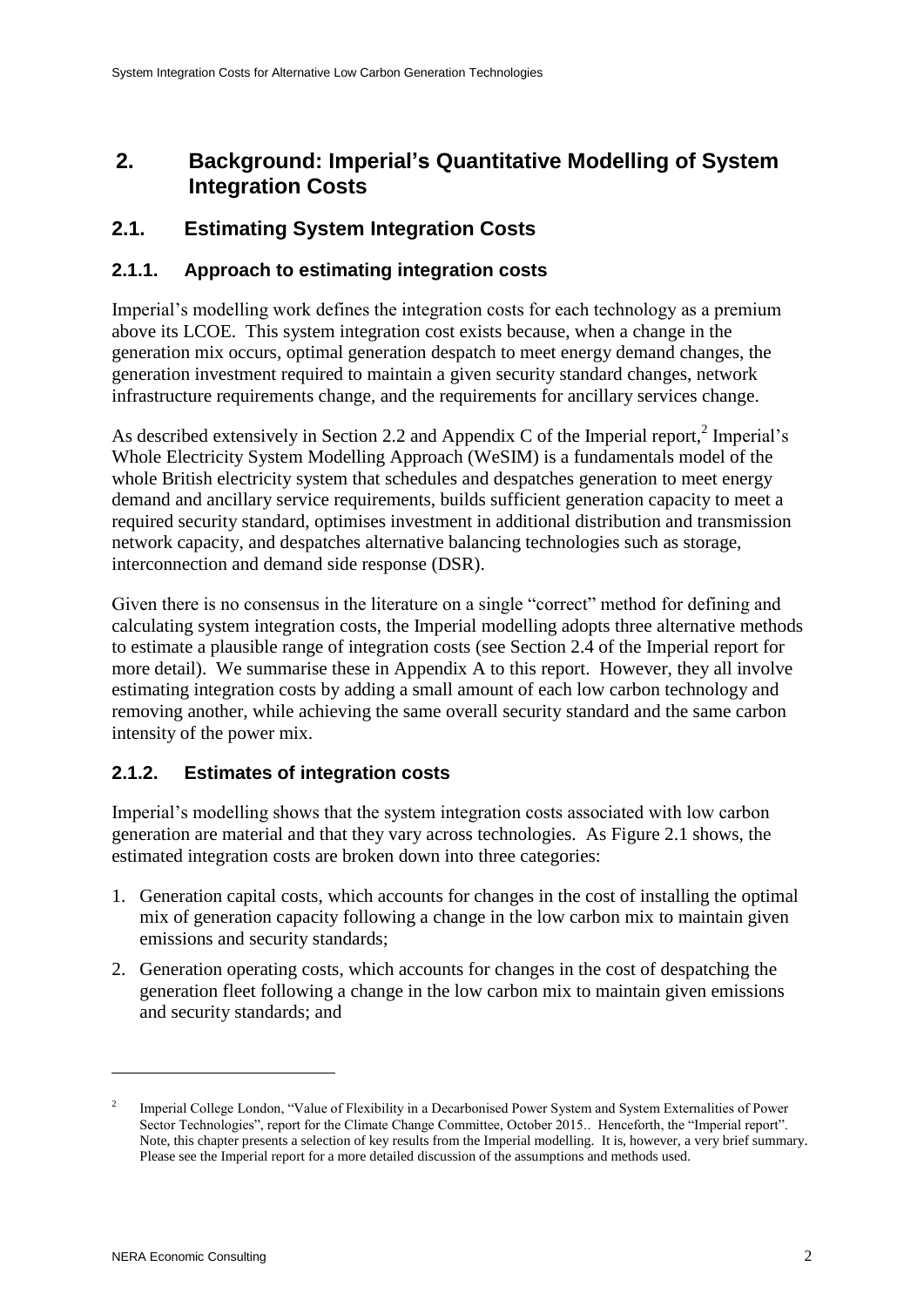3. (Separately) changes in transmission and distribution infrastructure costs to accommodate the output from adjusted mix of plant.

[Figure 2.1](#page-10-0) shows estimated integration costs for the 100g/kWh baseline scenario, which assumes a mix of nuclear, wind, $3$  solar PV and CCS is developed to meet this emissions target. It shows that the system integration costs associated with wind (relative to nuclear<sup>4</sup>) are £6-£7/MWh, which are similar to the range of integration costs associated with solar PV of £6-£9/MWh, depending on the method used (see above). The integration costs associated with both technologies are significantly higher than for CCS. Across the three methods, the majority of integration costs for all technologies are associated with changes in generation operating and capital costs.

The element of integration costs associated with transmission capital costs tends to be small because, when Imperial removes nuclear capacity and replaces it with an alternative to compute integration costs (see the methods described in [Appendix A\)](#page-44-0), it places the alternative plant in a similar location, so the change in transmission requirements tends to be modest. However, it is possible that different technologies might trigger different amounts of transmission capacity, even if they are in the same location. Hence, this category of cost may be a more significant component of estimated integration costs in some cases. The figure also demonstrates that solar PV can cause some growth in distribution capital costs, as placing more capacity into distribution systems creates the need for additional reinforcement.



<span id="page-10-0"></span>**Figure 2.1 Modelled Integration Costs Relative to Nuclear (100g/kWh Baseline Scenario in 2030)**

*Source: Imperial Modelling*

<sup>3</sup> For the purpose of this analysis, we make no distinction between offshore and onshore wind, on the basis that the integration costs associated these technologies, once they connect to the onshore system, are common.

<sup>&</sup>lt;sup>4</sup> Note, the system integration costs shown are all relative to other technologies. Hence, the choice of nuclear as the reference technology, as opposed to wind, solar or CCS, is arbitrary.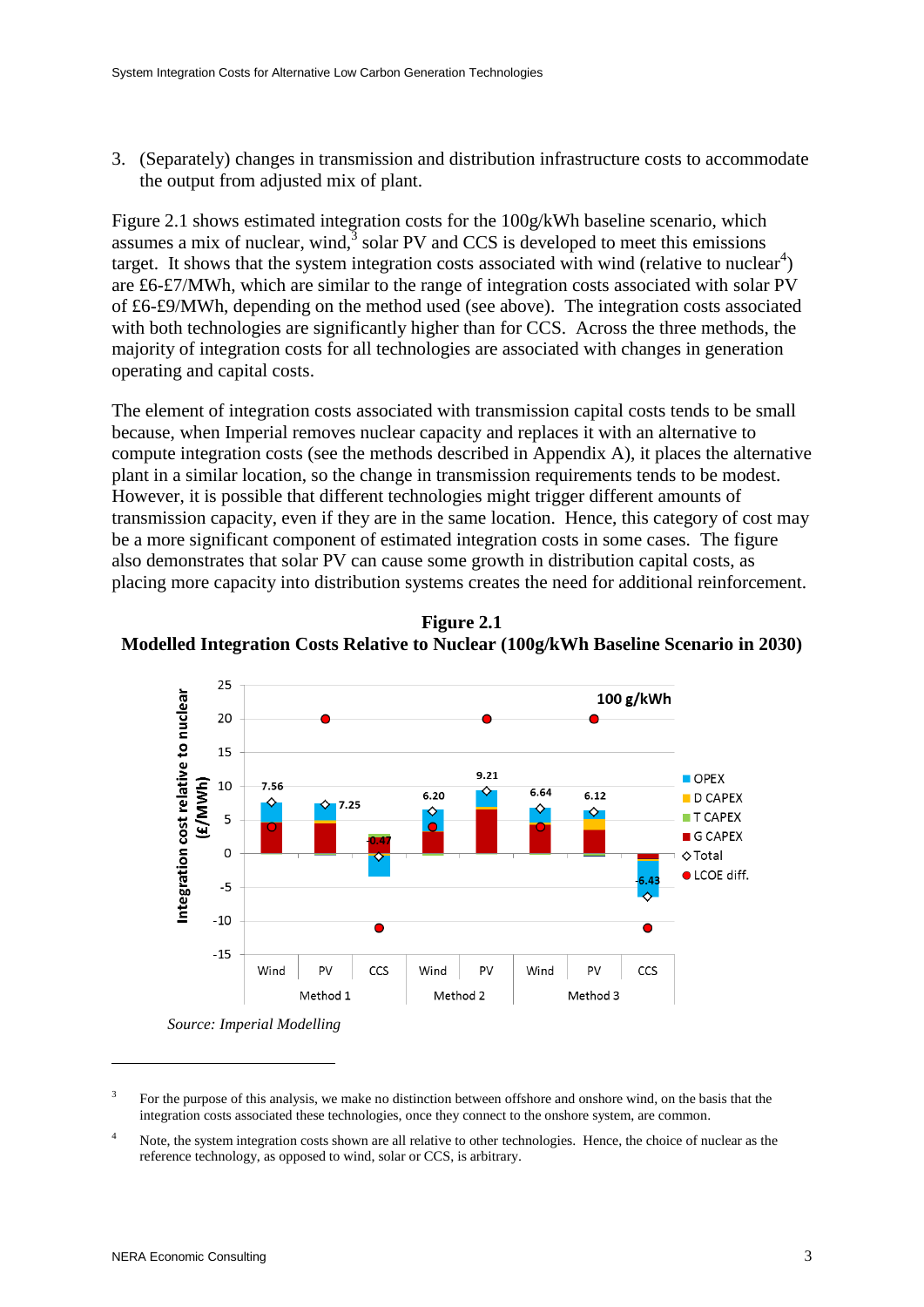Furthermore, a comparison of [Figure 2.1](#page-10-0) and [Figure 2.2,](#page-11-0) which presents results for the 50g/kWh baseline scenario, shows that the magnitude of relative system integration costs increases across all technologies as emissions fall due to a higher penetration of low carbon plant. The system integration costs associated with wind and solar PV (again, relative to nuclear) are £13-£16/MWh, depending on the method (see above), and CCS has materially lower integration costs. The integration costs associated with wind and PV are primarily attributable to changes in generation operating and capital costs, as in the 100g/kWh case, but CCS also appears to trigger less transmission capital costs than nuclear,<sup>5</sup> which makes up around half of the integration cost for this technology.

<span id="page-11-0"></span>



*Source: Imperial Modelling*

The results shown above therefore demonstrate that the level of integration costs appear to rise with the penetration of low carbon plant, and that there is potentially material variation in integration costs across technologies. However, as [Figure 2.3](#page-12-0) shows, the relative integration costs across technologies changes if the mix of low carbon plant assumed in the baseline changes. Assuming a higher penetration of solar PV (50GW, rather than the 20GW assumed in the 50g/KWh baseline) makes the relative integration costs of solar PV materially higher than for wind. CCS still has a materially lower integration cost than all other technologies in this scenario, as it provides more firm capacity to the power system than wind and solar, and its production can be ramped up/down in accordance with the needs of the system more easily than nuclear.

<sup>5</sup> A possible explanation for CCS trigger less transmission investment than alternative low carbon technologies is that, at times when transmission capacity is constrained, it is cheaper to constrain down production from CCS than it is to constrain down production from nuclear or wind/solar PV.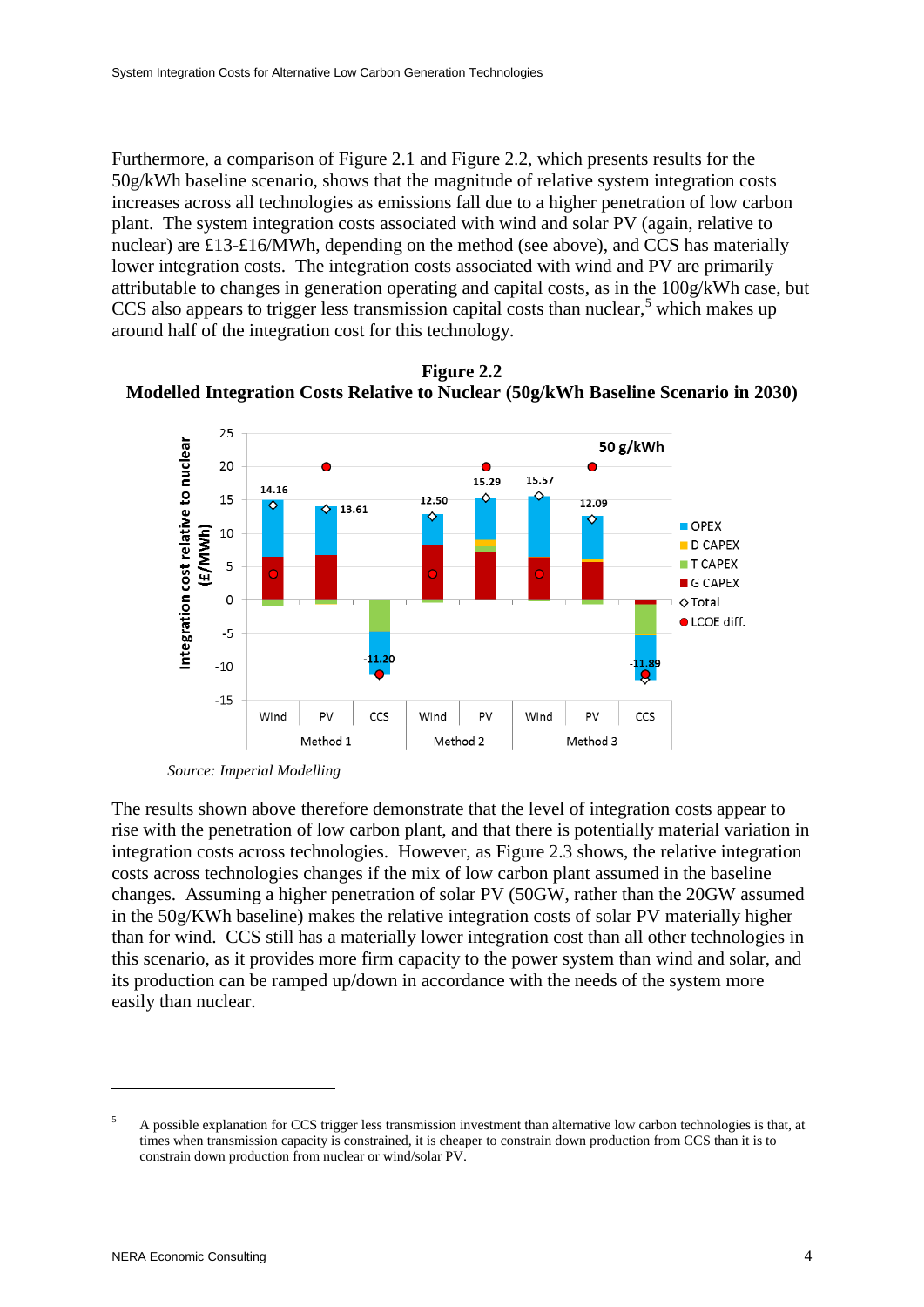<span id="page-12-0"></span>



*Source: Imperial Modelling*

#### **2.1.3. The importance of flexibility for achieving high levels of decarbonisation in the power sector**

As explained in the Imperial report, our starting point for calibrating the generation mix used in the 50g/kWh and 100g/kWh baseline scenarios was a set of generation capacity assumptions that the CCC, based on previous work, had estimated would deliver the assumed levels of decarbonisation using a mix of low carbon generation technologies. However, when Imperial incorporated these generation mixes into its scheduling and despatch models, it found that these mixes would not, in fact, produce the required 50-100g/kWh decarbonisation targets. The main reason for this was that the remaining fossil fuel-fired plant on the system had to run at higher load factors to provide sufficient reserves to balance the system in real time. We therefore explored with the CCC alternative means of balancing the system by providing higher levels of flexibility from alternative sources.

For instance, as [Figure 2.4](#page-13-0) shows, with the initial system composition provided by the CCC, Imperial's modelling suggested a carbon intensity of 197g/kWh instead of the target of 50g/kWh. However, by assuming some incremental increases in the flexibility of the power system from a range of technologies, we developed an adjusted baseline that achieved the emissions target. The additional flexibility comes from a range of sources, including:

- Increasing the flexibility of thermal generation, eg. so they can run at lower levels of minimum stable load and ramp up/down more quickly;
- Improving generator thermal efficiency, so the fuel consumption is lower when the plant is part-loaded to provide reserve, for instance;
- Technological and operational improvements in system operation to reduce response requirements;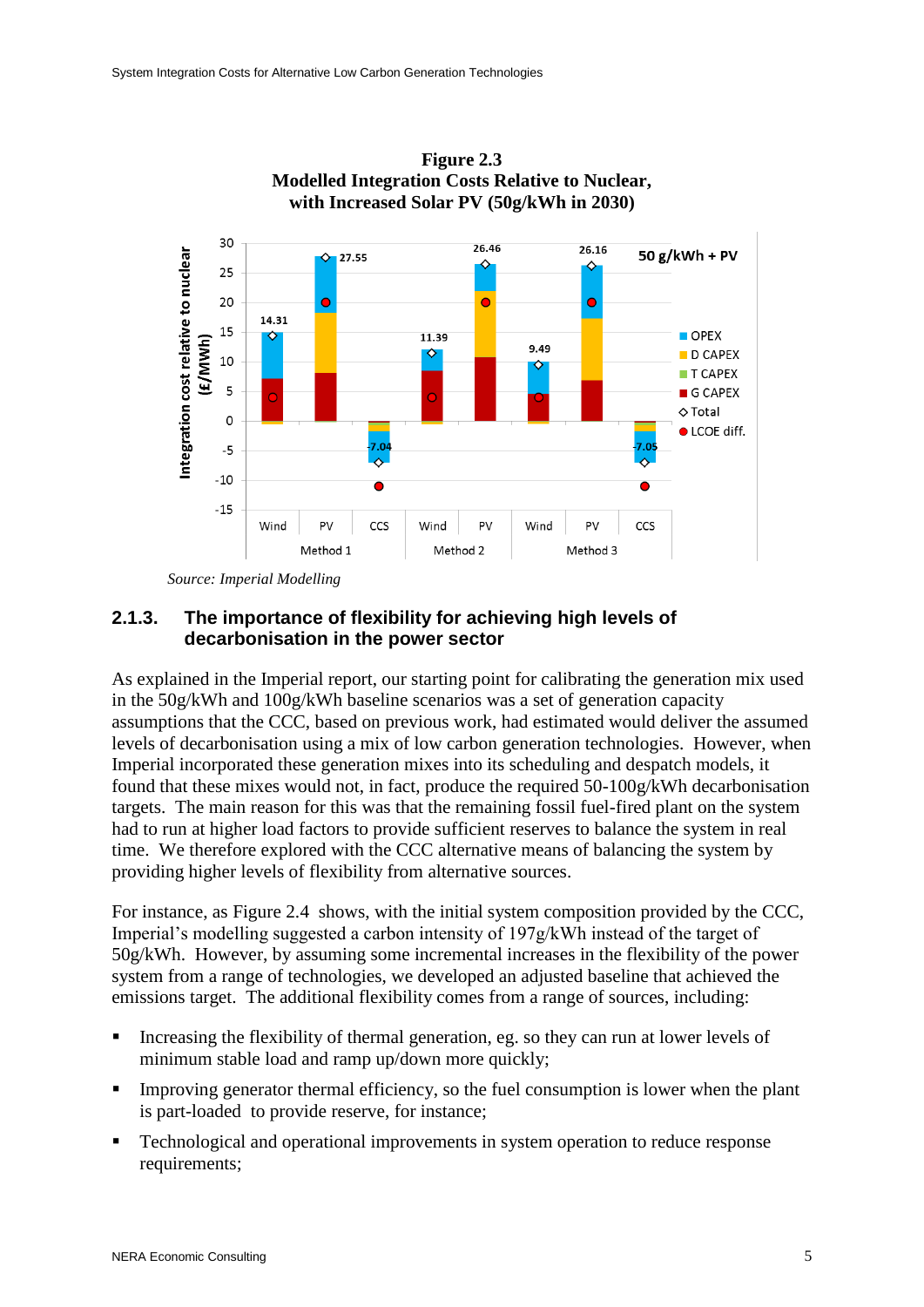- Increased penetration of electrical storage capacity, DSR and interconnection capacity; and
- Allowing wind plant to provide reserves.

<span id="page-13-0"></span>This analysis indicates that the costs of decarbonising the electricity system will depend on the levels of flexibility provided by generators, through the decisions they take to make their plant more/less flexible, as well as the supply of flexibility from other sources, such as DSR, new interconnection, storage, and so on. Innovations in system operation to reduce reserve requirements and allow wind to provide reserve also reduce the need for flexibility from other sources.



**Figure 2.4 System Carbon Intensity with Increased Flexibility (50g/kWh Baseline Scenario in 2030)**

*Source: Imperial Modelling*

Further, as [Figure 2.5](#page-14-0) shows, the magnitude of integration costs associated with different technologies varies depending on the level of flexibility in the power system. It shows that more flexibility reduces the costs of integrating all solar and wind capacity onto the system.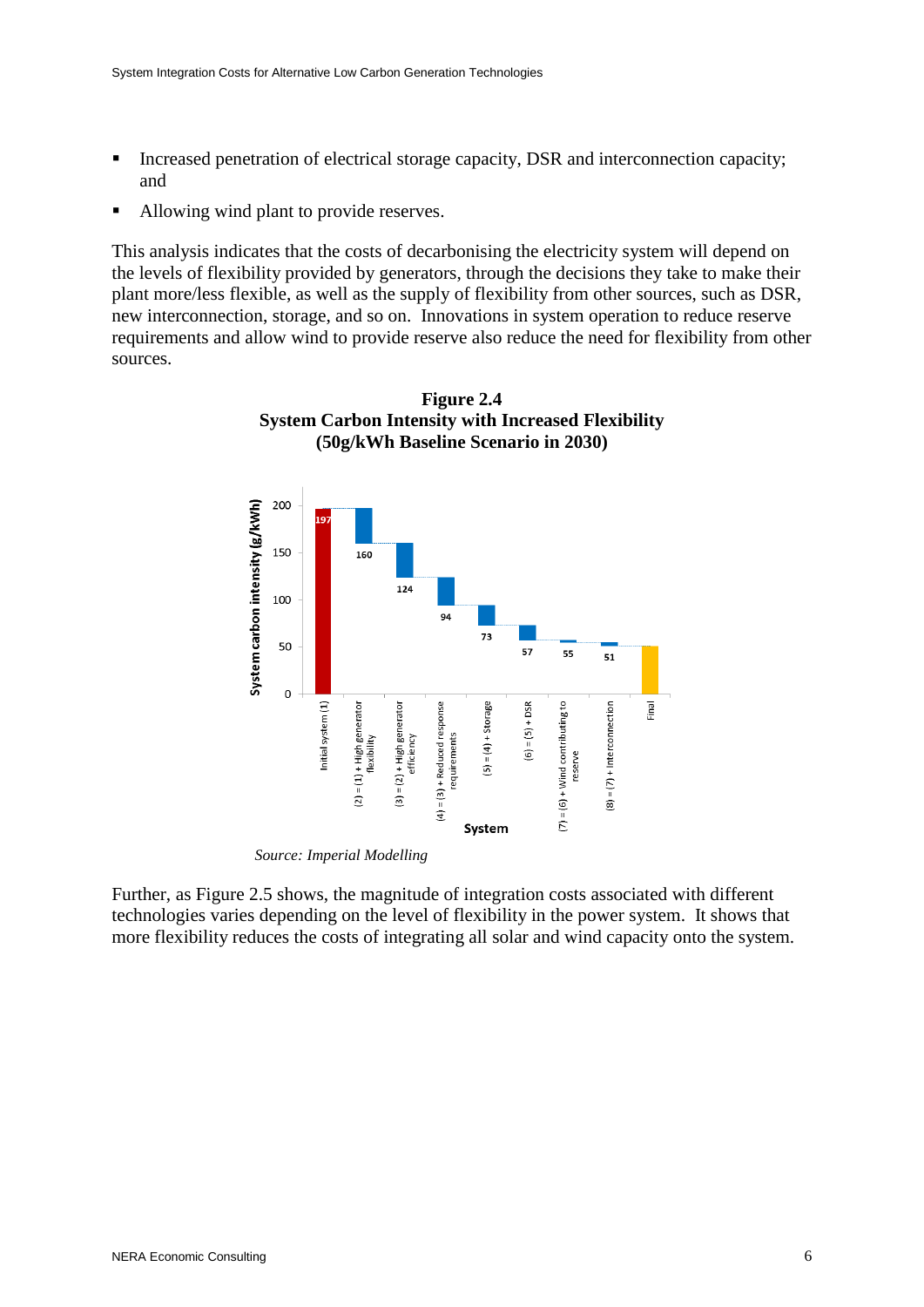

<span id="page-14-0"></span>**Figure 2.5 Impact of Flexibility on Relative Integration Costs of Wind and Solar PV (50g/kWh Baseline Scenario in 2030)**

*Source: Imperial Modelling. Note, Wind (S) and Wind (N) represent wind plant in the north and south of GB, respectively.* 

However, this analysis alone provides little evidence as to the optimal penetration of flexibility technologies. For instance, depending on the costs of providing these alternative sources of flexibility, it might be more efficient to reduce emissions to the 50 or 100g/kWh targets by adding more low carbon plant, changing the mix of low carbon plant, or adding flexibility from other sources. To illustrate this point, Imperial also performed some runs of its WeSIM model in which it allowed the model to choose the optimal mix of low carbon plant in order to minimise cost, while achieving a given 50g/kWh emissions target, and taking a range of different assumptions on the supply of flexibility from other sources as given. As [Figure 2.6](#page-15-0) shows, as the flexibility provided by other sources increases, the leastcost penetration of solar PV and wind capacity rises, and nuclear capacity falls. Also, as flexibility increases, the optimal penetration of both OCGT and CCS plant falls, as these are competing sources of flexibility.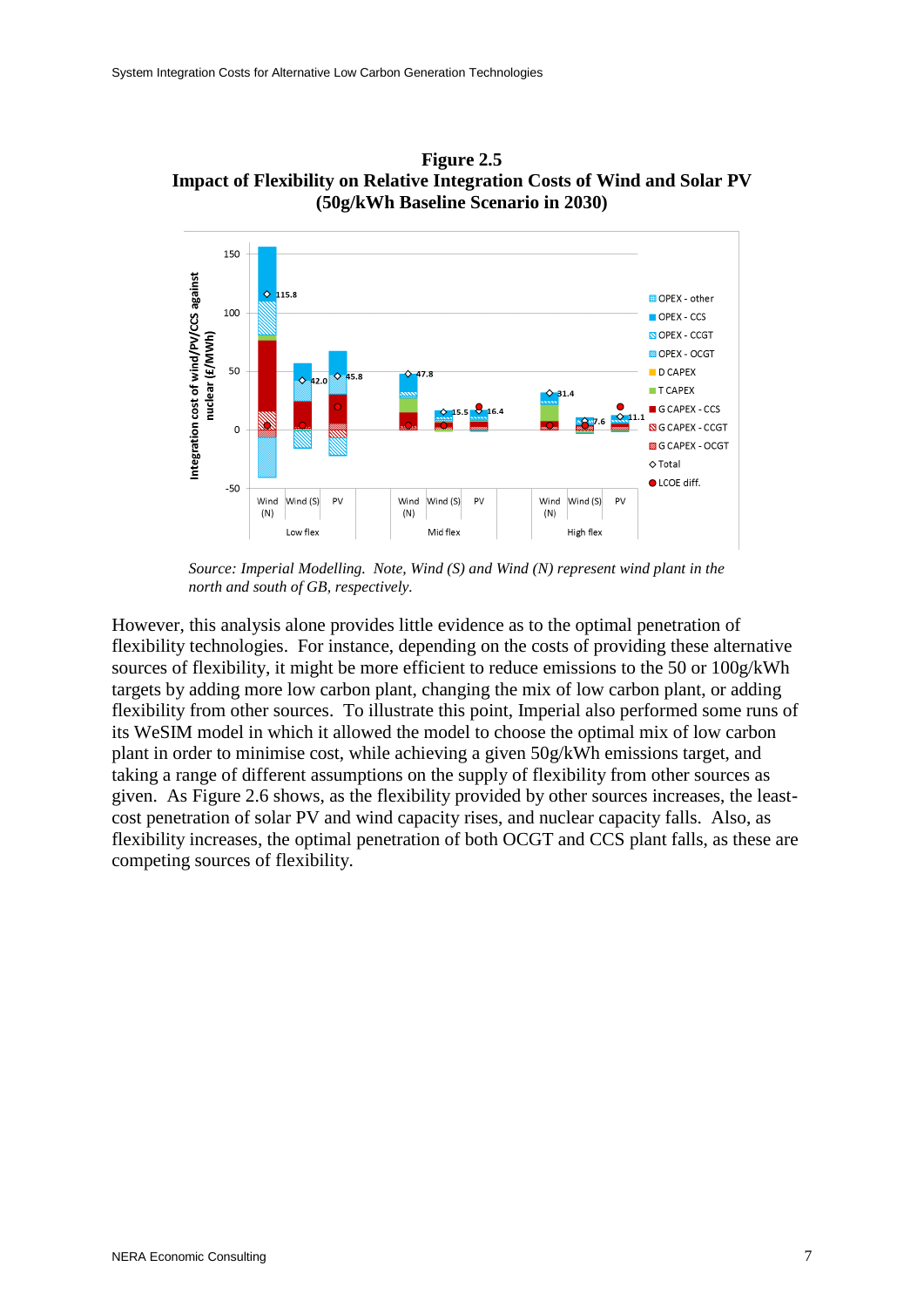<span id="page-15-0"></span>



*Source: Imperial Modelling*

#### **2.2. Implications for Policymakers**

We recognise that policymakers seek to balance a range of objectives when deciding how to ensure the efficient procurement of generation, and the modelling summarised in this report provides lessons on a range of factors that may influence policy around topics such as low carbon support and power market design.

Probably the clearest lesson for policymakers from the results summarised above is that decisions on the mix of low carbon generation that ignore variation in system integration costs are likely to be inefficient. Put another way, a simple comparison of alternative technologies' LCOEs is inadequate. 6

However, while material, system integration costs are to some extent already allocated to the developers of low carbon generation, and thus included in generators' LCOE. Only to the extent that developers of low carbon generation cause integration costs that represent "externalities"<sup>7</sup> is an intervention needed to account for integration costs in planning the power system:

There may be reasons why policymakers would wish to pursue a low carbon technology mix that is not least cost, even after considering both the LCOE and integration costs of alternative low carbon technologies, such as a desire to support emerging technologies in order to promote innovation and future cost reduction. However, to the extent that a comparison of the cost of alternative technologies is considered by policymakers, the Imperial modelling demonstrates that system integration costs are a material component of the total cost of generation that merits consideration.

<sup>&</sup>lt;sup>7</sup> An "externality" is a term used in economics to describe a situation in which the production or consumption of a good/service (here, the integration of a given generation technology into the power system) imposes costs or benefits on others, in a way that is not reflected in the costs faced or benefits enjoyed by that producer or consumer.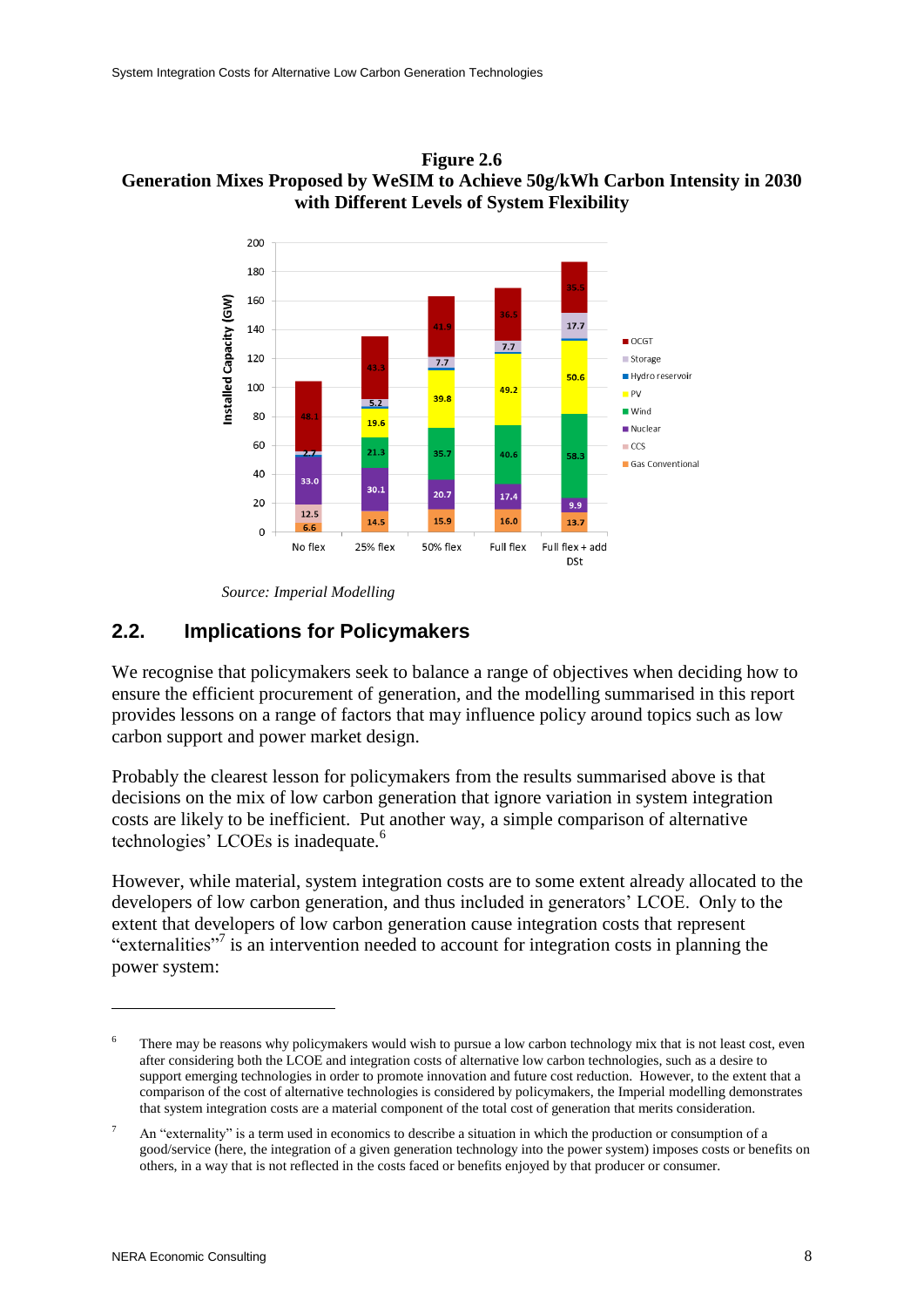- Imperial's modelling framework estimates integration costs in a whole electricity system simulation model that minimises power system costs subject to a range of constraints. In other words, it uses a computer program to define the costs associated with the integration of low carbon generation technologies, based on a perfectly efficient pattern of despatch and investment. Within this framework, generators' LCOEs only include the cost of constructing and operating the generator itself, excluding any changes in grid or ancillary service costs, etc, that they cause. These excluded components represent the system integration costs associated with particular technologies.
- In reality, however, a range of market and regulatory mechanisms and commercial arrangements exist to allocate and recover system integration costs. Ideally, such arrangements should ensure that the operational and investment decisions made by private entities achieve outcomes as close as possible to the theoretical ideal prescribed by Imperial's modelling.<sup>8</sup> In essence, they should promote a least cost outcome.
- These arrangements should seek to "internalise" the externality associated with system integration costs. Current arrangements in Great Britain are, however, imperfect, and so the costs that generators incur, and the revenues they earn, only partially reflect the system integration costs they impose. In other words, generators' real LCOEs may include some of the integration costs identified by the Imperial modelling, but not all.

In the remainder of this report, we therefore consider the extent to which the externalities associated with system integration costs are "priced in" through the prevailing market arrangements. To the extent they are not, we make recommendations for improving the efficiency with which low carbon generation is integrated onto the grid.

As described above, the modelling conducted by Imperial also demonstrates the potentially significant effect of the supply of flexibility on the optimal mix of plant to decarbonise, and the achievable level of decarbonisation taking the mix/penetration of low carbon plant as given. As discussed further in the rest of this report, in theory, the value to the system from providing flexibility can be priced in through changes in the prices of energy over time and the prices of ancillary service products. Improvements in the efficiency of energy and ancillary service price signals would therefore improve the efficiency with which flexibility is provided by generators, consumers, and so on.

However, there may also be implications for government in selecting the optimal mix of low carbon plant. For instance, different mixes of low carbon plant will impose different flexibility requirements on the system, and providing additional flexibility may be costly. As discussed below, it may also be important for providers of flexibility services to compete with conventional generators on an even footing, such as in the capacity market.

# **2.3. Scope of this Report**

The remainder of this report is structured as follows:

<sup>8</sup> As noted further below, Imperial's model may not perfectly represent reality and so the investment and operational decisions it takes may not perfectly mimic those that would, in reality, be efficient.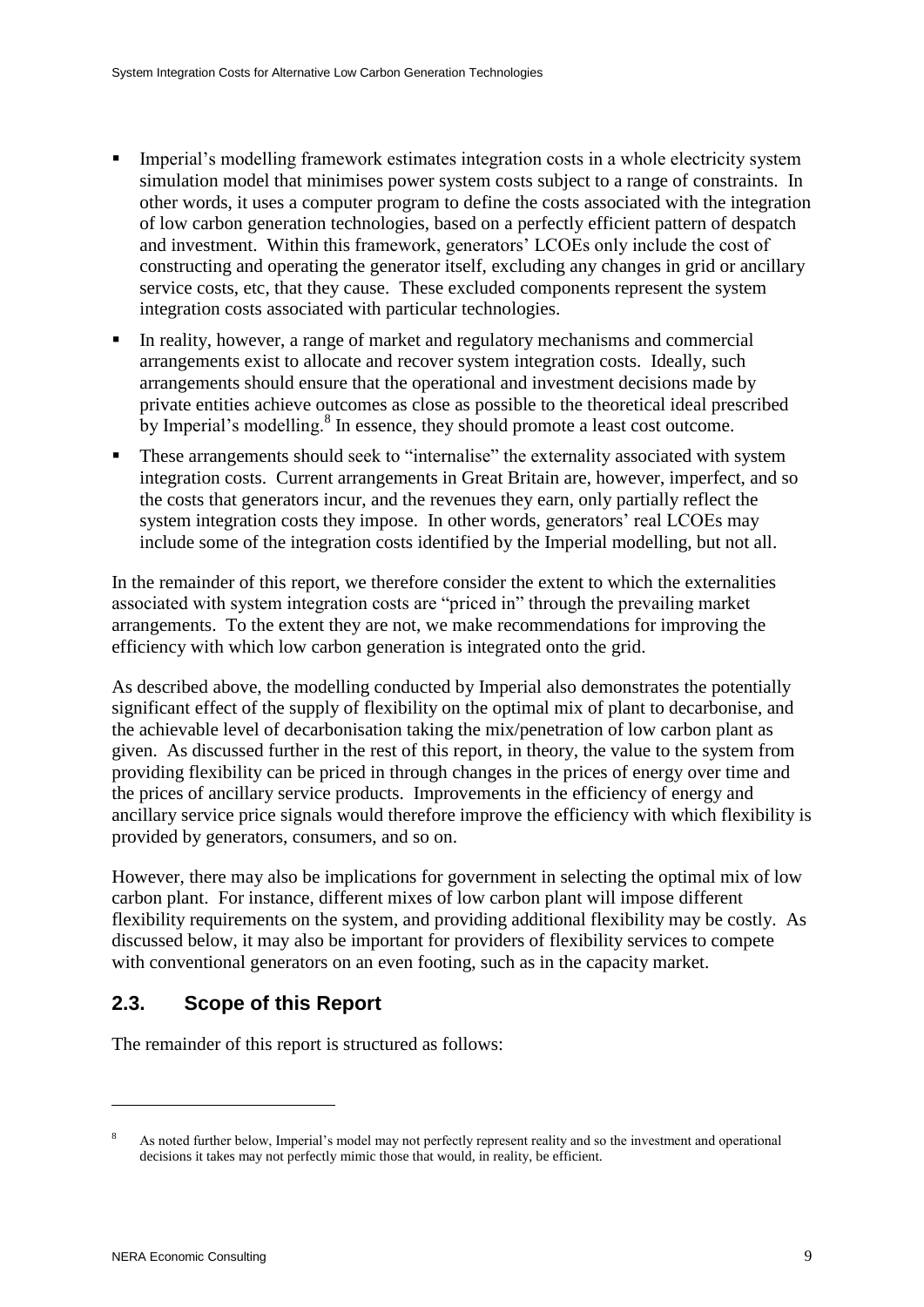- Chapter [3](#page-18-0) considers the component of system integration costs associated with changes in generation capital and operating costs in the system as a whole. These costs arise, as noted above, when the addition of a particular renewable generator changes the scheduling and despatch of other plant and the requirement for capacity from other plants to meet security standards. Chapter [3](#page-18-0) considers the extent to which prevailing wholesale market arrangements in the British power sector, including the energy market, capacity mechanism and ancillary service markets, send economic signals<sup>9</sup> to generators regarding the system integration costs they impose on the system, or the value they provide by reducing integration costs. It considers changes to these arrangements that would promote more efficient trade-offs between generators' own costs and the grid integration costs they impose. It also considers whether they signal the value of flexibility to the power system.
- Chapter [4](#page-30-0) considers the component of system integration costs associated with changes in transmission and distribution network costs. It considers the extent to which charging arrangements send economic signals to generators regarding the change in investment costs their presence triggers. It considers changes to network charging arrangements that would promote more efficient trade-offs between generators' own costs and the grid integration costs they impose.
- Efforts to create efficient market and network charging arrangements that "price in" system integration costs may be undermined if some generators are, in effect, taken out of the market through subsidy arrangements. Therefore, Chapter [5](#page-35-0) examines the commercial features of the Contract for Difference Feed-in Tariff ("CFD FIT") regime to assess the extent to which CFD FIT contracts, and the process for allocating them, will ensure an efficient trade-off between the LCOE of individual generators and variation in the system integration costs they impose on the system. It also considers possible changes to the CFD FIT regime that would better account for system integration costs.
- Chapter 5 summarises our conclusions and suggests future work on this topic to enhance the commercial, regulatory and market arrangements associated with the grid integration costs of low carbon generation.

We define this term to mean information conveyed to market participants through the pricing of a product or service regarding the cost of providing that product or service or its value to the power system.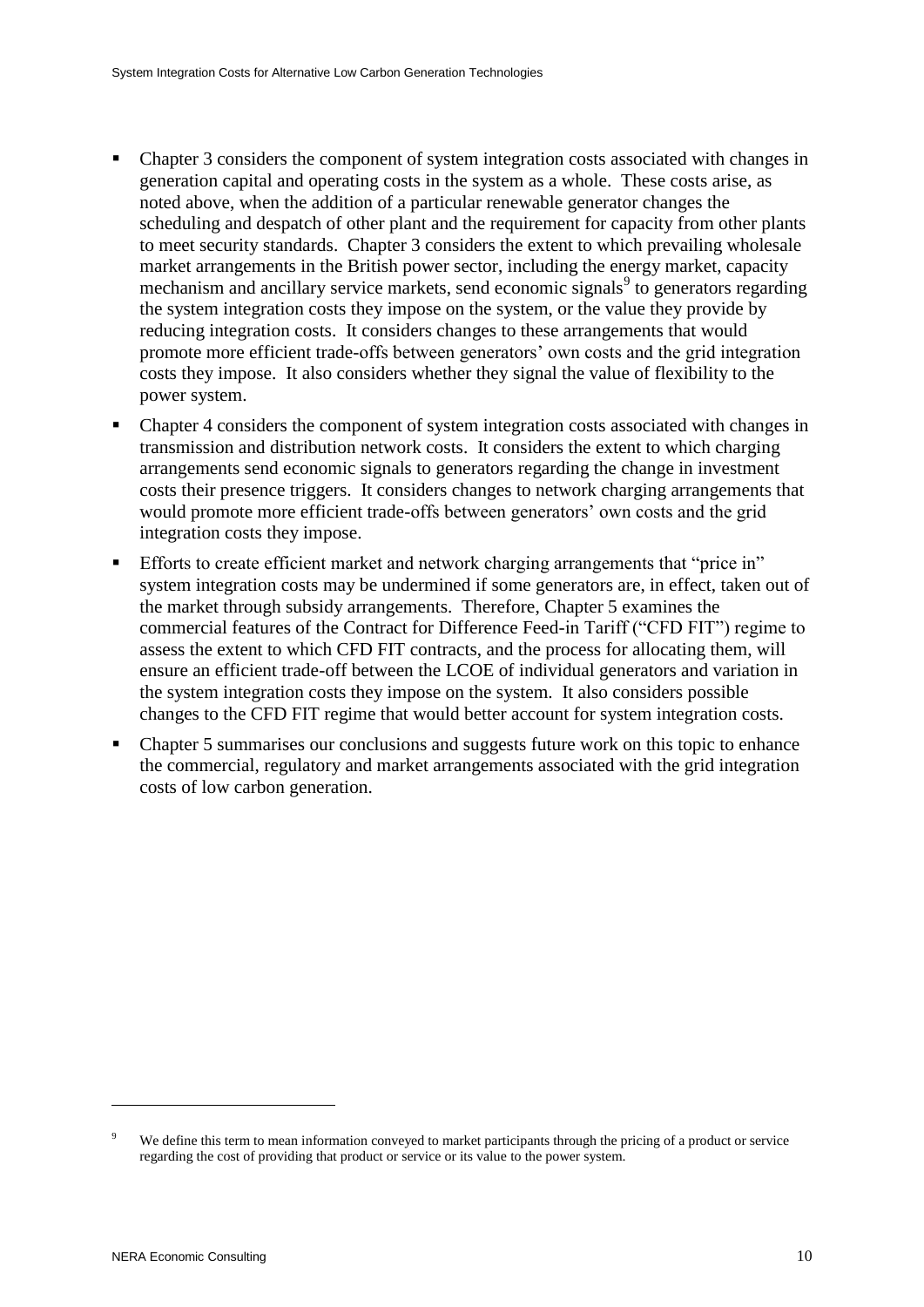# <span id="page-18-0"></span>**3. System Integration Costs Associated with Scheduling and Despatch of Generation Plant and Generation Adequacy**

## <span id="page-18-1"></span>**3.1. Changes in Generation Capital and Operating Costs from Integrating Low Carbon Power Generation**

As noted above, in this chapter we consider the component of system integration costs associated with changes in generation capital and operating costs. We also consider the extent to which prevailing wholesale market arrangements send economic signals regarding the system integration costs generators impose on the system, or the value generators (and others such as storage providers, etc) provide by reducing integration costs by providing additional flexibility. Finally, we also consider changes to these arrangements that would promote more efficient trade-offs between generators' own costs and the grid integration costs they impose.

As described in the Imperial report and in Section [2.1.2](#page-9-1) [above,](#page-9-1) adding a small amount of low carbon generation to the power system, or marginally altering the mix of low carbon plant, has a number of effects on generation operating and capital costs:

- 1. Its output displaces generation from other generation capacity that may already be on the system, reducing the load factors of other plants. By changing the load factors of other plants in the market, adding low carbon generation may affect the mix of conventional technologies it is optimal to build, such as in respect of the balance between Open Cycle and Combined Cycle Gas Turbines (OCGTs and CCGTs);<sup>10</sup>
- 2. It provides additional capacity, which depending on the extent to which this capacity is available reliably, contributes to meeting the target security standard, which Imperial assumes is 3 hours of expected loss of load (LOLE) per annum. Hence, adding low carbon generation may change the need to procure other forms of generation to ensure security of supply;
- 3. It may affect the amount of ancillary services that the System Operator (SO) needs to procure in real time, and it may do so in a number of ways. For instance, adding a large nuclear power station to the system, if it affects the size of the maximum in-feed to the grid, may affect the volume of spinning reserves required to maintain an N-1 standard.<sup>11</sup> Adding intermittent wind plant to the system may also affect the volume of reserves required to balance the system in real time. And by displacing conventional thermal "spinning" plant, adding some low carbon technologies like wind and solar may reduce the supply of some ancillary services, most notably frequency response, which may also increase generation operating and capital costs.

<sup>&</sup>lt;sup>10</sup> As compared to CCGTs, OCGTs have relatively low fixed costs but relatively high variable operating costs because of their lower thermal efficiency. Hence, if conventional plant is required to produce less energy and/or operate less frequently, it becomes more efficient to build OCGTs in place of CCGTs.

<sup>&</sup>lt;sup>11</sup> An "N-1" standard means that there is sufficient reserve in place to maintain frequency, and hence the operation of the system, following the loss of the single largest in-feed to the system.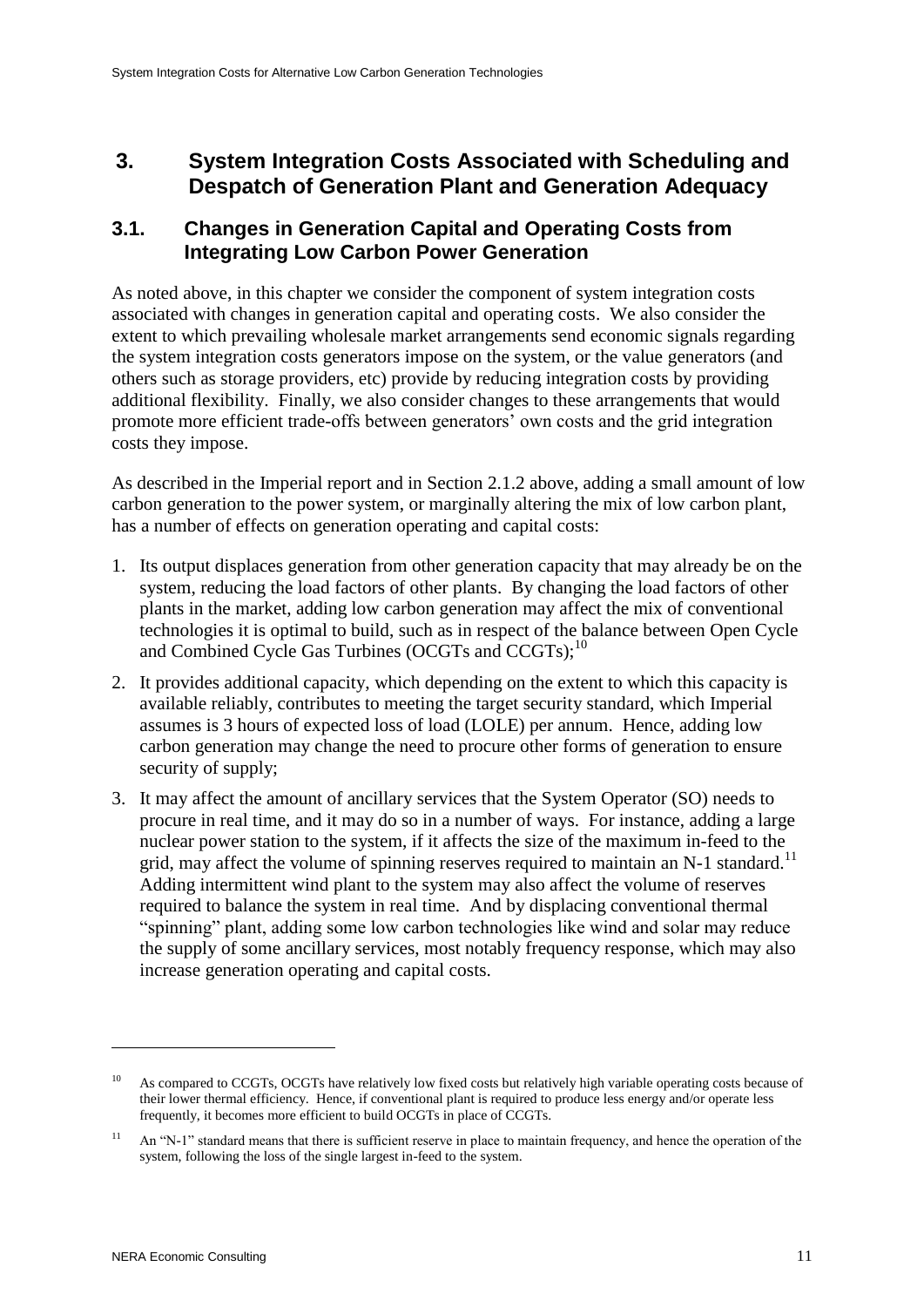We discuss each of these three effects, as well as possible policy implications in Sections [3.2,](#page-19-0) [3.3](#page-21-0) and [3.4](#page-23-0) respectively.

## <span id="page-19-0"></span>**3.2. System Integration Costs Associated with Changes in Despatch**

### **3.2.1. Exposing low carbon generators to efficient market prices would ensure they account for the value of their energy production**

In any competitive power market, a new generator connecting to the system receives a price for its output defined by the prevailing market price, and it will therefore wish to produce power, as long as it is physically able to do so, whenever the price rises above its own opportunity cost of generation.<sup>12</sup>

Assuming the market works "perfectly", theory suggests that the market price earned by the plant should reflect the System Marginal Cost (SMC). SMC is defined by the cost of marginally increasing demand, and may be defined by the cost of marginally increasing supply from a generator, compensating a consumer for curtailing their demand, reducing net flows to storage, increasing net imports from neighbouring markets, or other similar measures.

Hence, the value each generator earns (ie. SMC) is set by the cost to the system that its output saves. As such, a low carbon generator that produces energy frequently and/or when SMC is relatively high, will earn more than a generator that produces energy less frequently and/or in periods when SMC is low. For instance, data from 2014 suggests that the output from wind plants in GB, valued at the prevailing market price, was worth around £41.8/MWh on average, as compared to annual baseload prices of £42.1/MWh, and the average value of output from gas plant of  $\text{\pounds}44.9/\text{MWh}$ .<sup>13</sup>

Accordingly, as long as low carbon generators receive the market value of their output, and the market price equals SMC, generators will receive economic signals regarding the savings in operating costs that they create. Investors faced with a decision over which type of low carbon plant to build will therefore account for these system-wide savings, as well as numerous other factors such as each generation technology's own production costs, when making technology choices.

In other words, as long as low carbon generators are exposed to market prices, and market prices reflect SMC, there is no reason why the system integration costs associated with generation operating costs should represent an "externality" that warrants any particular policy intervention.

<sup>&</sup>lt;sup>12</sup> For most types of plant, this opportunity cost is defined by the fuel, carbon and variable operating costs it incurs from the decision to generate electricity, and in the case of many low carbon technologies, is close to zero because these costs are all small. For low carbon plant that receive a subsidy payment per MWh of energy production, the opportunity cost may be negative.

<sup>&</sup>lt;sup>13</sup> NERA analysis, based on production data from Platts Powervision, and price data from Bloomberg. We calculated these figures by multiplying prevailing half-hourly prices by half-hourly output, summing across hours and computing a weighted average captured price by technology.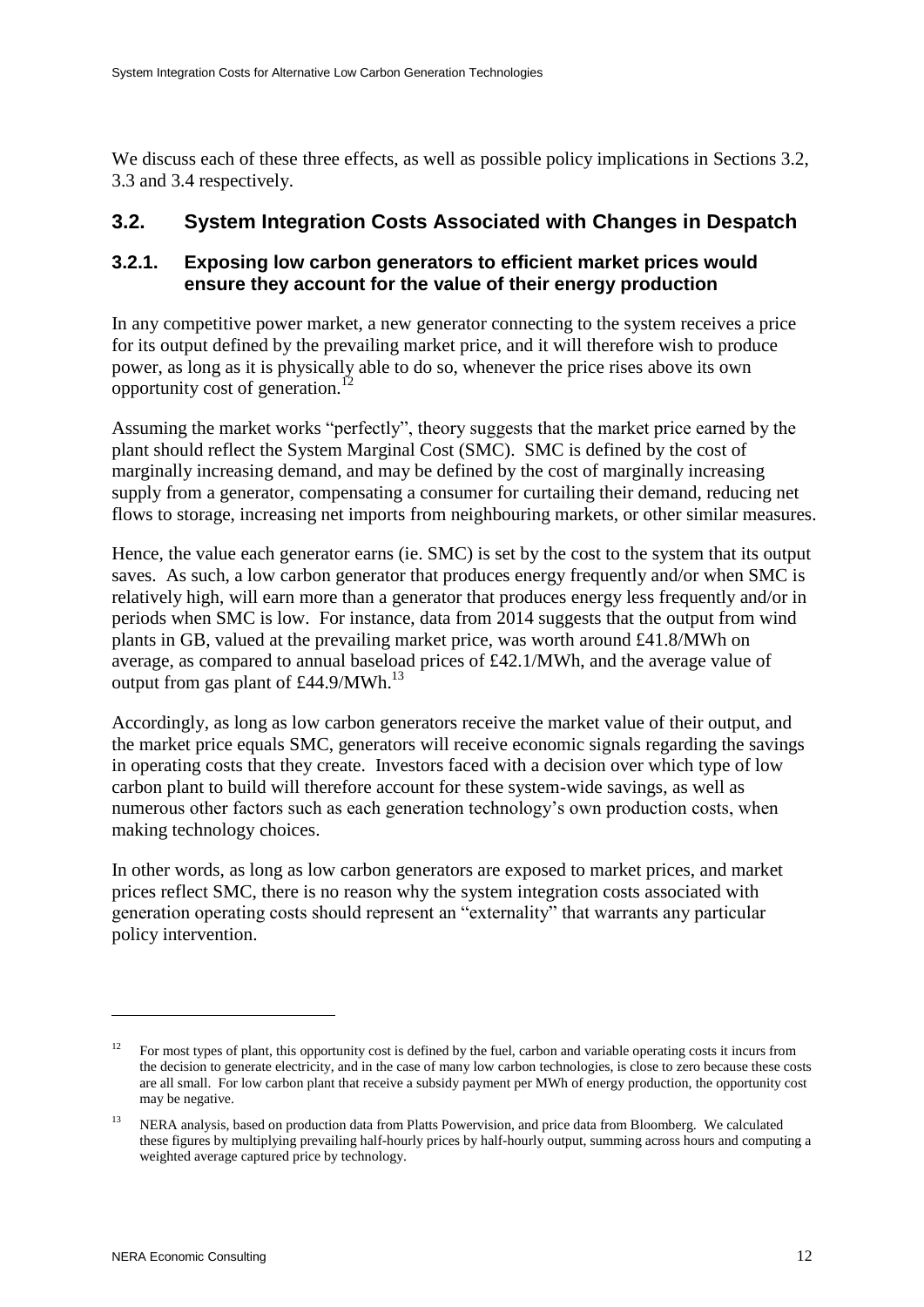#### **3.2.2. Wholesale energy prices also signal the integration costs due to changes in the required mix of conventional generation**

A change in the output from low carbon generation affects the supply of available generation to the market as a whole, which will influence SMC and thus power prices. As a result, the prices captured by all generators will be lower in periods when output from low carbon generation increases and higher when output from low carbon generation decreases. Market prices therefore act as a channel through which other generators receive economic signals to increase or decrease their despatch in a way that accommodates changes in output from (or the capacity of) low carbon generation. If prices accurately reflect SMC, then the economic signals conveyed to generators will encourage efficient behaviour.

For instance, as a result of an increase in the amount of output from low carbon generation, existing generators will earn less (through lower prices and/or fewer operating hours), but also incur lower costs, with the balance of these effects reducing their profit margins from providing energy. Lower margins from the production of energy will tend to deter investment in generators like CCGTs that are relatively cheap (per MWh) when then produce a lot of energy, and encourage investment in generators that are, like OCGTs, relatively cheap (per MWh) when then produce less energy or operate less frequently.

Hence, the integration costs associated with changing the required mix of conventional generation technologies will be reflected in the market prices captured by those (and other) generators. If low carbon generators are exposed to energy market prices, there should be no need for any intervention to internalise externalities associated with the system integration costs resulting from changes in the despatch patterns of other generators.

Similarly, the value that potential providers of flexibility deliver to the system can be reflected in the price they receive. Flexibility is, in essence, the ability to react quickly by altering generation or consumption as conditions on the power system change. If those conditions alter SMC, market prices keep track with changes in SMC, and providers of flexibility can capture those prices, there is no reason why they should not capture the full value they provide to the system.

#### **3.2.3. The need for policy interventions to ensure generation investors account for how the value of energy production varies by technology**

As described above, market prices can act as a channel through which investors in low carbon generation receive an economic signal regarding differences in the value of energy production from different technologies. Hence, there is no reason why generators that are exposed to efficient market prices should not take investment decisions, such as in respect of technology choice and the timing and location of investment, that account for their respective impacts on the whole system costs associated with the changes in scheduling and despatch that they cause, as well as their own LCOEs.

However, while this result holds in theory, there are two limitations:

First, market prices do not necessarily reflect marginal cost as closely as the theoretical discussion above suggests: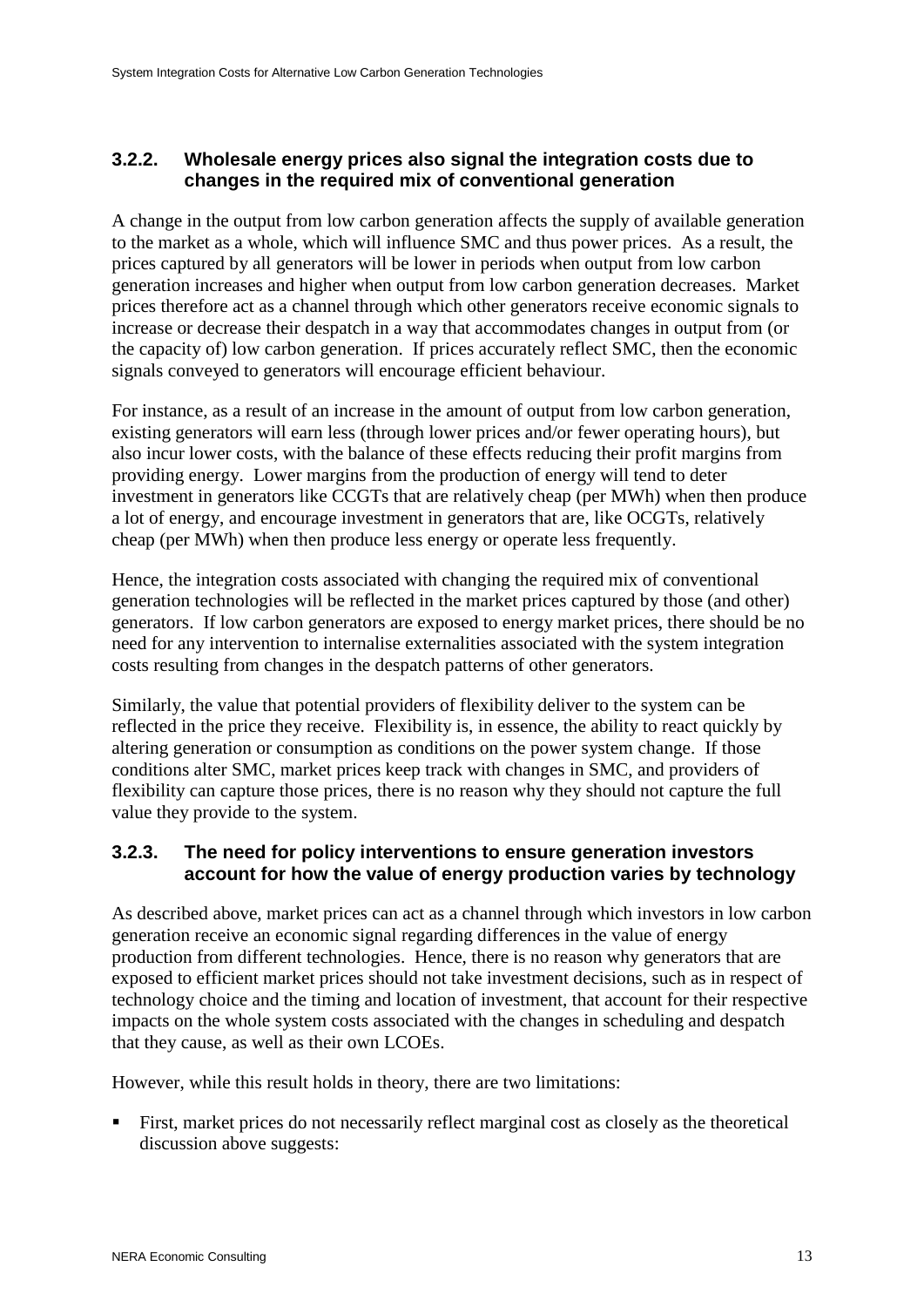- In reality wholesale prices are set at the level of the country as a whole, so do not reflect how marginal costs vary across locations. Hence, market prices would not account for the fact that, for instance, the integration costs of adding a wind farm in a region where there are already a lot of wind farms installed may differ from the cost of integrating a wind farm into an area dominated by thermal generation. Policy interventions to improve the efficiency of locational signals conveyed through power prices or more cost-reflective network access charges could solve this problem, as we discuss further in Chapter [4;](#page-30-0) and
- − Wholesale power prices are also determined, in effect, by average conditions during a trading interval, which in Great Britain lasts 30 minutes. There is therefore no mechanism in the energy market to reflect the value of flexibility in energy pricing within the 30 minute trading interval, during which the underlying marginal cost of the system may vary considerably, as the value of real time flexibility identified in the Imperial modelling suggests is the case.
- − In practice, the costs of managing real time variations in marginal cost, including to the extent that they are affected by the integration of different types of generator, largely fall on the System Operator and not the individual generators that cause system marginal cost to vary within a trading period. The value captured by providers of flexibility that can adjust their demand or supply within a trading interval may therefore understate the value they deliver to the system. More efficient arrangements for the pricing of ancillary services might go some way towards solving this problem, as discussed further in the remainder of this chapter; and
- Second, while it is possible to design low carbon support arrangements that subject supported generators to market price signals, the government's primary support mechanism, the CFD FIT regime, does not do so.<sup>14</sup> As a result, some intervention is needed, as we discuss further in Chapter [5,](#page-35-0) to ensure the arrangements for planning the power system and procuring low carbon generation reflect this category of system integration costs.

#### <span id="page-21-0"></span>**3.3. System Integration Costs Associated with Generation Adequacy**

Changing the amount (or type) of low carbon power generation will also affect the amount of reliably available capacity in place to meet peak requirements. For instance, a 1GW nuclear plant adds more reliably available capacity than a 1GW solar or wind plant, as the availability of the latter depends on the weather. For instance, [Figure 3.1](#page-22-0) shows that replacing 1GW of nuclear (the negative purple bars) with the energy-equivalent amount of wind or solar PV also requires the addition of roughly 1GW of OCGT plant (the maroon bars) to provide firm capacity.

<sup>14</sup> CFD supported generators may be able to marginally increase revenue by "beating" the market reference index included in the CFD FIT contract. This kind of opportunity might create some incentive to respond to market price signals. However, the effect is likely to be marginal and, moreover, does not change the broader problem that generators with high integration costs that tend to produce energy in low price periods, will have more or less the same offer price in CFD allocation auctions as a generator with the same LCOE, but lower integration costs because it produces in high price periods.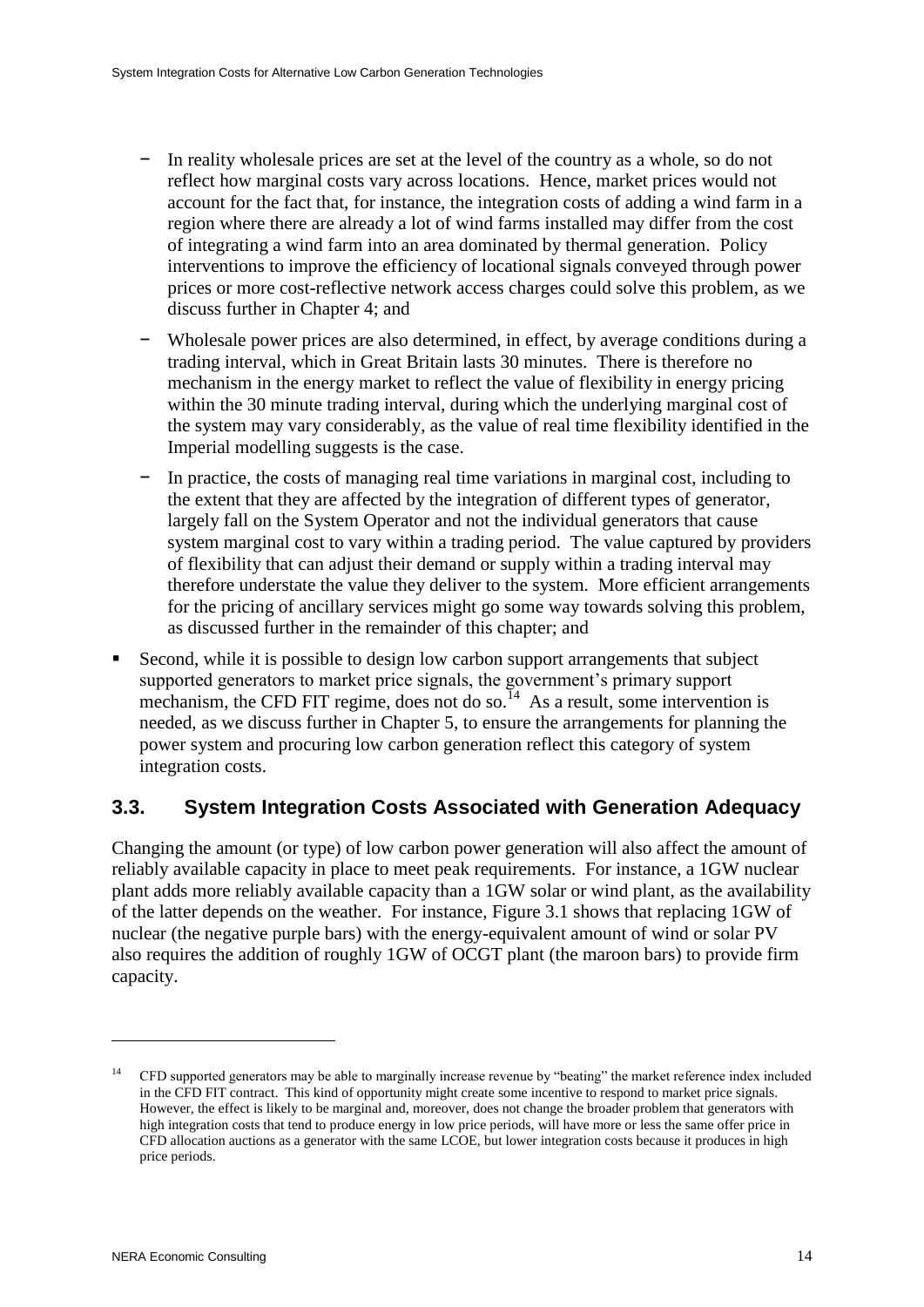To the extent that energy market prices signal scarcity, all generators exposed to wholesale market prices will receive the marginal benefit that their presence provides to ensuring capacity adequacy, and how this value changes as new low carbon generation connects to the system. In practice, however, constraints on peak prices created by explicit regulatory price caps, or the perception by market participants that government may intervene if prices spike to high levels, may prevent the energy market from signalling the scarcity value of generation. Given this problem with reliance energy markets to signal scarcity, an alternative is to pay generators the "missing money" associated with constraints on peak prices through a payment for capacity.



<span id="page-22-0"></span>**Figure 3.1 Changes in Required Generation Capacity from Changing the Low Carbon Plant Mix (50g/kWh Baseline Scenario in 2030)**

*Source: Imperial Modelling*

Baseline

Improved forecast

In the case of the new British Capacity Market, National Grid procures an amount of capacity that the Secretary of State believes is adequate to meet a security standard to 3 hours of LOLE. As the mix of low carbon generation changes, the amount of generation that needs to be procured through capacity mechanisms auctions changes, and the clearing price in the auction should signal the economic value of capacity to all parties that are eligible to supply capacity contracts.

Inertia + response

High flex baseline

HF + inertia/response/forecast

Hence, any market participant that is exposed to capacity market prices should be exposed to economic signals regarding the system integration costs they impose due to the need to ensure generation adequacy. In practice, however, subsidised low carbon generators, including those supported through the CFD FIT regime, are not eligible to participate in the Capacity Mechanism. As for the integration costs associate with changes in despatch (see above), some intervention is therefore also needed to ensure the arrangements for planning the power system and procuring low carbon generation reflect this category of system integration costs. We discuss this further in Chapter [5.](#page-35-0)

It will also be desirable to ensure that all potential suppliers of capacity can compete on an equal footing in the capacity market. For instance, some potential suppliers of flexibility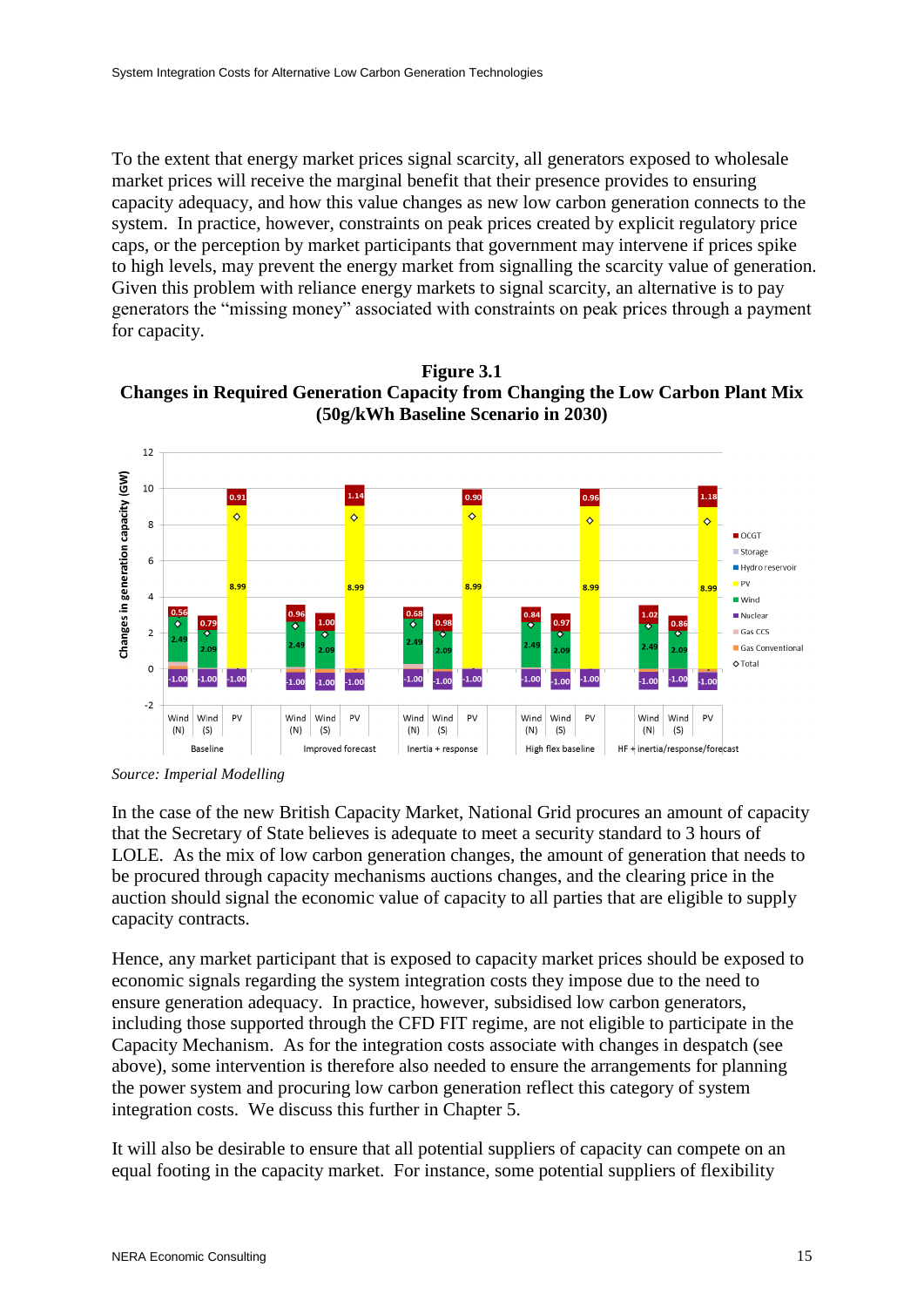services are small scale DSR and storage providers. Developing capacity market rules that allow these types of market participants to compete alongside large thermal generators will also support the efficient provision of flexibility services.<sup>15</sup>

# <span id="page-23-0"></span>**3.4. System Integration Costs Associated with Ancillary Services**

Even if low carbon generators are exposed to market prices that signal differences in the value of their capacity and energy production, as discussed in Sections [3.1](#page-18-1) and [3.2,](#page-19-0) and thus the system integration costs they impose, the signals conveyed to generators would not encompass all effects on generation operating and capital costs. This is because the energy market prices represent average conditions within trading intervals and so cannot send economic signals regarding the costs of balancing in real time. The integration costs associated with real time balancing therefore show up in ancillary service markets, and signalling such costs to generators therefore requires that regulation and market arrangements for these services are designed efficiently:

- Competitive electricity markets typically require the trading of electricity as a standardised product defined such that the supply of and demand for electricity is fungible within a trading interval. In essence, market participants' costs and revenues do not depend on when consumers take electricity or when generators supply it, as long as they meet their obligations within the trading interval, which in Great Britain is 30 minutes long.
- In reality, however, the need to balance supply and demand and to make the system resilient to variation in supply and demand means there is a "missing market" (in the vernacular of economists) for the provision of system balancing within the trading period.
- Measures such as minimising the duration of trading intervals can reduce the effect of this missing market problem. For instance, some power markets have trading intervals as short as 5 minutes, as compared to 30 minutes in Great Britain. Reducing the length of trading intervals in the British market would be of particular benefit in ensuring providers of flexibility services receive efficient signals, as this would allow them to earn revenues that better reflect the marginal benefits associated with the ability to rapidly change their demand/supply from/to the system:
	- For instance, as [Figure 2.4](#page-13-0) and [Figure 2.5](#page-14-0) show for the  $100g/kWh$  and  $50g/kWh$ scenarios, decarbonised power systems including a large penetration of wind, solar PV and nuclear have an acute need for flexibility to achieve these low levels of emissions. By contrast, however, Imperial's analysis of a 200g/kWh scenario in which penetration of wind, solar and nuclear is lower suggests the impact of a lack of flexibility is less acute. As [Figure 3.2](#page-24-0) shows, Imperial estimates that a system designed to target 200g/kWh achieves emissions of 229g/kWh in the "25% flex" case.

<sup>&</sup>lt;sup>15</sup> See, for instance:

<sup>(1)</sup> Written evidence submitted by Supergen Hubnet Imperial College (EDM0016) to the Energy and Climate Change Committee, 20 July 2014. URL: [http://data.parliament.uk/writtenevidence/committeeevidence.svc/evidencedocument/energy-and-climate-change](http://data.parliament.uk/writtenevidence/committeeevidence.svc/evidencedocument/energy-and-climate-change-committee/electricity-demandside-measures/written/11265.html)[committee/electricity-demandside-measures/written/11265.html](http://data.parliament.uk/writtenevidence/committeeevidence.svc/evidencedocument/energy-and-climate-change-committee/electricity-demandside-measures/written/11265.html)

<sup>(2)</sup> The Potential Impact of Demand-Side Response on Customer Bills, NERA Economic Consulting, 29 August 2014.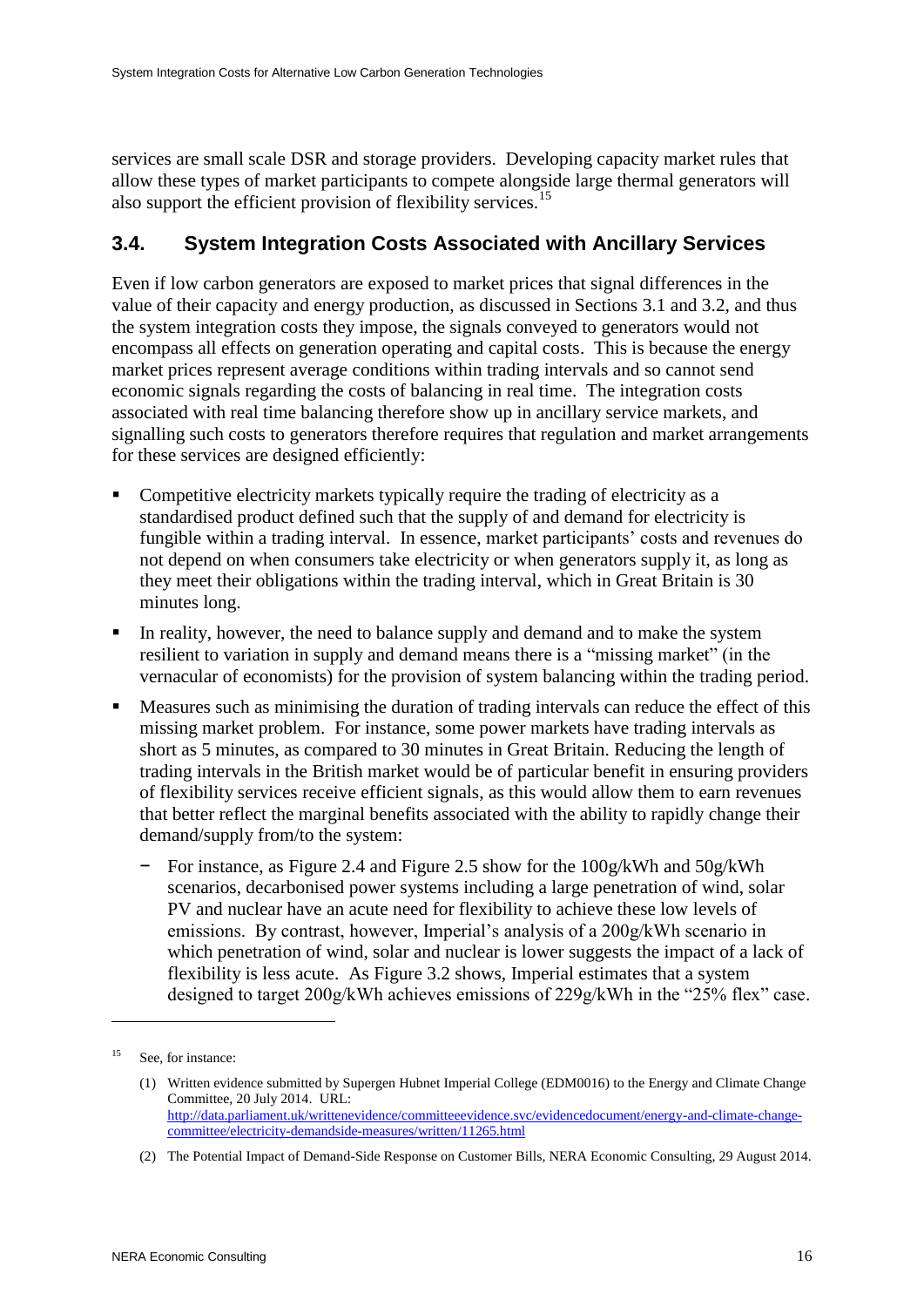Current market arrangements' inability to signal the value of flexibility (see further discussion below) may therefore become increasingly detrimental as the power sector attempts to transition from around 200g/kWh to 100g/kWh.

- Hence, any lack of incentive on the part of market participants to provide flexibility in today's market conditions may reflect a combination of (1) the modest need for flexibility at present given the high remaining supply of flexibility from older thermal generation, (2) the absence of a market mechanism that will place a value on flexibility as it becomes scarce, and (3) any perception amongst investors that the pace of decarbonisation, and thus the emerging need for additional flexibility, is likely to be slow, causing them to discount the value of investments in flexibility made today.
- However, to some degree, the missing market problem remains and needs to be addressed through the procurement of a range of ancillary services that enable the System Operator (SO) to balance the system in real time. As the Imperial modelling demonstrates, and as we discuss below, changes in the mix of low carbon generation technologies can have a material impact on the demand for ancillary services, and the supply of generation that is available for (and capable of) supplying certain ancillary service products. The Imperial modelling work also illustrates changes in the demand and supply of ancillary services compared to the current situation as the penetration of low carbon generation increases.

<span id="page-24-0"></span>



*Source: Imperial Modelling*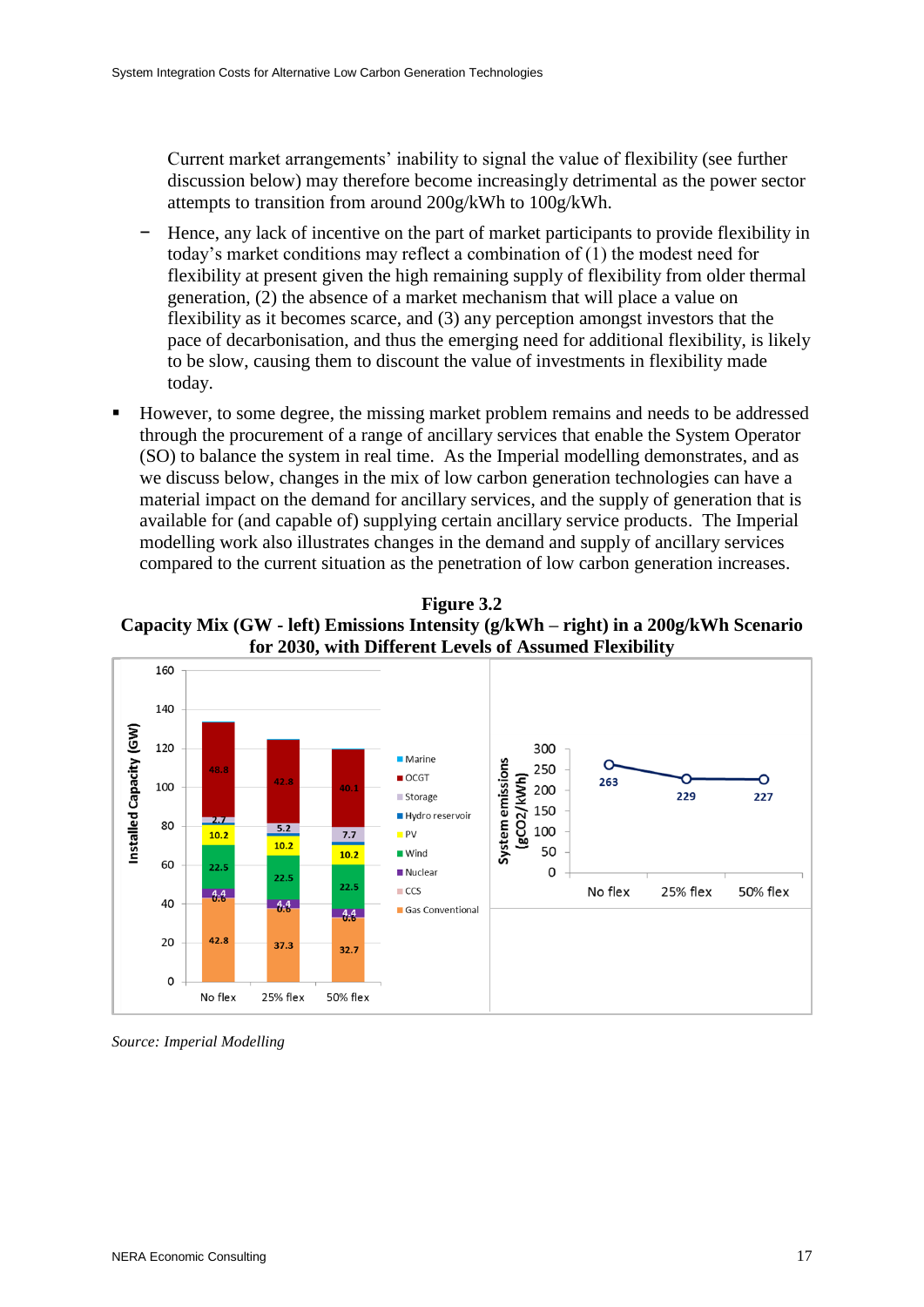#### **3.4.1. Changes in the demand for ancillary services due to growth in low carbon generation**

<span id="page-25-0"></span>National Grid, the SO, procures a range of ancillary services. As the Imperial modelling illustrates (see [Table 3.1\)](#page-25-0), the need for ancillary services rises as the penetration of low carbon generation increases, as we discuss further below.

| Table 3.1                                                          |
|--------------------------------------------------------------------|
| Illustration of Variation in Reserve/Response Requirements in 2030 |
| (Annual Average Requirements in MW Across Main Scenarios)          |

| <b>Scenario</b>  | Reserve (MW) | Response (MW) |
|------------------|--------------|---------------|
| 50 <sub>q</sub>  | 17,347       | 2,058         |
| $50 g + PV$      | 14,767       | 1,741         |
| 100 <sub>g</sub> | 12,277       | 1,626         |
| 200 <sub>g</sub> | 7,838        | 1,197         |
| 10 <sub>g</sub>  | 29,622       | 3,288         |

*Source: Imperial Modelling*

**Frequency response** requirements will rise as additional low carbon generation connects to the system.

- With the connection of the next generation of new nuclear power stations, which have a larger unit size than any other plant on the system, the SO will need to procure more frequency response. However, once the first of these large new nuclear stations has connected to the grid, the connection of further new plants does not cause a further growth in frequency response requirements, so this integration cost is only associated with the first new nuclear plant. As such, assuming at least one plant will be developed as seems likely given the government's decision to support the Hinkley Point project, no further intervention is necessary to ensure that policy (or commercial) decisions to develop further nuclear plants account for this type of integration cost.
- Frequency response requirements may also increase to compensate for the possibility of sudden variation in intermittent generation like solar and wind;
	- As the penetration of these types of low carbon generation rises (primarily wind and solar), "spinning" conventional plant is squeezed out of the merit order, which reduces the supply of "inertia". Inertia affects the rate at which frequency falls following a sudden shock to demand/supply.
	- − This change may require that the SO schedules more frequency response to compensate for the reduction in inertia, suggesting that some types of new low carbon generator may drive higher integration costs than others in relation to frequency response requirements.
	- The Imperial modelling suggests that, in power systems dominated by low carbon plant that lack system inertia, generators that have the technical capability to respond to frequency variation within 5 seconds provide significantly more value to the system than plant that can respond within 10 seconds.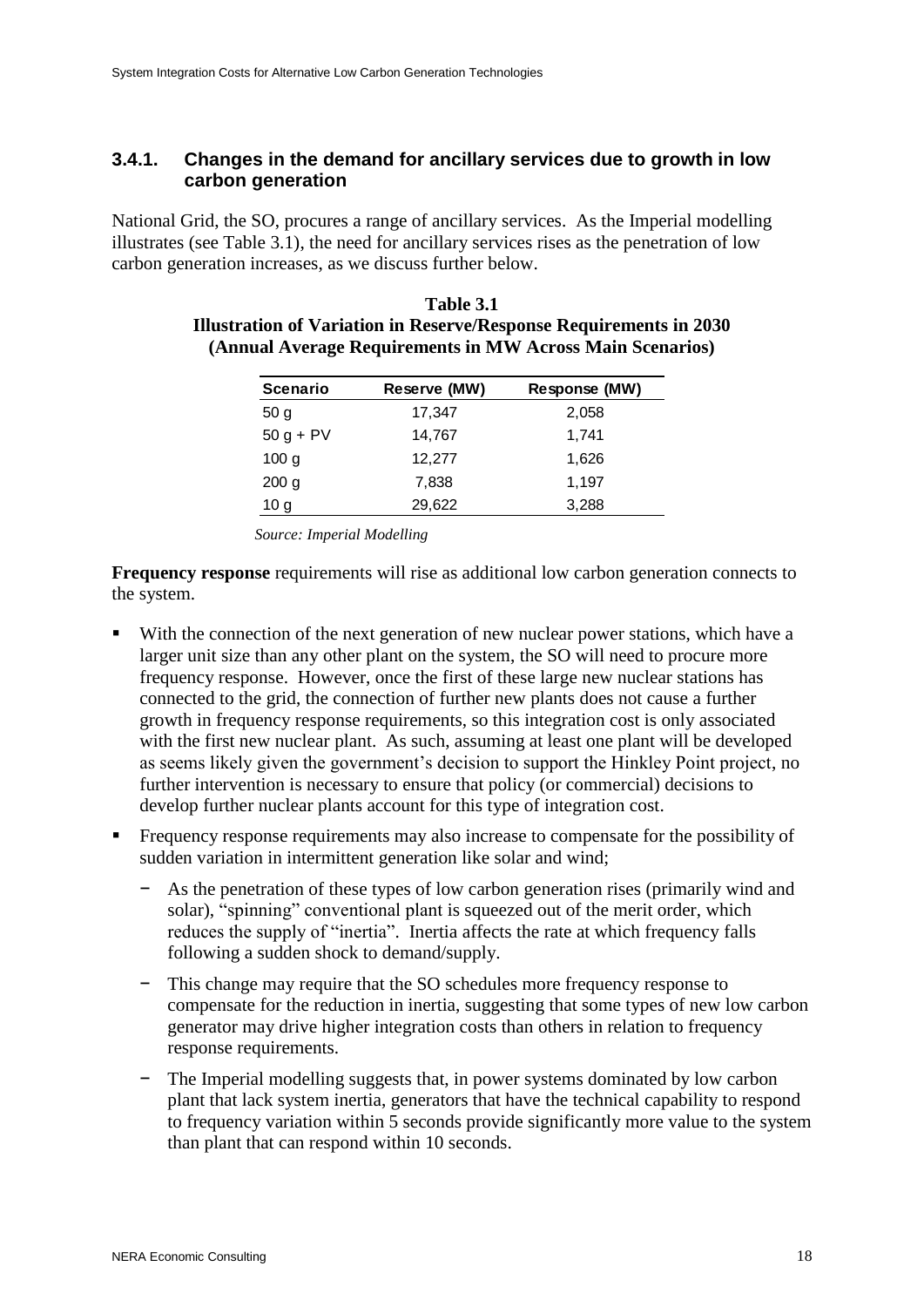- o Until recently, none of the ancillary service products procured in the British market have differentiated between plant that can respond within 5 as opposed to 10 seconds. However, National Grid has recently added a new product, Rapid Response, to its portfolio of frequency response services, which is defined as the provision of primary frequency response within 5 seconds rather than 10 seconds.<sup>16</sup> As it is relatively new, it has yet to be procured as of August 2015.<sup>17</sup>
- o An even more recent addition to the suite of ancillary service products is called Enhanced Frequency Response, and is defined as frequency response that achieves 100% active power output at 1 second (or less) of registering a frequency deviation.<sup>18</sup> We understand it targets primarily battery storage developers, but any technology can compete if it meets the response time requirements. Hence, the required reform of the range and definition of ancillary service products to ensure generators (and other providers, eg. storage/DSR) are able to capture the marginal benefit associated with providing flexibility to the system already appears to be underway, but it is too early to assess the efficacy of these reforms at signalling the value of flexibility.
- It may also be possible for wind farms to provide "synthetic inertia",<sup>19</sup> and thus avoid the additional integration cost they impose through the need to schedule more frequency response. At present, grid connections typically requested by wind farms do not enable them to provide this service. But, if wind farms were remunerated for providing synthetic inertia, and thus incentivised to obtain a different type of grid connection, or if they were obliged to obtain such a grid connection, the additional cost they impose through reducing the supply of inertia would be avoidable.<sup>20</sup>

**Reactive power** requirements rise as the transmission network becomes larger, which may be required to connect low carbon generation, especially in more remote parts of the country.

**Short Term Operating Reserve** *(STOR)* requirements, according to some sources, will also rise to ensure there is sufficient back-up to accommodate variation in the output of intermittent generation as the penetration of low carbon generation rises. However, there is some debate about whether an increase in STOR is really necessary, and whether this simply crowds out the supply that would (or could) be provided through the market anyway.<sup>21</sup> A

<sup>16</sup> Rapid Frequency Response, BSSG/CBSG– 04/09/2013, National Grid.

<sup>&</sup>lt;sup>17</sup> Source: Imperial discussions with National Grid.

<sup>&</sup>lt;sup>18</sup> National Grid Website, visited on 30 September 2015. URL: [http://www2.nationalgrid.com/Enhanced-Frequency-](http://www2.nationalgrid.com/Enhanced-Frequency-Response.aspx)[Response.aspx](http://www2.nationalgrid.com/Enhanced-Frequency-Response.aspx)

<sup>&</sup>lt;sup>19</sup> The kinetic energy stored in rotational parts of wind turbines can be extracted through a control strategy referred to as "synthetic inertia". The control system detects the frequency deviation and adjusts the power flow into the grid based on this. In this way the turbine contributes to the system as if it would have inertia just like conventional units; hence the term "synthetic inertia". Source: The utilization of synthetic inertia from wind farms and its impact on existing speed governors and system performance (Part 2 Report of Vindforsk Project V-369), Elforsk rapport 13:02, Mohammad Seyedi, Math Bollen, STRI January 2013.

<sup>&</sup>lt;sup>20</sup> The SO would need to account for the expected generation from wind plants, and thus the supply of inertia they provide, when deciding how much frequency response to commission.

<sup>&</sup>lt;sup>21</sup> The latest market reforms reduce the apparent need for STOR, Graham Shuttleworth and George Anstey, New Power, Issue 55, August 2013.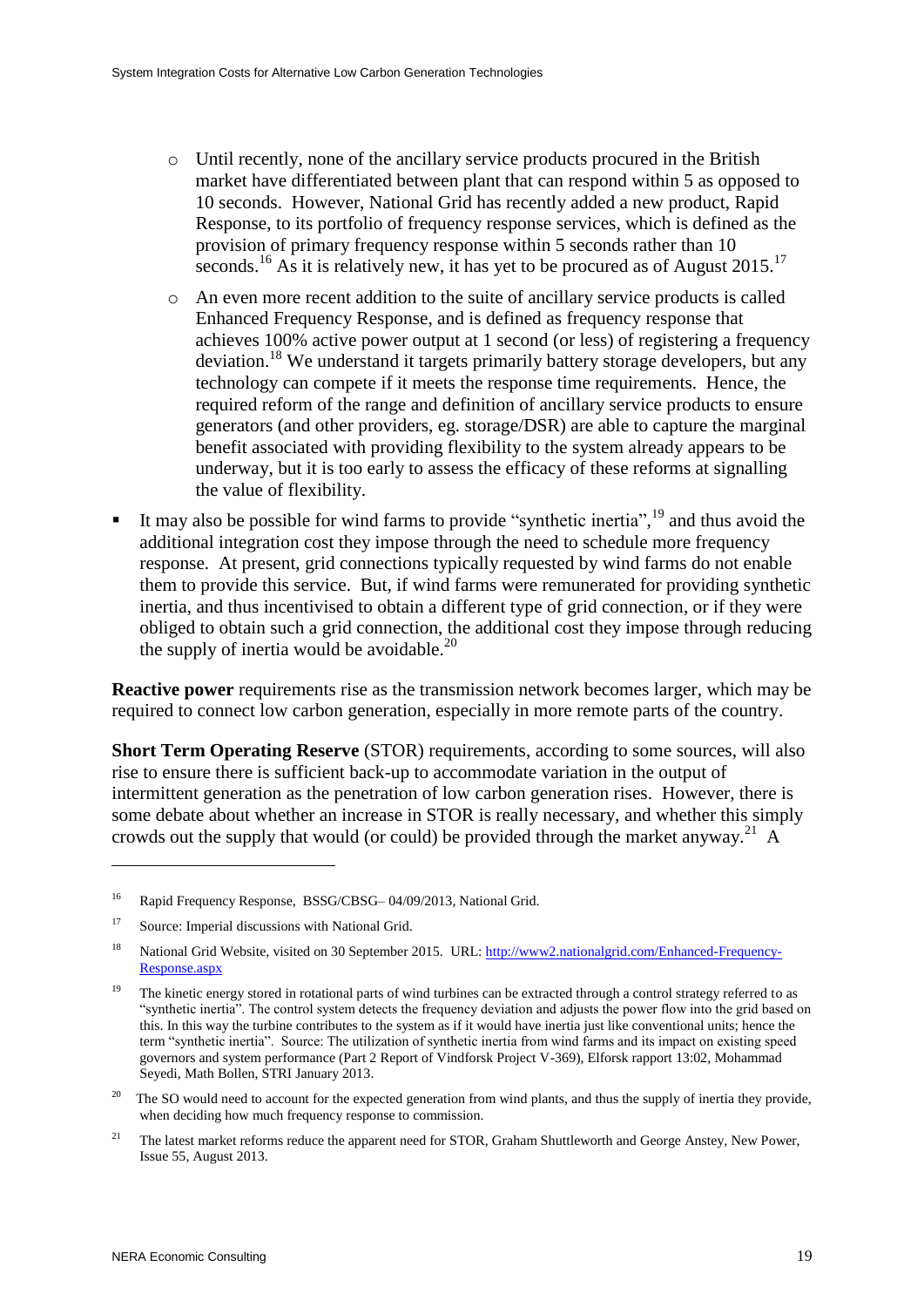range of potential reforms to the energy market trading arrangements would also undermine the case for increasing STOR as the penetration of low carbon generation capacity rises. For instance, shifting gate closure closer to real time delivery would reduce the need for the SO to take centralised balancing actions. Shorter trading intervals would also place greater responsibility for system balancing on market participants, and less responsibility on the SO (see above).

Growth in the need for ancillary services (ie. higher demand) will tend to increase the costs that the SO incurs, which in Great Britain are socialised through flat £/MWh Balancing Services Use of System (BSUoS) charges. Hence, no low carbon generators face the additional costs they impose on the system in respect of higher ancillary service requirements. Because they do not face these costs, some intervention is therefore needed to ensure the arrangements for planning the power system and procuring low carbon generation reflect this category of system integration costs.

#### **3.4.2. Changes in the supply of ancillary services due to growth in low carbon generation**

On the supply-side, one way to address this challenge would be to reconsider wind farms' derogation from the obligations to provide mandatory frequency response. The increasing penetration of low carbon generation will restrict the amount of plant that is capable of supplying ancillary services. Reducing the number of spinning plant on the system constricts the supply of frequency response compared to the current situation. For instance, at present all large conventional generators are required by the Grid Code to provide some "mandatory" frequency response if they are generating, but as they get squeezed out of merit by low carbon plant, less of this service will be available. This gap could be filled by wind farms providing this service instead.

Moreover, it is possible that it will become economic for wind farms, or possibly other low carbon generators, to start to supply more ancillary services than they do at present. For instance, wind farms can provide downward response by constraining down their output following an instruction from the SO, or provide upward response by constraining down their output to a level less than prevailing wind speeds would allow, giving them the option of increasing generation at short notice. The Imperial modelling illustrates that allowing wind farms to provide reserve in this way is potentially beneficial to the power system (see [Figure](#page-13-0)  [2.4,](#page-13-0) for instance).

At present, we understand that the SO chooses not to procure frequency response services from wind farms, possibly because other conventional generators are available that can provide the service more cheaply. As noted above, it may also become economic for the SO to pay wind farms to provide synthetic inertia to reduce the need to procure frequency response from other forms of generation, eg. paying conventional generators to part load their plants in periods when they would not otherwise choose to generate.

Eventually, as wind penetration rises, the SO may face a choice between procuring synthetic inertia from wind farms, curtailing wind and compensating them for their opportunity cost of generation, or procuring ancillary services from alternative technologies such as storage or DSR. However, the relative cost of these alternatives remains uncertain, for reasons such as the uncertain capital costs of electrical storage.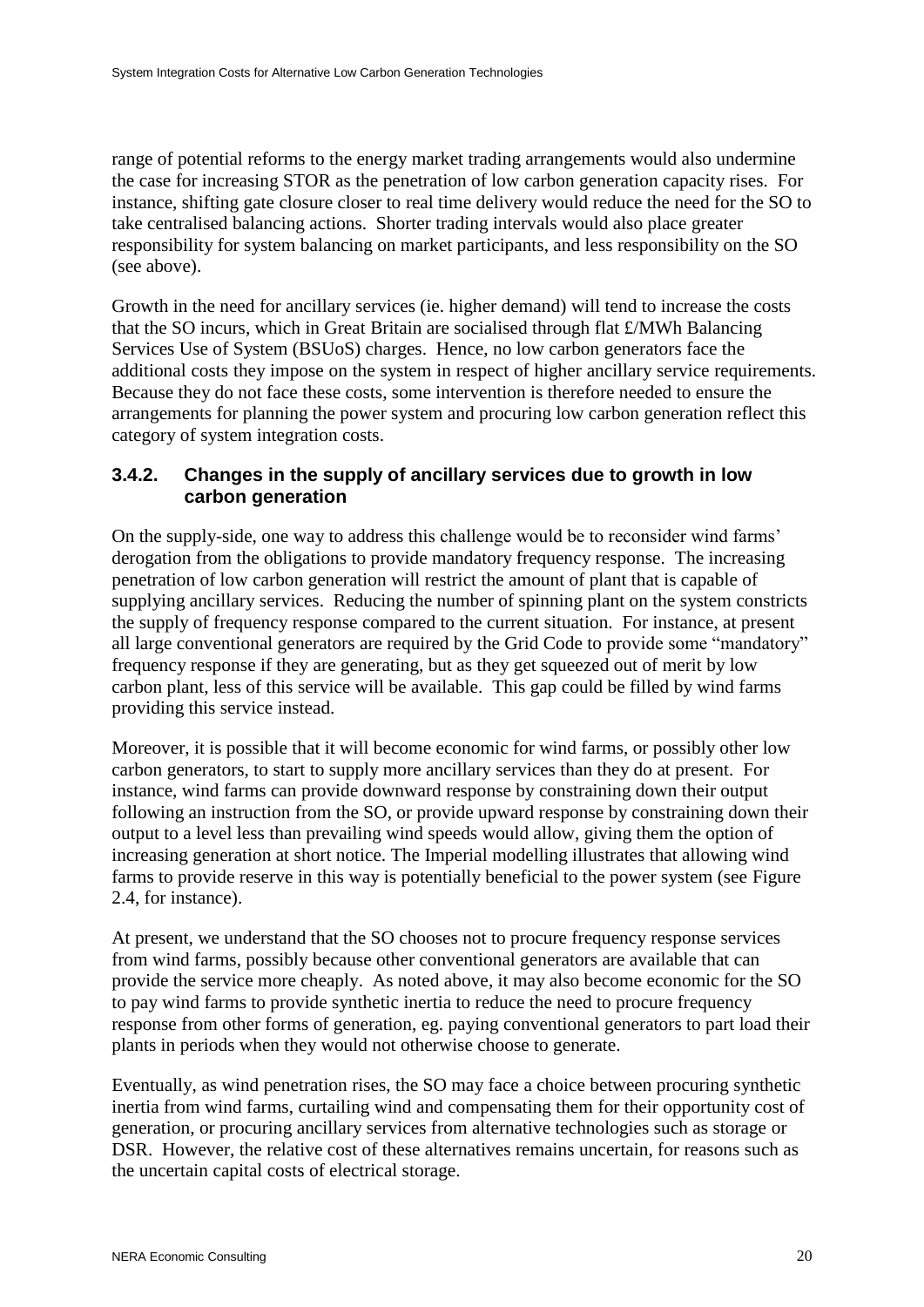#### **3.4.3. Developing more market-based mechanisms for procurement of ancillary services**

Whichever technologies are available to provide ancillary services, the best way to ensure the efficient provision is to:

- Ensure that the definition of ancillary service products is sufficiently granular that all services likely to be required by the system are recognised and defined such that a market channel exists through which providers of such services can realise a revenue stream that reflects the marginal benefit they provide to the system to the system (see above); and
- That efficient market arrangements are put in place that allow potential providers of ancillary services to observe a market price for the range of required products, and that this market price reflects as accurately as possible the system marginal cost of provision. This might involve, for instance, reforming the predominantly tender-based mechanisms for procuring ancillary services that result in contracts between generators and the SO. While we have no reason to believe these contractual relationships between the SO and providers of ancillary services should not result in efficient pricing, improving the transparency of ancillary service procurement, such as through the development of real time markets for ancillary services, would provide more information on the value associated of ancillary services to generation investors. This innovation would therefore support generators in optimally allocating their plant between the energy and ancillary service markets.

These measures would ensure that both flexibility providers and those low carbon generators providing ancillary services can monetise the marginal benefit they provide to the system. If such market arrangements exist, investors will therefore be able to make an economic tradeoff between the marginal costs of providing ancillary services and the marginal benefits provided to the system. For instance:

- Better information on the price of ancillary services would also help investors to assess the economic case for incurring higher capital costs to develop conventional plant with enhanced flexibility.
- More flexible plant with lower minimum stable generation and/or faster ramp rates are better able to provide ancillary services than less flexible units, as the Imperial modelling illustrates (see [Figure 2.4,](#page-13-0) for instance) but we understand that investments in enhanced flexibility are now rarely undertaken at new generation plant.
- Current investors' decisions to provide relatively inflexible conventional plant might reflect, for instance, the limited need for (and low value of) flexibility in the current power system, but as the underlying need for flexibility rises with growth in low carbon plant, transparent pricing of ancillary services may be necessary to encourage investors to provide additional flexibility.

In contrast, rather than more market-based mechanisms for ancillary service procurement, the increasing need for ancillary services that comes with growth in low carbon generation might lead policymakers to consider new obligations on generators to provide ancillary services. There may be some cases when obligations to provide ancillary services are efficient, such as when the opportunity cost of providing an ancillary service is consistently negligible, and the costs of organising ancillary service markets are large. However, obligations on generators to provide mandatory ancillary services might increase the costs of integrating low carbon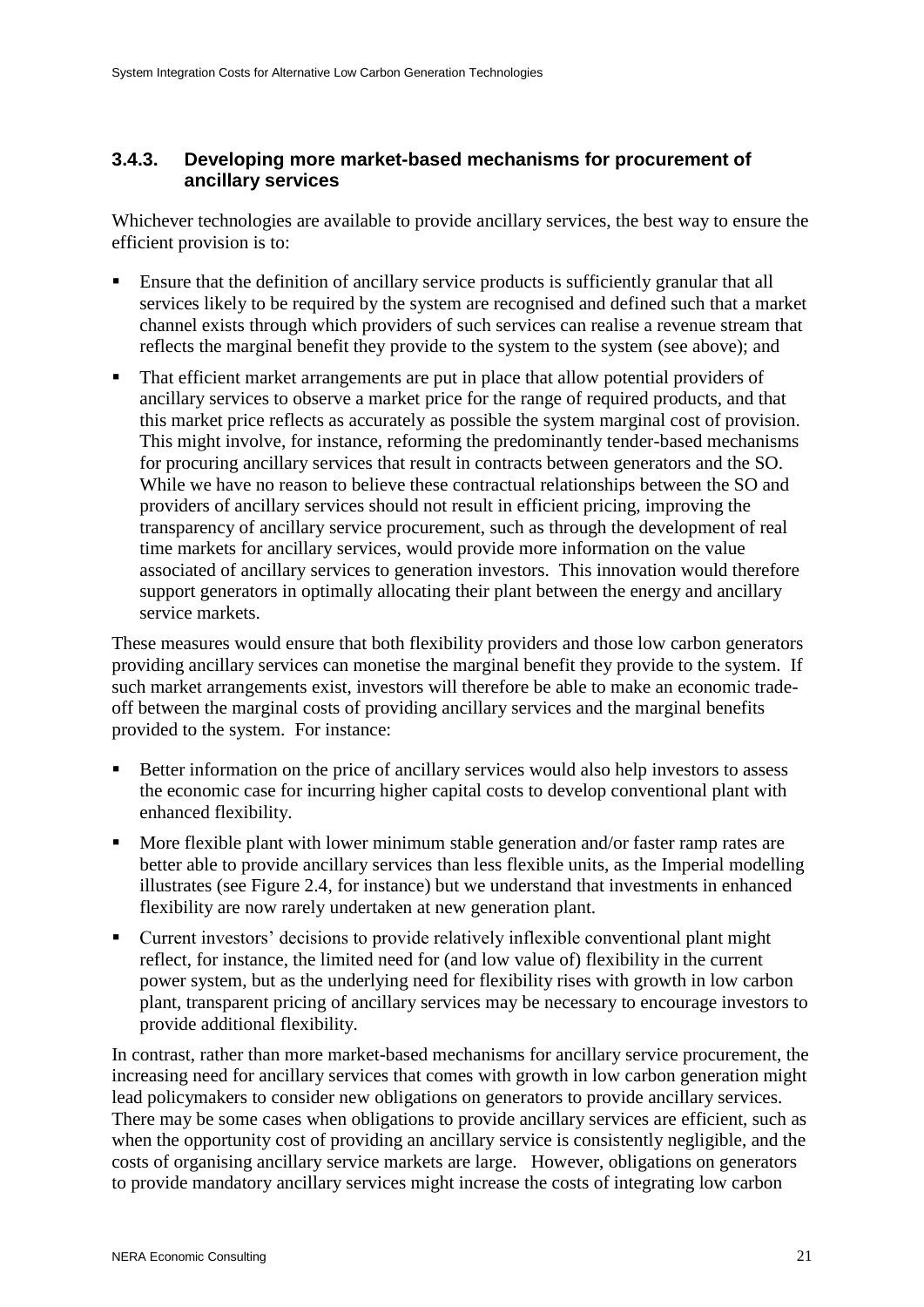generation through over procurement, deterrence of innovation and inefficient scheduling of plant. Hence, mandatory provision of ancillary services should, in general, be avoided.

Some changes to the way in which the SO behaves, and is incentivised to behave through its regulatory settlement, may also be desirable to minimise integration costs. As noted above, the procurement of ancillary services from low carbon technologies might require that the SO adopts new techniques for balancing the system in real time, makes investments in new IT and control systems, and innovates. The SO may also have reputational incentives to overprocure the services to ensure reliability, and to place more reliance on tried and tested approaches such as contracting with conventional generators for reserves. Expanding the role of competitive and transparent markets for the supply of ancillary services might prevent any form of positive discrimination in favour of conventional plant in ancillary service procurement. It may also be appropriate to consider changes to the SO's regulatory framework to deter it from over procuring ancillary services.

#### **3.5. Conclusions**

Efficient markets for energy, capacity and ancillary services can, in principle price in a large portion of the system integration costs that low carbon generators cause when they connect to the power system. They can also ensure that providers of flexibility services earn a revenue stream reflecting the marginal value that they provide to the system in supporting the increasing penetration of low carbon generation plant. However, in practice, their ability to do so is limited because (1) low carbon generators' subsidy payments largely insulate them from price signals in the energy and capacity markets, and (2) the ancillary services costs associated with integrating low carbon generators are socialised.

Hence, new policies that improve the efficiency of market price signals will therefore help to internalise the externalities associated with system integration costs, but such reforms would need to be combined with reform of subsidy arrangements to expose supported generators to market price signals, or to ensure integration costs are factored into central procurement decisions, as we discuss in Chapter [5.](#page-35-0)

Policies to target the integration costs associated with the growth in ancillary service costs more precisely on the party that causes them would also help to internalise the externalities associated with system integration costs, but such mechanisms are likely to be complex and challenging to design and implement. It is likely, therefore, that government will need to consider explicitly the relative system integration costs associated with growth in ancillary service costs when procuring low carbon plant as we discuss further in Chapter [5.](#page-35-0)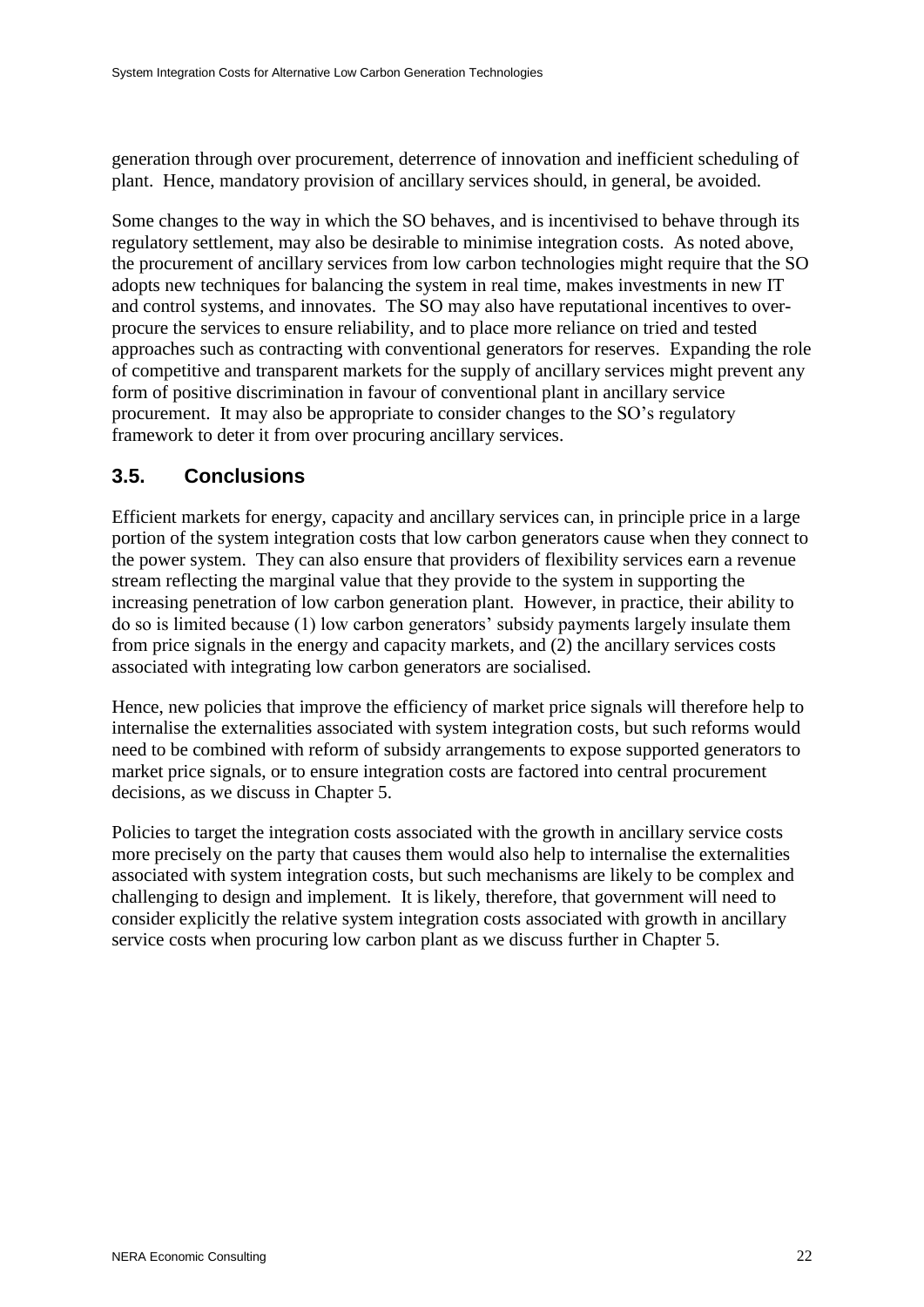# <span id="page-30-0"></span>**4. System Integration Costs Associated with Transport Costs**

## **4.1. Transport Costs in Electricity Markets**

Electricity is a homogenous product at the points of production and consumption, but it is characterised by significant transport costs. As a result, the location of generation capacity relative to the location of consumption within an electricity grid can significantly affect the overall costs of supplying end-users.

The costs of transporting electricity fall into two broad categories: infrastructure costs and short-run marginal costs (congestion and losses), as defined below:

- **Infrastructure Costs:** The Transmission Owners (TOs) provide transmission infrastructure to move power around the country from generators to large customers and distribution systems. Distribution Network Operators (DNOs) provide the infrastructure required to transport power from the high voltage transmission system to consumers. Some smaller "embedded" generators are also connected directly to distribution systems.
- **Short-Run Marginal Costs:** Once energy starts to flow over the infrastructure assets, it imposes additional costs of two kinds:<sup>22</sup>
	- − **Constraint Costs:** Electricity transport costs show up as congestion within the transmission system when insufficient transport capacity is available to accommodate power flows. In a congested system, instead of using the transmission system to transport power from one area to another, expensive generators that would not be dispatched in an uncongested system have to be dispatched to ensure supply exactly equals demand in all areas. Output from other, cheaper generators, that would be producing electricity in an unconstrained system, must be reduced. In this case, electricity transport costs show up as the extra costs of altering the pattern of dispatch to resolve constraints.
	- − **Losses:** Losses are also a cost of transporting electricity between two locations. The further energy travels along a distribution or transmission line, the higher the proportion of the energy that is lost. This lost energy has to be replaced, at a cost, by increasing total generation output.

As the Imperial modelling work summarised in Section [2.1.2](#page-9-1) [above](#page-9-1) demonstrates, different types of low carbon generation impose different levels of transmission and distribution investment costs on the system. If they are made to pay for these costs through the prevailing market and regulatory arrangements, then they do not constitute an externality and there is no need for further intervention to ensure efficient choices between low carbon generation technologies on grounds of differences in the system integration costs they impose. Differences in network access costs will be priced into the LCOEs that influence generators' offer prices in CFD FIT allocation processes. Conversely, if they do not face these costs, as

<sup>22</sup> Both constraint costs and losses can, to some degree, be avoided through the provision of additional transmission or distribution infrastructure. Hence, network operators face a trade-off between the capital costs of providing infrastructure and the variable costs of constraints and losses.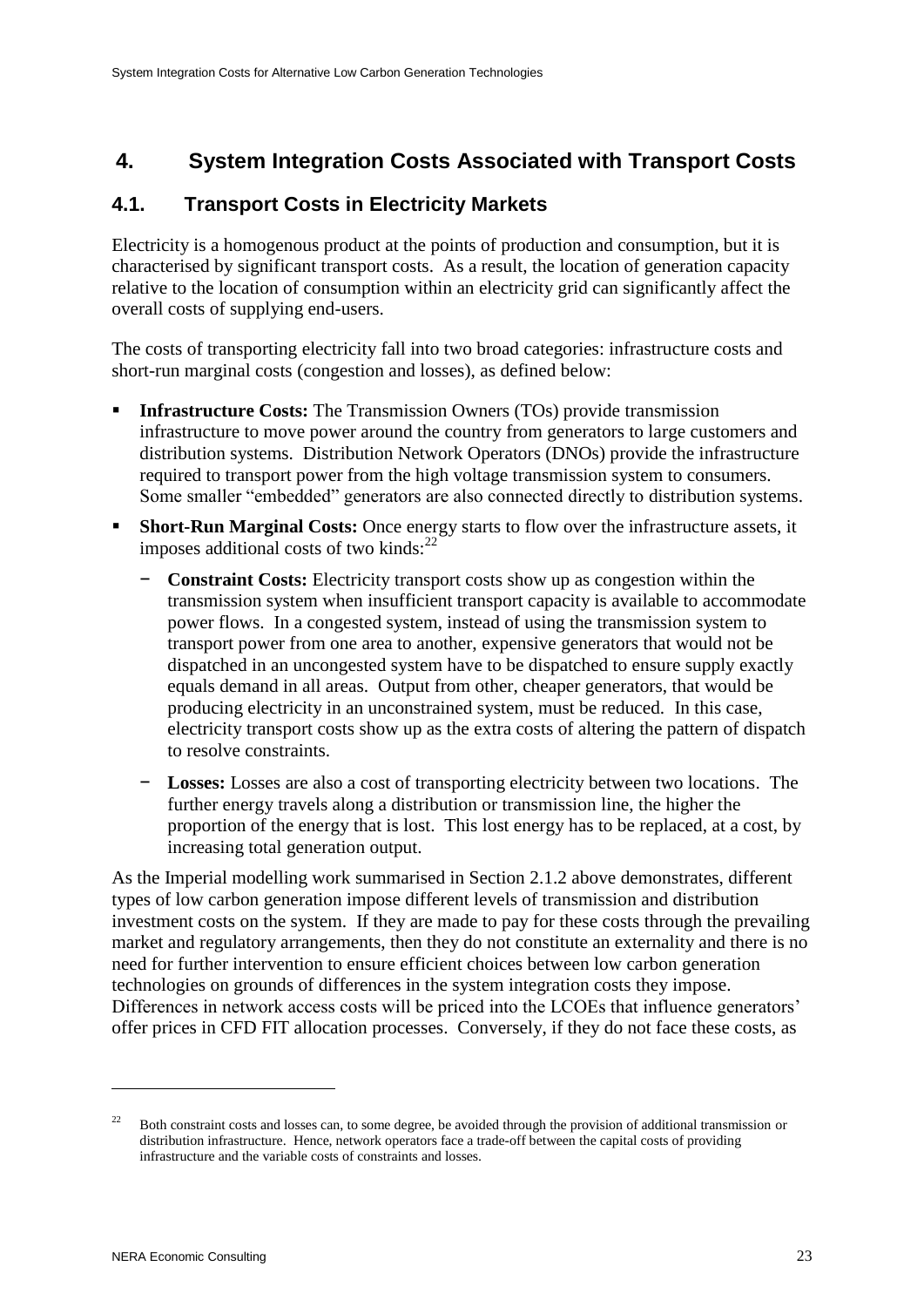is the case in relation to socialised ancillary service costs (see the previous chapter), some policy intervention may be warranted.

## **4.2. Losses**

In principle, differences in the losses caused by generators in different places and with different production profiles could be considered as one component of system integration costs,<sup>23</sup> which suggests some policy intervention may be warranted to ensure an efficient mix of low carbon generation technologies.

Under current trading arrangements, transmission-connected generators are asked to produce a little extra electricity to cover around half of total transmission losses, and consumers are asked to buy a little more electricity to cover the remainder. The shares of transmission losses allocated to generators and consumers do not vary according to their location. However, some generators are located a long way from areas with high demand (relative to supply), so their output has to travel long distances and results in relatively high losses. Similarly, some consumers are located a relatively long distance from the generation required to supply them, so a relatively high proportion of the generation required to supply them is lost. The overall consequences are that the allocation of losses does not promote efficient locational decisions by producers and consumers, and that some parties bear a greater share of the cost of losses than they impose (and vice versa).

Despite the absence of locational signals in respect of losses, distributed generators do, however, receive an "embedded benefit" associated with being closer to load, as their consumption attracts a negative loss factor, rewarding them for the avoided losses that would have come from the use of the transmission system. Hence, there is some differential between the system integration costs associated with losses that are caused by distributionconnected as compared to transmission-connected plant, but no differentiation between different types of generation in different parts of the transmission system.

The lack of a mechanism for setting locational and/or time-varying loss factors means that there may be some case for a policy intervention aimed at ensuring an efficient mix of low carbon plant that accounts for differences in the losses caused by different plant. However, as part of the CMA's Energy Sector Investigation, it has proposed to introduce a locational loss scheme.<sup>24</sup> Hence other policy interventions should correct the market failure associated with a lack of locational loss factors, so there is no obvious case for further intervention.

# **4.3. Constraint Costs**

As for losses, differences in the constraint costs caused by different types of generators will show up in the Imperial modelling as one component of the integration costs classified as generation operating and capital costs.

<sup>&</sup>lt;sup>23</sup> Albeit, transmission and distribution losses are not accounted for within the WeSIM modelling framework. As discussed below, the potential system integration costs associated with losses does not justify a further policy intervention, on grounds that a more efficient system of loss allocation is currently in development. Hence, not considering losses explicitly in the system integration costs is not a material problem.

<sup>&</sup>lt;sup>24</sup> Energy market investigation, Summary of provisional findings report, CMA, 7 July 2015.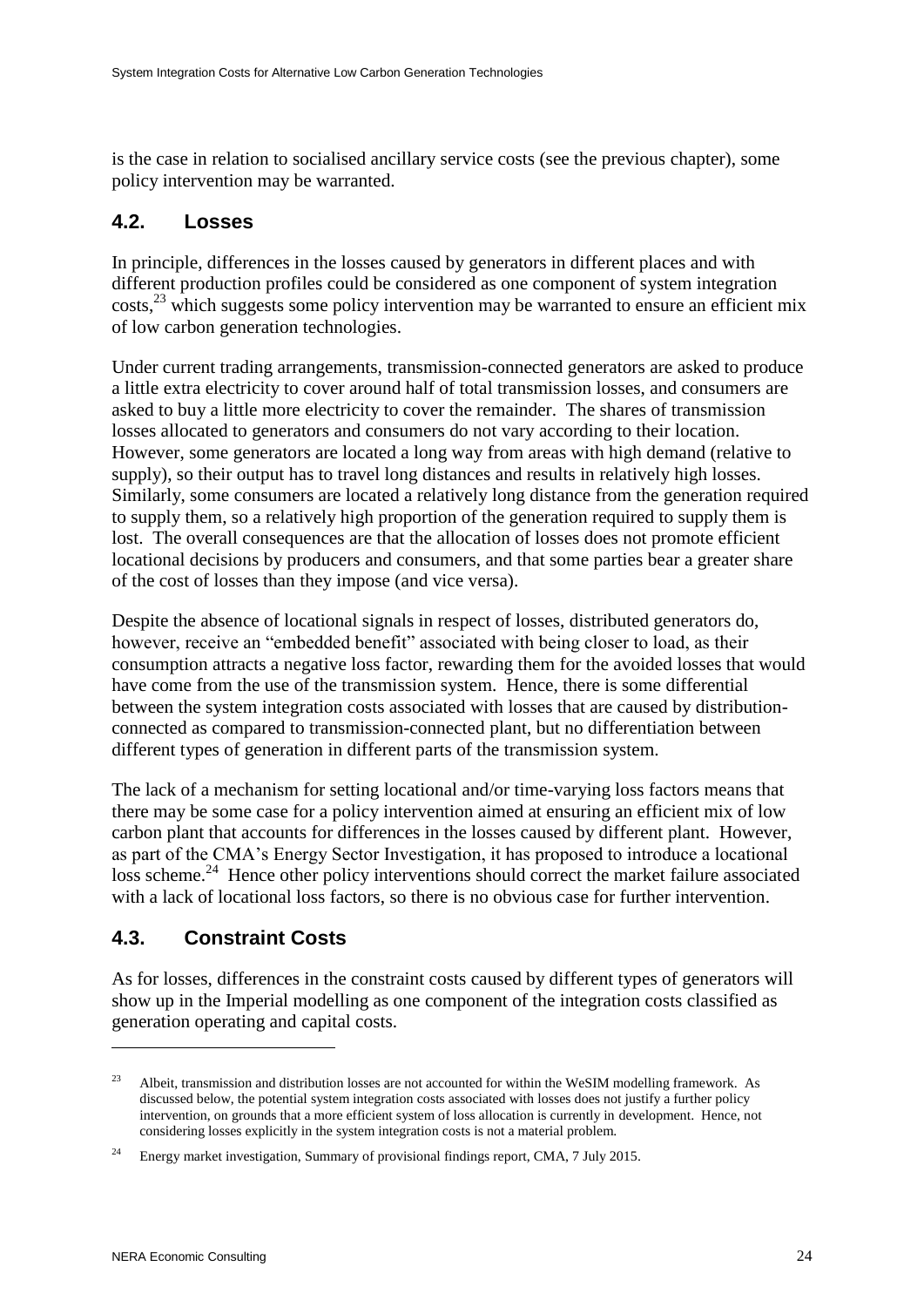In markets like Great Britain that apply a single national electricity market price without zonal variation in energy prices, constraint costs are incurred by the SO. The British government has decided (following the "connect and manage" decision) that constraint costs should be socialised across generation though the BSUoS charge. Hence, as for ancillary services, generators that cause constraints do not receive lower revenues or incur higher charges as a result. This fact reinforces the conclusion in the previous chapter that generation operating and capital costs do represent system externalities that justify some policy intervention to ensure an efficient choice between low carbon generation technologies.

It is possible that some types of low carbon generators that help the SO to *relieve* transmission constraints, e.g. because their output is flexible and they are located in parts of the system where generation is relatively scarce, may earn some additional revenues reflecting this benefit through the balancing mechanism. However, this benefit is probably marginal for low carbon plant.

# **4.4. Transmission Investment Costs**

In the absence of locational energy pricing, which would probably improve efficiency, as described in Chapter [3,](#page-18-0) locational signals can be sent to generators through other channels. For instance, in theory, the same locational signals of transmission investment and constraint costs that are conveyed to generators through the locational marginal pricing of energy can be conveyed to generators through transmission tariffs that reflect the long-run marginal cost (LRMC) of generation required to efficiently accommodate generation onto the transmission  $\text{grid.}^{25}$ 

Locational variation in Transmission Network Use of System (TNUoS) charges can therefore be used to signal to generators of different types and in different locations how the transmission and constraint costs they impose on the system vary. Hence, if structured to reflect LRMC, different types of low carbon generators in different parts of the country will face different TNUoS reflecting differences in the transmission investment costs they impose, so this category of costs does not constitute an externality that warrants specific interventions to ensure efficient technology choice.

Recent reforms to TNUoS through Ofgem's "Project TransmiT" have sought to better reflect the costs that different types of generator impose on the system. The main impact of these changes is to compress regional variation in tariffs for intermittent plant. How closely these new charges reflect differences in the LRMC that intermittent plants face is a source of some disagreement amongst experts and industry bodies. For instance, recent work by NERA and Imperial suggests that the new charging methodology produces tariffs that reflect the LRMC of transmission less closely than the old methodology.<sup>26</sup> Specifically, we found that the cost of providing large reinforcements to the transmission system between Scotland and England are not reflected in the marginal tariffs paid by northern generation under the proposed

<sup>&</sup>lt;sup>25</sup> NERA Economic Consulting and Imperial College London, Assessing the Cost Reflectivity of Alternative TNUoS Methodologies: Prepared for RWE npower, 21 February 2014, Chapter 2.

<sup>26</sup> NERA Economic Consulting and Imperial College London, Assessing the Cost Reflectivity of Alternative TNUoS Methodologies: Prepared for RWE npower, 21 February 2014, Chapters 5 and 6.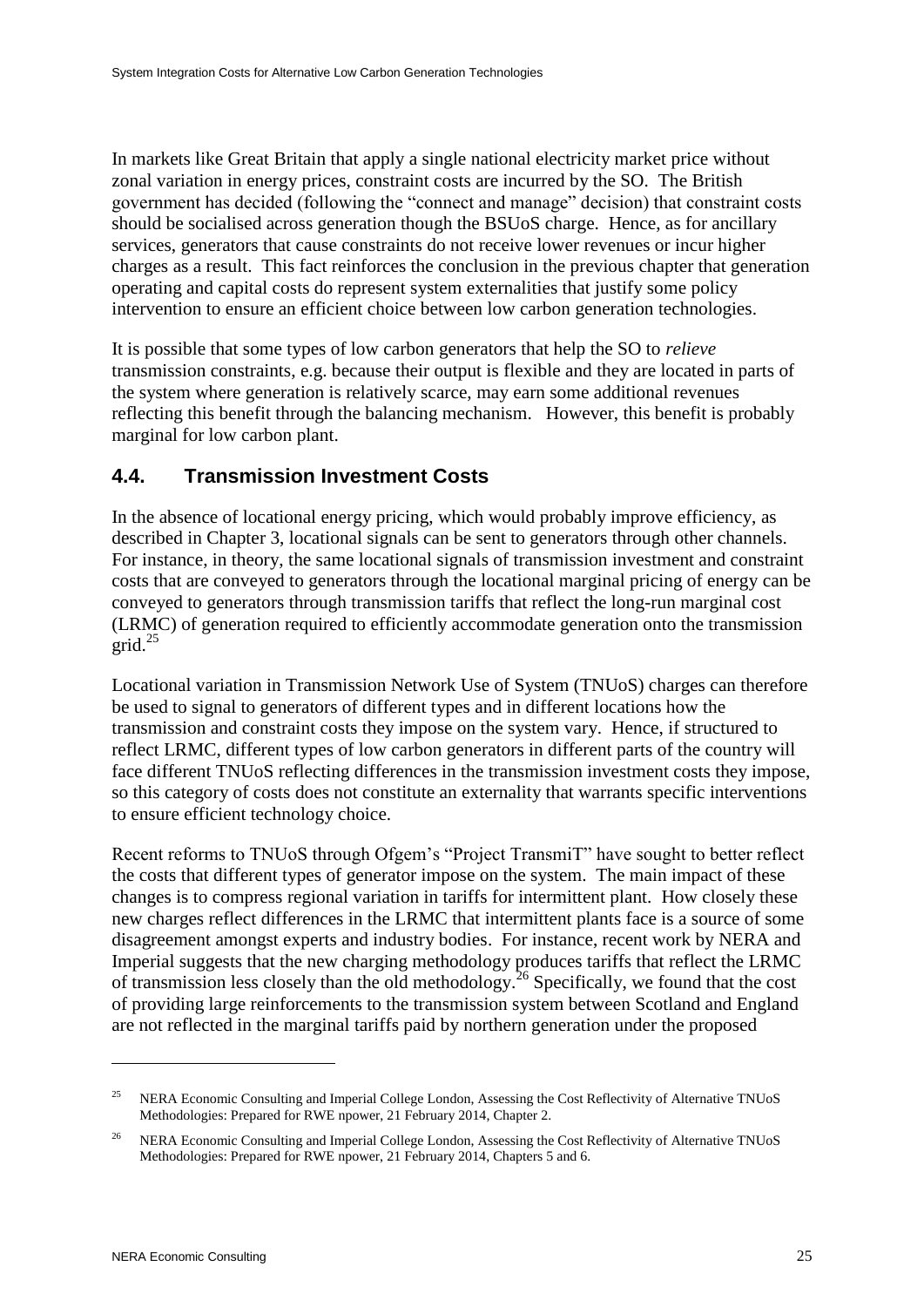reforms. However, Ofgem's decision to implement these reforms shows it considers the new methodology to be more cost reflective.

Nonetheless, from the perspective of the challenge government faces to select the optimal generation mix, it is probably reasonable to assume that no further adjustment is required to account for differences in the transmission infrastructure costs imposed by different types of low carbon plant in different locations. This approach assumes Ofgem will keep under review transmission pricing arrangements, and ensure charges reflect the LRMC of transmission.

# **4.5. Distribution Investment Costs**

As with transmission pricing, if different types of low carbon generator face different types of Distribution Use of System (DUoS) charge reflecting the costs they impose, this category of system integration costs should not constitute an externality that warrants specific interventions to ensure efficient technology choice.

A distribution charging regime that sets tariffs equal to the incremental cost caused or avoided by the presence of particular users on the network will therefore promote efficient decisions by users, including developers of low carbon generation, with regard to the distribution costs they impose. In practice, this may be achieved by setting distribution charges that reflect users' locations on the grid, and their consumption (or export to the grid) at times when network capacity is constrained. Hence, locational and time-of-use DUoS charges, which have recently been introduced under the EHV Distribution Charging Methodology (EDCM) for larger users of distribution networks,  $27$  can price-in the costs of integrating low carbon generators onto the distribution system. However, the DUoS regime in place for users connecting at lower voltage levels are somewhat simpler and thus less capable of sending efficient signals to users.

Therefore, as for transmission investment costs, from the perspective of the challenge government faces to select the optimal generation mix, it is probably reasonable to assume that no further adjustment is required to account for differences in the distribution infrastructure costs imposed by different types of low carbon plant in different locations. This approach assumes Ofgem will keep under review charging arrangements, and ensure charges reflect the LRMC of distribution infrastructure as closely as possible.

# **4.6. Conclusions**

If distribution and transmission access prices are cost reflective, which they are intended to be, then the system integration costs associated with distribution and transmission investment costs should be reflected in the costs incurred by low carbon power generators, and thus factored into policy decisions on technology choice and in the CFD FIT allocation auctions. However, TNUoS and DUoS reflect cost imperfectly, suggesting that some reforms to improve their cost reflectivity might be desirable.

<sup>&</sup>lt;sup>27</sup> EHV Distribution Charging Methodology (EDCM), Energy Networks Association, April 2011.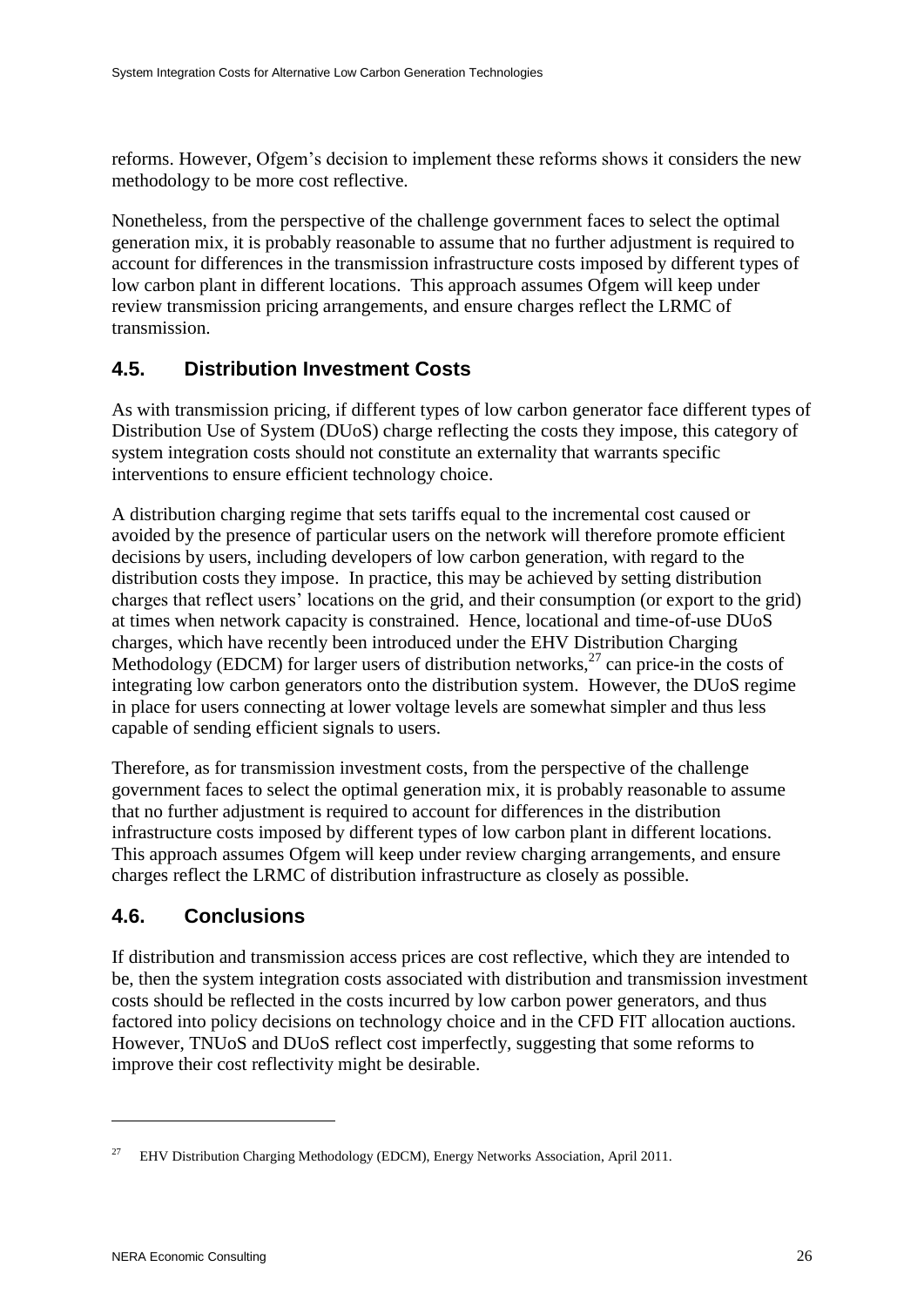System Integration Costs for Alternative Low Carbon Generation Technologies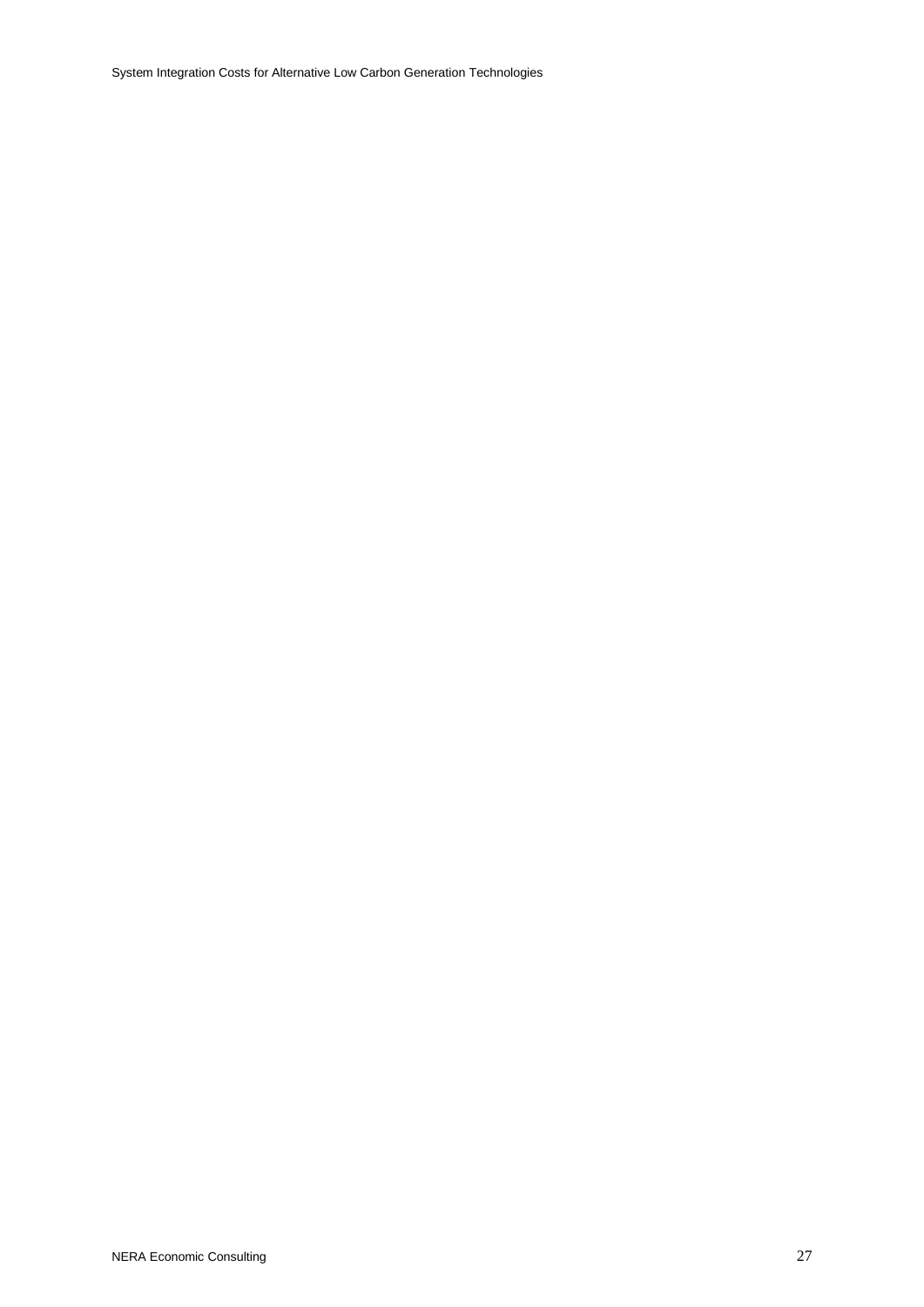# <span id="page-35-0"></span>**5. Accounting for System Integration Costs in Designing Low Carbon Support Mechanisms**

The first best way to ensure generators make decisions that minimise the costs of the electricity system as a whole is to ensure they face the marginal costs, or receive the marginal benefit of their actions, through the most proximate instrument. For instance, if they impose an additional system cost through the need to extend or strengthen the transmission network this would most efficiently be reflected in the transmission network charges they face, as discussed in the preceding chapter. Similarly, the benefit low carbon generators deliver by displacing production from other (often conventional) technologies is reflected in the market price of energy, as discussed in Chapter [3.](#page-18-0)

However, the CFD FIT regime insulates supported generators from the signals conveyed through wholesale electricity prices regarding the system integration costs they drive. Low carbon generators therefore have a limited incentive to operate in a way that supports their efficient integration into the power system, and the process of selecting the technologies and/or projects that are awarded CFD FIT contracts may be distorted by a failure to consider integration costs.

# **5.1. The CFD FIT Regime**

#### **5.1.1. Key commercial features of the CFD FIT contracts**

The government has introduced a new subsidy regime for renewable and other low carbon generation technologies called the CFD FIT. These are long term contracts (generally 15 years for renewable technologies) which entitle the generator to a subsidy payment for each MWh of low carbon electricity they produce. The size of the subsidy payment is calculated as the difference between the strike price in the contract (set through auctions for renewable technologies) and the reference price for that technology. For intermittent technologies the market reference price is the day ahead hourly price in some combination of the APX and N2EX indices.

Generators with CFD FIT contracts are therefore largely insulated from the price signals produced by the wholesale market:

- Whatever the market reference price index included in the contract, generators receive the strike price they obtained following a competitive allocation process or through bilateral negotiation with the government. If market prices are below their strike price they receive a subsidy payment that provides a top-up to the strike price, or if prices are higher than the strike price they make a payment back to the CFD Counterparty Company equal to the difference between market prices and the strike prices. Hence, generators with CFD FIT contracts are largely insulated from variation in market prices, at least to the extent that they are driven by factors known to (or expected by) the market at the time when the reference price index is fixed.
- Generators supported by CFD FITs do still face a wholesale market price to some extent, because if they can "beat" the reference price in their contract they can earn additional revenues. However, in practice this has little effect as it is probably drowned out by the vast majority of their revenues coming from the difference between the strike price and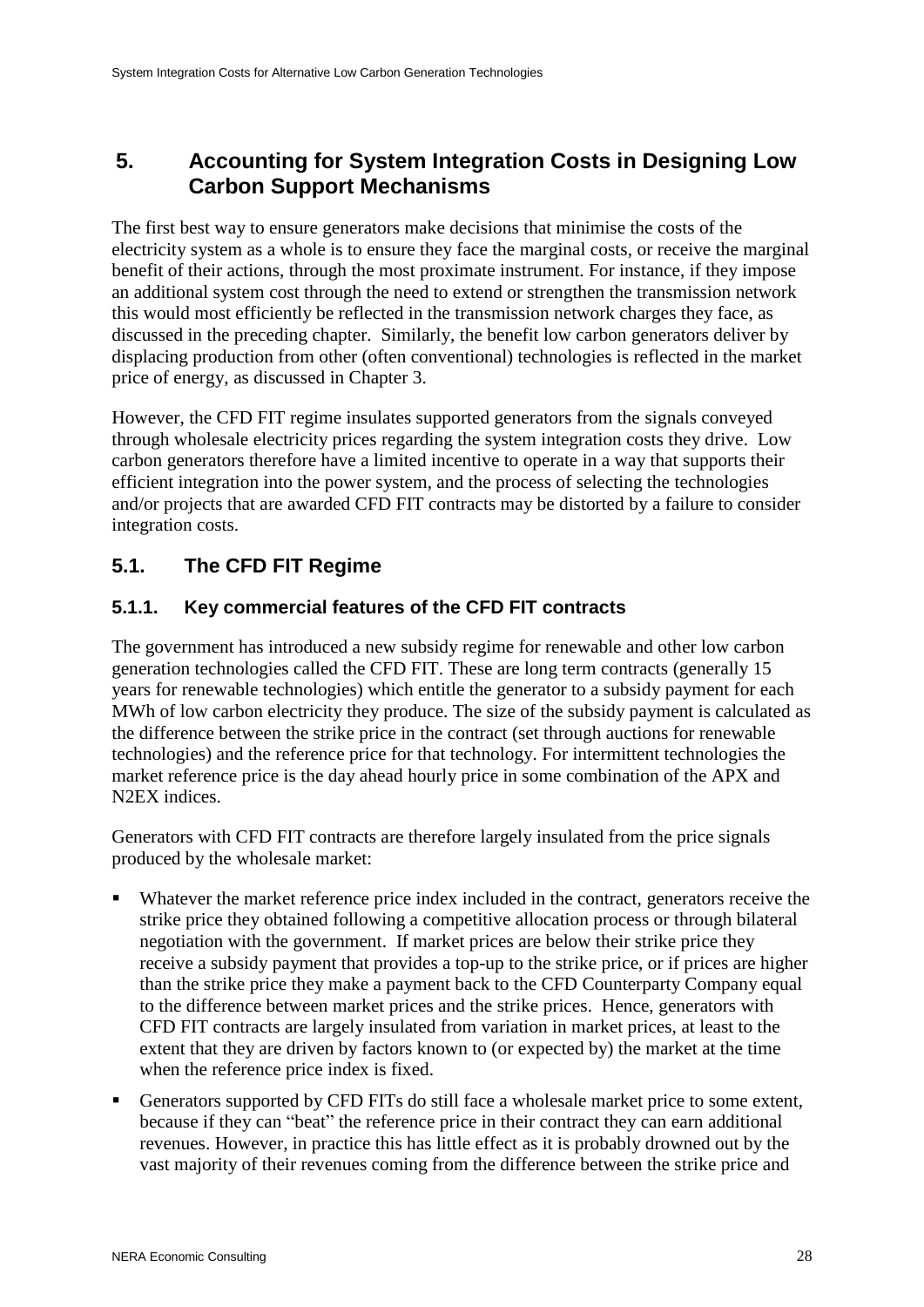reference price, and in the case of intermittent generation, there being very little they can do to adjust their output in response to price signals.

- Generators covered by CFD FITs are still responsible for their imbalances, but this feature of the contracts only "prices in" the variation between day-ahead prices and real time balancing prices for the trading interval, as well as changes in their output that become known (or expected) between the day-ahead stage and gate closure. Hence, contracted generators are only exposed to the effects of new information that becomes available about supply and demand conditions between the time at which the reference price is set and delivery. For intermittent plant, this may "internalise" some of the costs associated with the unpredictable nature of their production, but many of these costs are not reflected in half-hourly market prices anyway, and under current market are socialised through ancillary service arrangements;
- Recently announced changes to future CFD FIT contracts for renewables alter this structure slightly, as generators' subsidy payments will cease when prices are consistently negative for 6 hours or more. 28 This means that supported generators will be exposed to market prices in periods when residual demand (demand, less output from must-run and low marginal cost plant) is negative. This change in approach means that generators expecting to be available in such periods of surplus would assume lower output in computing the LCOE that informs their offer prices in CFD FIT auctions. In effect, generators would price-in some of the integration costs associated with the need to curtail their output in periods when there is a surplus of energy. This change does not, however, encourage generators to price-in differences in the value of their output at other times, and this change is only likely to have any effect in a very small number of hours.<sup>29</sup>
- Many independent generators will choose to sign PPAs which protect them from balancing charges, in effect paying an offtaker to manage balancing risk, but this does not change the allocation of system costs to different generation technologies. It simply passes responsibility for despatch, balancing, and so on, as well as the value derived from subsidies and energy market revenues, from the developer to an offtaker.
	- In exchange for bearing this balancing risk as well as other costs of trading, such as any basis risk associated with the offtaker not being able to sell power at the market reference price specified in the contract.
- The link between subsidy payments and energy generated means that generators covered by the CFD FIT regime see a distorted signal regarding the economic value of their output to the energy system as a whole, and will be slow to respond to price signals (eg. negative balancing prices) that suggest it would be economic for them to curtail their production; and

<sup>&</sup>lt;sup>28</sup> Electricity Market Reform – Contracts for Difference – Government Response to Consultation on Changes to the CFD Contract and CFD Regulations, June 2015.

<sup>&</sup>lt;sup>29</sup> Recent analysis commissioned by DECC suggests that this new provision for negative prices in the CFD FIT contract will only be triggered 80 times throughout the whole period to 2040, even under a relatively ambitious scenario regarding decarbonisation. Source: Electricity Market Reform – Contracts for Difference – Government Response to Consultation on Changes to the CFD Contract and CFD Regulations, June 2015, para 2.21.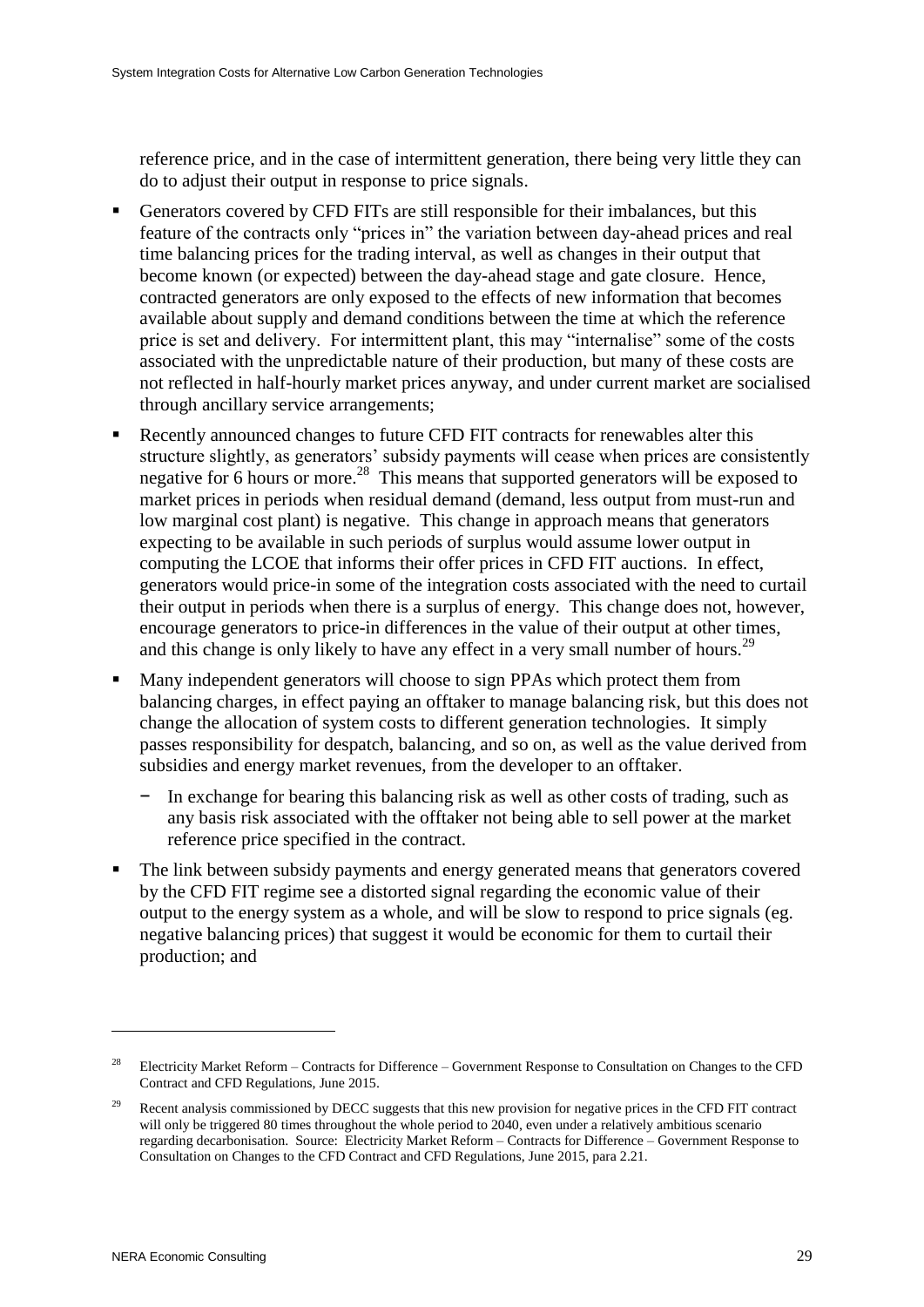- Generators covered by CFD FIT contracts do not participate in the Capacity Mechanism, so, combined with their insulation from most market price signals, they receive little or no signal regarding the capacity value of their plant; but
- Generators do still pay for the costs they impose on the transmission and distribution networks to the extent they are reflected in TNUoS and DUoS charges (see Chapter [4\)](#page-30-0); and
- **Low carbon generators can also provide ancillary services and earn revenues from doing** so through payments from the SO, and they will compete with conventional generators in ancillary service markets. However, the link between subsidy payments and energy production blunts their incentives to do so, and the SO may also have weak incentives to procure ancillary services from non-conventional sources. This is because, at present, there is probably sufficient conventional capacity in place to provide the required supply of ancillary services reasonably economically, and because procuring ancillary services from low carbon plant creates technical challenges for the SO that, whilst not insurmountable, may require the adoption of new and innovative approaches

## **5.1.2. The CFD FIT allocation process**

CFD FITs for renewable technologies are allocated through auctions for 3 different budgets or "pots":

- Pot 1 (established technologies): Onshore wind ( $>5MW$ ), Solar Photovoltaic (PV) (>5MW), Energy from Waste with CHP, Hydro (>5MW and <50MW), Landfill Gas and Sewage Gas;
- Pot 2 (less established technologies): Offshore Wind, Wave, Tidal Stream, Advanced Conversion Technologies, Anaerobic Digestion, Dedicated biomass with CHP, and Geothermal; and
- Pot 3: Biomass conversion.

Rational bidders in these auctions would be expected to include within their strike price bids their own levelised cost of energy, including their expectations of the network and balancing charges for which they would be liable. Other low-carbon technologies (principally nuclear and CCS projects) can receive CFD FIT contracts through bilateral negotiations and agreements with government. Through these negotiations, developers would also factor in all relevant costs for their project including the network and balancing charges for which they would be liable.

However, as noted above, the costs faced by CFD generators will not fully reflect the costs they impose on the system in respect of changes in the capital and operational costs of other generation.

## **5.1.3. Identifying options for reform**

There are a number of potential adjustments to both the format of the CFD FIT contracts and the process through which they are allocated to generators that could better account for the system integration costs they cause. Below we identify a series of policy options and assess at a very high level the merits of each. We recognise, of course, that a fuller cost-benefit analysis would be required to investigate more fully the options proposed.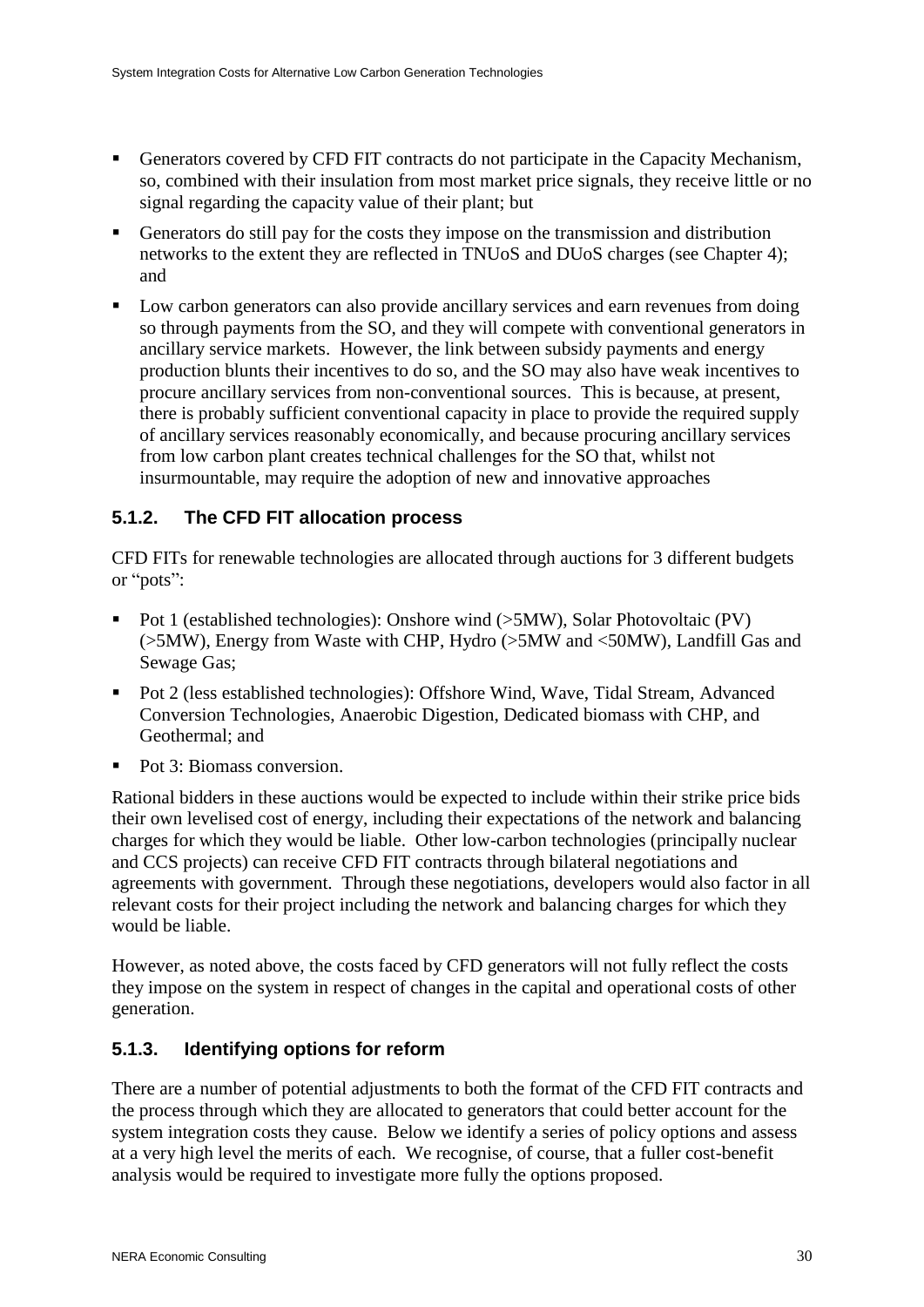# **5.2. Changes to the Allocation of CFD FIT Contracts**

There are a number of potential adjustments, listed as follows and explained further below, to the CFD FIT allocation framework, which could improve the extent to which generators are exposed to the system integration costs of their project.

#### **5.2.1. Constraints on allocation of subsidies to technologies with relatively high integration costs**

One approach that would account for differences in the integration costs caused by low carbon generation technologies would be to constrain the allocation of subsidies to those technologies with relatively high integration costs. Conceptually, this involves government performing some analysis to

- 1. Quantify the system integration costs associated with different low carbon technologies, such as using the Imperial estimates summarised in Chapter [2.](#page-9-0) Calculating the relative system integration costs for each participating technology may be technically challenging, though as the Imperial modelling demonstrates, it is not impossible. Also, we understand that DECC is enhancing its ability to model system integration costs, so it should not be infeasible for government to perform this calculation;
- 2. Estimating a supply curve of low carbon projects and how this supply curve would change after adding the estimated system integration costs for each project/technology that are not already reflected in the charges or costs faced by generators (eg. it would not be appropriate to include network costs in this calculation if TNUoS and DUoS are already factored into estimated LCOEs); and
- 3. Using the adjusted supply curve resulting from (2), identify the mix of low carbon plant that minimises total costs, after accounting for any constraints on government's desired deployment of some (eg. emerging) technologies. This estimated technology mix can then be used to set minima/maxima on deployment, or to pre-allocate funding to particular groups of technologies.

In practice, the policy option of setting CFD budgets for each pot in a way which takes account of the system integration costs is something that can be done relatively quickly and easily by government, following the above modelling procedure. For instance, one way to get a technology mix that includes more capacity from technologies with relatively low whole system costs and less capacity from technologies with high whole system costs would be to put more budget into pot 3 (biomass conversion) and less budget into pot 2 (mainly offshore wind) or pot 1 (onshore wind and solar).

However, this would not account for the different integration costs caused by different technologies in the same pot. Splitting technologies into a larger number of pots would be one way to address this concern, but it would come at the cost of reducing the extent of competition between low carbon technologies through the allocation mechanism.

The similar policy of introducing maxima (or minima) for certain technologies to limit deployment of those technologies that impose relatively high (or low) system integration costs would have similar effects. However, introducing maxima might be a more logical approach where research indicates that the system integration costs associated with particular technologies increases markedly at a certain level of deployment.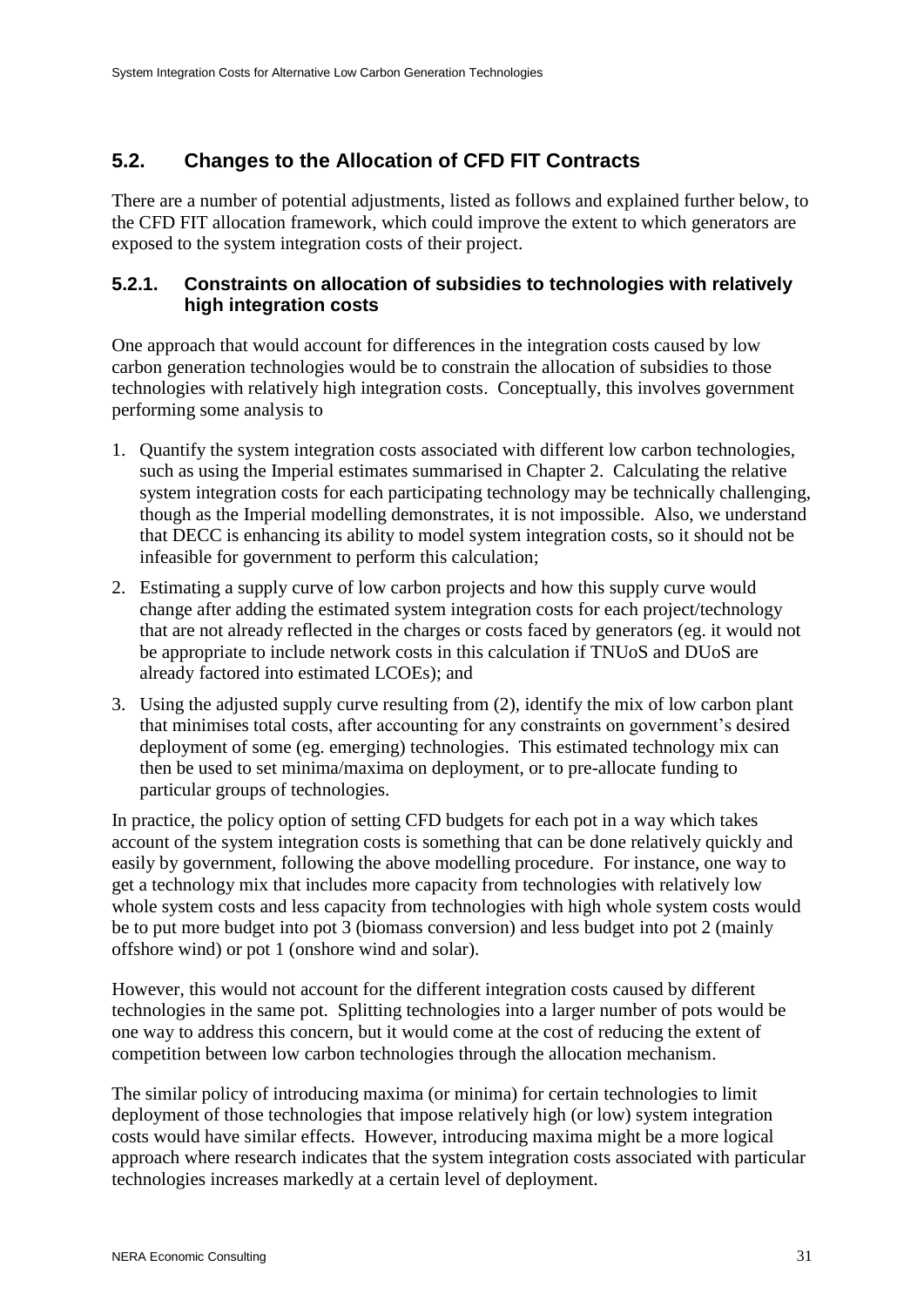Defining maximum levels of deployment comes with the disadvantage, however, that if a technology turns out to be cheaper than expected (before accounting for system integration costs), the auction clearing mechanism would be constrained in its ability to increase demand for that technology. This problem would apply to the approach of constraining the budget allocated to particular technologies, but to a lesser extent because unexpectedly low bids would still result in procurement of more capacity for a fixed budget.

However, because, as the Imperial modelling shows, the system integration cost caused by particular technologies can be sensitive to the modelling assumptions used, calibrating any constraints on the allocation of contracts to particular technologies is likely to entail substantial subjectivity.

#### **5.2.2. Introducing handicaps to reflect differential system integration costs**

Another policy option that allows the CFD FIT allocation mechanism to consider integration costs would be to introduce handicaps for each technology based on its relative system integration costs. This approach would require that the government

- 1. Quantify the system integration costs associated with different low carbon technologies, such as using the Imperial estimates summarised in Chapter [2;](#page-9-0)
- 2. For each technology identify which components of system integration costs are already likely to be included within low carbon generators' offer prices (eg. TNUoS and DUoS), and excluding those parts of estimate system integration costs from the calculation; and
- 3. Using the remaining system integration costs not already priced into generators' LCOEs through other mechanisms to derive bid adders that would be applied when choosing between generators' offer prices in the CFD FIT auctions.

The main benefit of this approach, as compared to constraining the CFD FIT allocation mechanism by adjusting budgets for each pot or applying maxima or minima is that it would better allow different technologies to compete alongside each other for subsidy. It may also place less reliance on government's estimate of the LCOEs of different generation technologies. The downside is that, like all the options for adjusting the allocation procedure, they rely on modelled estimates of system integration costs.

#### **5.2.3. The need to identify which components of integration costs are priced into generators' LCOEs**

As described above, adjustments to the CFD FIT allocation mechanism to account for integration costs all require an administered estimate of the relative integration costs associated with each technology, from which government would need top subtract those elements of integration costs already priced into estimated LCOEs. As discussed above, for some aspects of generation cost, identifying which cost categories are priced in through market or regulatory mechanisms and included in LCOEs is relatively clear cut. For instance, as discussed in Chapter [4,](#page-30-0) TNUoS and DUoS charges should price in the integration costs associated with network reinforcement. In contrast, as Chapter [3](#page-18-0) explains, LCOEs will not tend to price in the integration costs associated with generation operational and capital costs.

There may some grey areas, however, that mean it is not entirely straightforward to identify which cost categories are included or excluded. In particular, and as discussed above, all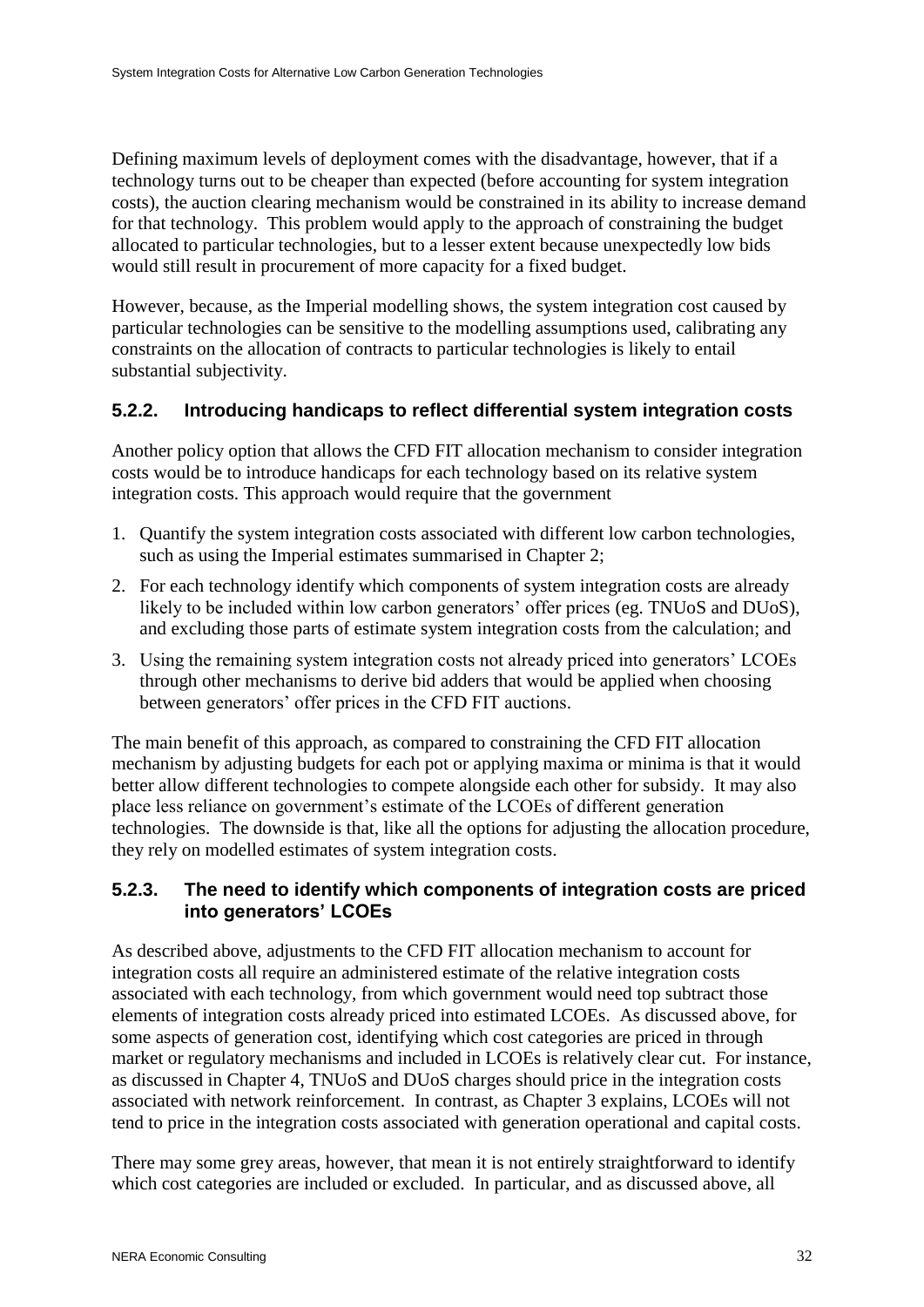generators, including those receiving CFD FIT contracts, bear the risk that their output will be different from the amount they expect to generate (and sell) at the day-ahead stage, and that prices will change between the day-ahead stage and real time. This balancing risk is one component of system integration costs, and in practice is hard to separate from the other components of the integration costs associated with generation operational and capital costs. A solution to this problem could be to identify market evidence on the extent to which this cost currently imposes a cost on different generation technologies based on real market data, and then to subtract these costs from generators relative integration costs. However, performing such calculations is beyond the scope of this report.

## **5.3. Changes to the Structure of CFD FIT Contracts**

Changes to the structure of the CFD FIT contracts might also improve the extent to which generators are exposed to market prices and signals, and thus account for the system integration costs.

For instance, one option would be to change the reference price to expose generators to price signals in the energy market. For example, all types of low carbon plant could face a market reference price, such as a year-ahead baseload price, which would incentivise them to be more responsive to system needs. We are conscious that DECC did consider this as part of the development of the final CFD contract terms and decided against it due to the inability of wind farms to control their output – they generate when the wind blows. However, it is possible for wind farms to turn down their output in response to market signals that there is oversupply and even to turn the blades and provide some form of fast-response. This reform would also provide wind farms with an incentive to schedule maintenance outages for times of the year when the market is likely to be relatively well-supplied, which they do not have under the current structure.

However, this reform would not address the problem that subsidy payments would be linked to energy production, leaving wind farms' offer prices markedly below their variable costs of production and muting their incentive to respond to price signals. An alternative (more radical) reform that would address this problem would be to switch from paying subsidies based on actual production to some measure of expected or contracted production. This would decouple subsidy payments from actual output, thus providing a marginal incentive to generators to increase or decrease their output in response to price signals from both energy and potentially the ancillary service markets too.

Enabling projects with CFDs to also participate in the capacity market auctions and potentially receive capacity payments would also provide additional remuneration to those plant with relatively high expected availability at peak time, recognising the system benefit they provide by offsetting the need for thermal back-up plant to ensure demand can be met in peak demand conditions.<sup>30</sup>

<sup>30</sup> On the face of it, this may appear to policymakers as providing wind farms with unnecessary additional subsidy through the capacity market. This is not the case, however, as generators would factor in their expected capacity market revenues when selecting their offer prices into the CFD FIT auction.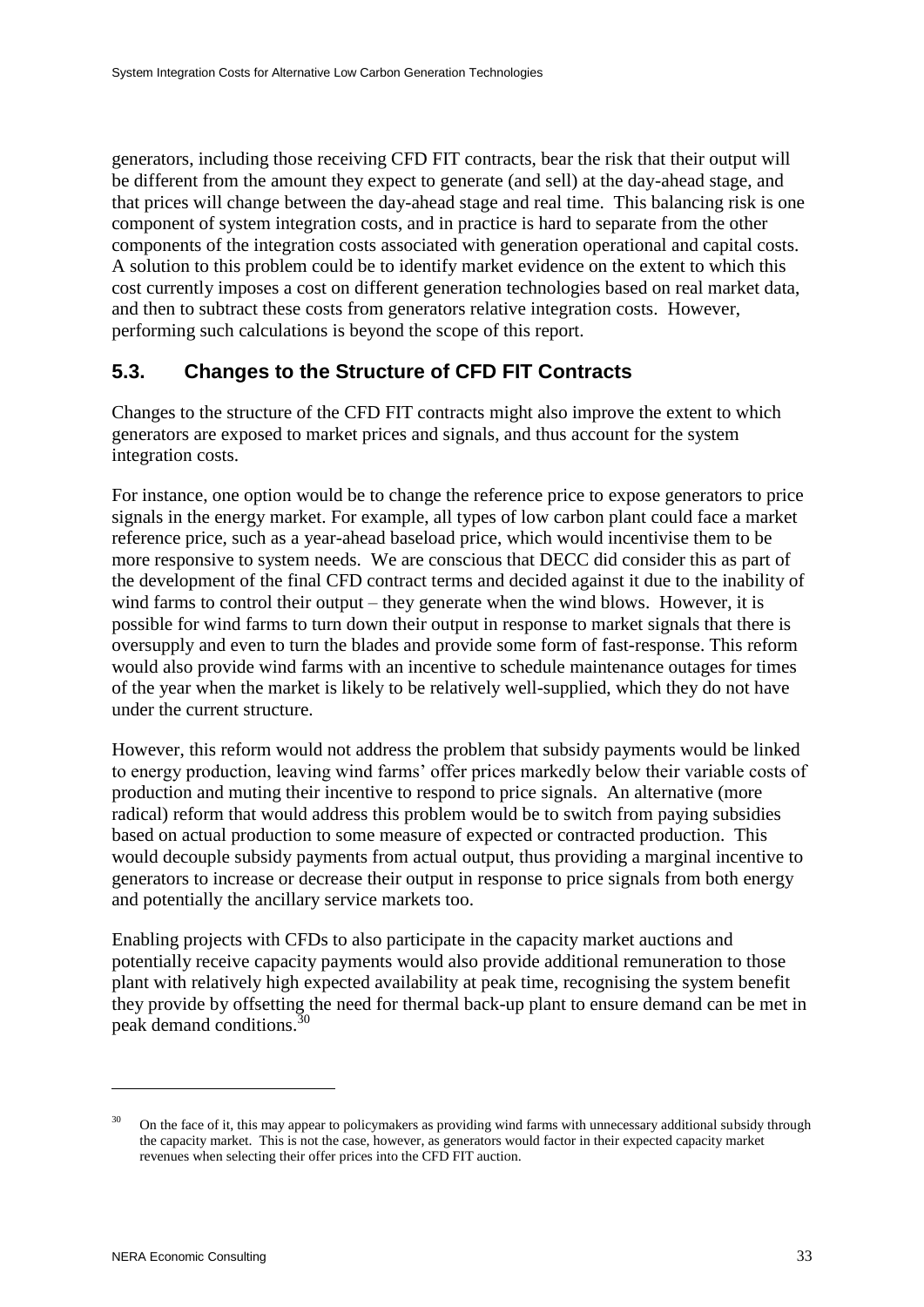# **5.4. Support for Technologies that Reduce Integration Costs**

Increasing the penetration of flexibility technologies such as storage, DSR interconnection or flexible generation may materially reduce the integration costs associated with intermittent renewable technologies, as the Imperial modelling shows (see [Figure 2.4,](#page-13-0) for instance). In fact, as the Imperial modelling shows, some increase in the penetration of these technologies may be a pre-requisite for achieving low levels of carbon intensity in the power sector, as [Figure 2.4](#page-13-0) demonstrates.

In principle, all of these technologies make money from arbitraging spreads between high prices in periods (or locations, in the case of interconnection) of relative scarcity, and low prices in periods (or locations) of relative surplus. They also provide ancillary services, and help to avoid the need for grid reinforcement. Hence, if energy and ancillary service prices, as well as grid access charges, are reflective of marginal cost, the deployment of these technologies should be economically efficient. However, as noted in previous chapters, some reform of these market/charging mechanisms is probably desirable to ensure producers and consumers of electricity receive more efficient price signals.

Absent such reforms, it may not be possible to achieve an economically efficient deployment of storage and DSR, and some form of explicit support may be required. And even then, the case for investing in flexibility technologies today may be undermined by uncertainty over future government policy in relation to the future generation mix. However, further work would be needed to assess the case for supporting these technologies through some form of subsidy or long-term contract. For instance, while some aspects of current market arrangements might undervalue services such as storage, other forms of government intervention, in particular energy-based subsidy schemes, might exaggerate differentials between peak and off-peak prices compared to underlying differences in system marginal cost, thus exaggerating the value of some flexibility technologies.

Further, even if government support to flexibility technologies were desirable, further work would also be required to design the commercial mechanisms through which such technologies were offered support. For instance, a CFD contract structure linked to the actual production or consumption of storage of demand side units would almost certainly lead to inefficient usage of storage plant; it would be essential for efficiency that providers of flexibility services are exposed to market price signals.

## **5.5. Conclusions and Recommendations**

Generators with CFD FIT contracts are largely insulated from the price signals produced by the wholesale electricity market, and save for some marginal to changes in market prices between the time when the market reference price is fixed and delivery, they receive blunted economic signals regarding the value of their output to the system as a whole and therefore (1) provide less responsiveness to system needs than would be economically efficient, and (2) the process of selecting between low carbon generation technologies (in the allocation of CFD FIT contracts) ignores differences in the integration costs generators impose.

Some enhancements to the process for allocating CFD contracts and to the contract terms themselves might therefore be necessary to internalise system integration costs and ensure an efficient mix of low carbon technologies is developed under the CFD FIT subsidy regime.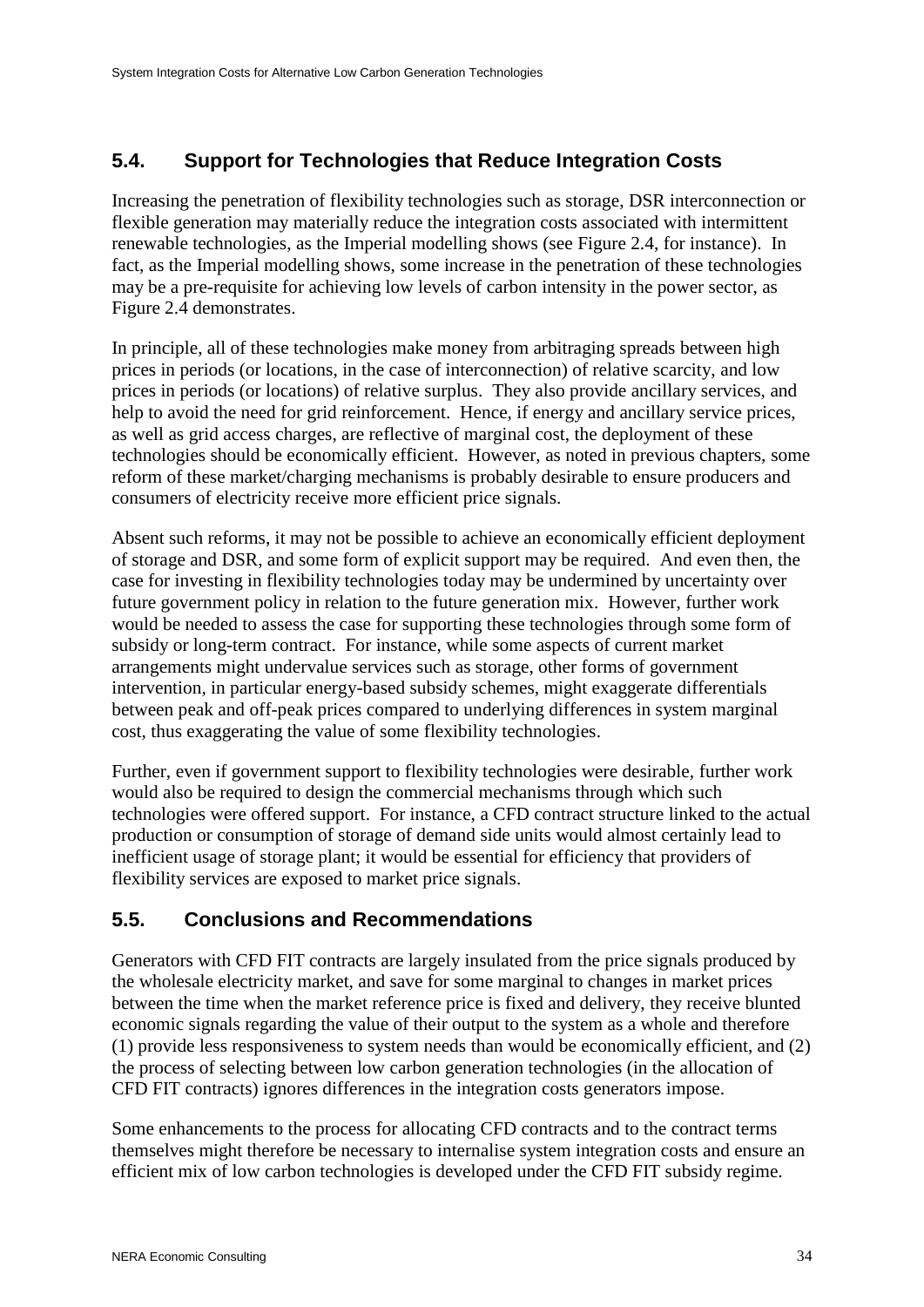If, as we recommend, generation technologies supported through subsidies are exposed to market price signals to a greater extent, the reforms described in previous chapters to improve the efficiency of market price signals become more important in ensuring generators and policymakers account for system integration costs efficiently.

We recognise, of course, that while the policy options outlined in this chapter warrant further consideration by government, further analysis is needed to develop and appraise them further.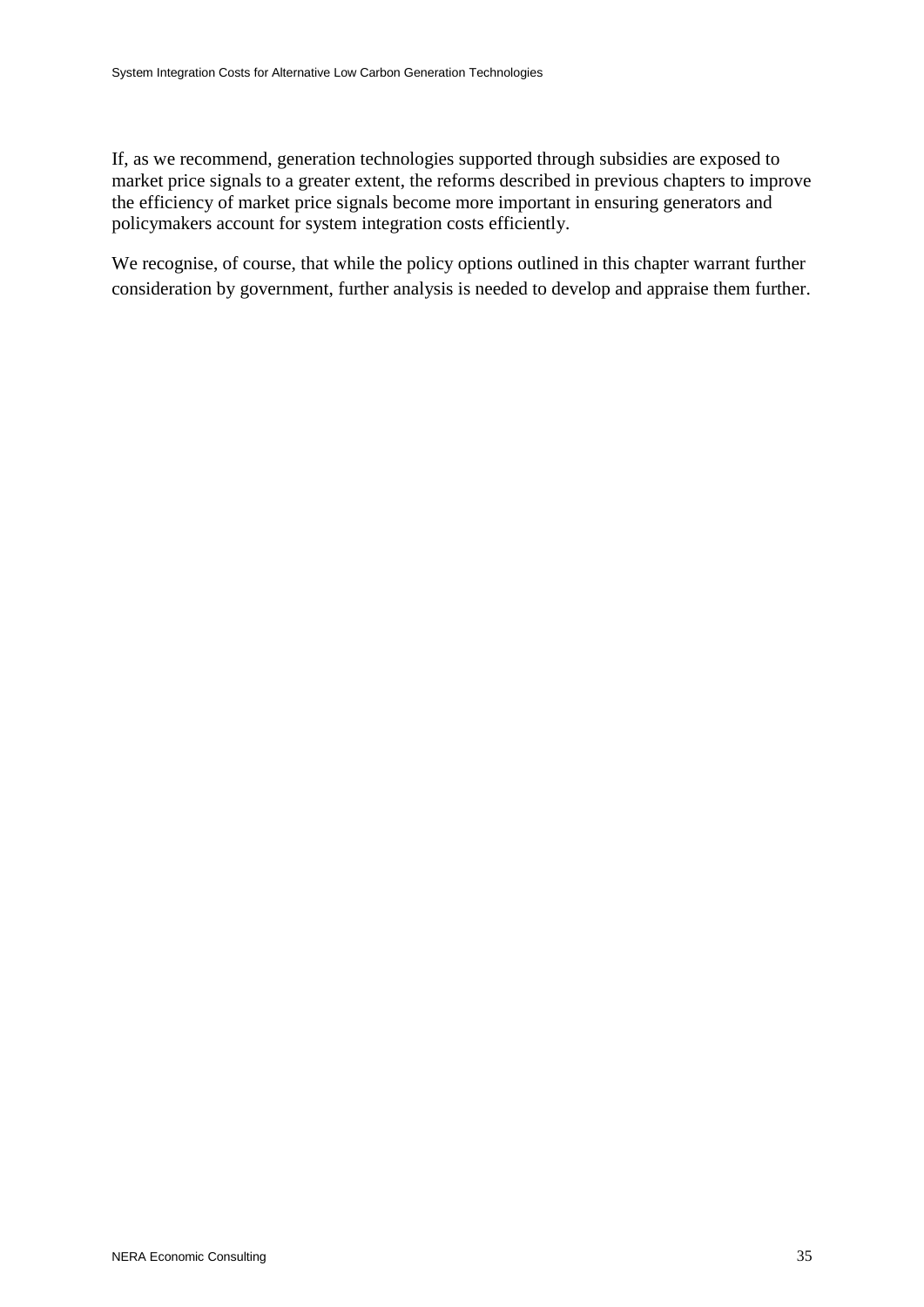# <span id="page-43-0"></span>**6. Summary and Conclusions**

When new low carbon generation capacity is added to the power system, the increase in costs is not determined solely by the costs of developing and operating the newly connected generation capacity; changing the generation mix has a series of knock-on effects. The despatch of other generation plant, the need for back-up capacity to ensure peak demand can be met, network investment and constraint costs, and ancillary services costs can all be affected. These additional costs are known as system integration costs.

In a well-functioning, competitive power market, there is no reason why these integration costs would constitute an externality that justifies government intervention. In reality, however, the idealised notion of a perfectly competitive market does not apply. In fact, the current power market design is limited in its ability to signal system integration costs to generators that cause system integration costs to be incurred and to the benefits of mitigating any such increases in system integration costs provided by others (eg. flexibility providers). In this report, we have set out a range of reforms to market arrangements that would better signal integration costs to all market participants, including improving the extent to which energy prices reflect underlying system marginal cost by introducing shorter trading intervals, and introducing real time markets for ancillary services.

However, even with these reforms to better reflect system integration costs through more efficient energy, capacity and ancillary service markets, the effect of efficient markets to account for integration costs is constrained because (1) low carbon generators' subsidy payments largely insulate them from energy and capacity price signals, and (2) the ancillary services costs associated with integrating low carbon generators are socialised.

Hence, while new policies that improve the efficiency of market price signals will help to internalise the externalities associated with system integration costs, such reforms would be more effective if they were combined with reform of subsidy arrangements to expose supported generators to market price signals. Some enhancements to the process for allocating CFD contracts and to the contract terms themselves might therefore be necessary to internalise system integration costs and ensure an efficient mix of low carbon technologies is developed under the CFD FIT subsidy regime.

Another important dimension of system integration costs are the costs of developing the transmission and distribution networks to accommodate changes in the generation mix. If distribution and transmission access prices are cost reflective, which they are intended to be, then the system integration costs associated with distribution and transmission investment costs should be reflected in the costs incurred by low carbon power generators, and thus factored into policy decisions on technology choice and in the CFD FIT allocation auctions. It is therefore important that the structure of TNUoS and DUoS charges be kept under review to ensure they remain as cost reflective as possible.

Finally, we recognise, of course, that while the policy options outlined in this chapter warrant further consideration by government, further analysis is needed to develop and appraise them further. There may also be transaction costs associated with some of the changes we propose, which warrant separate study.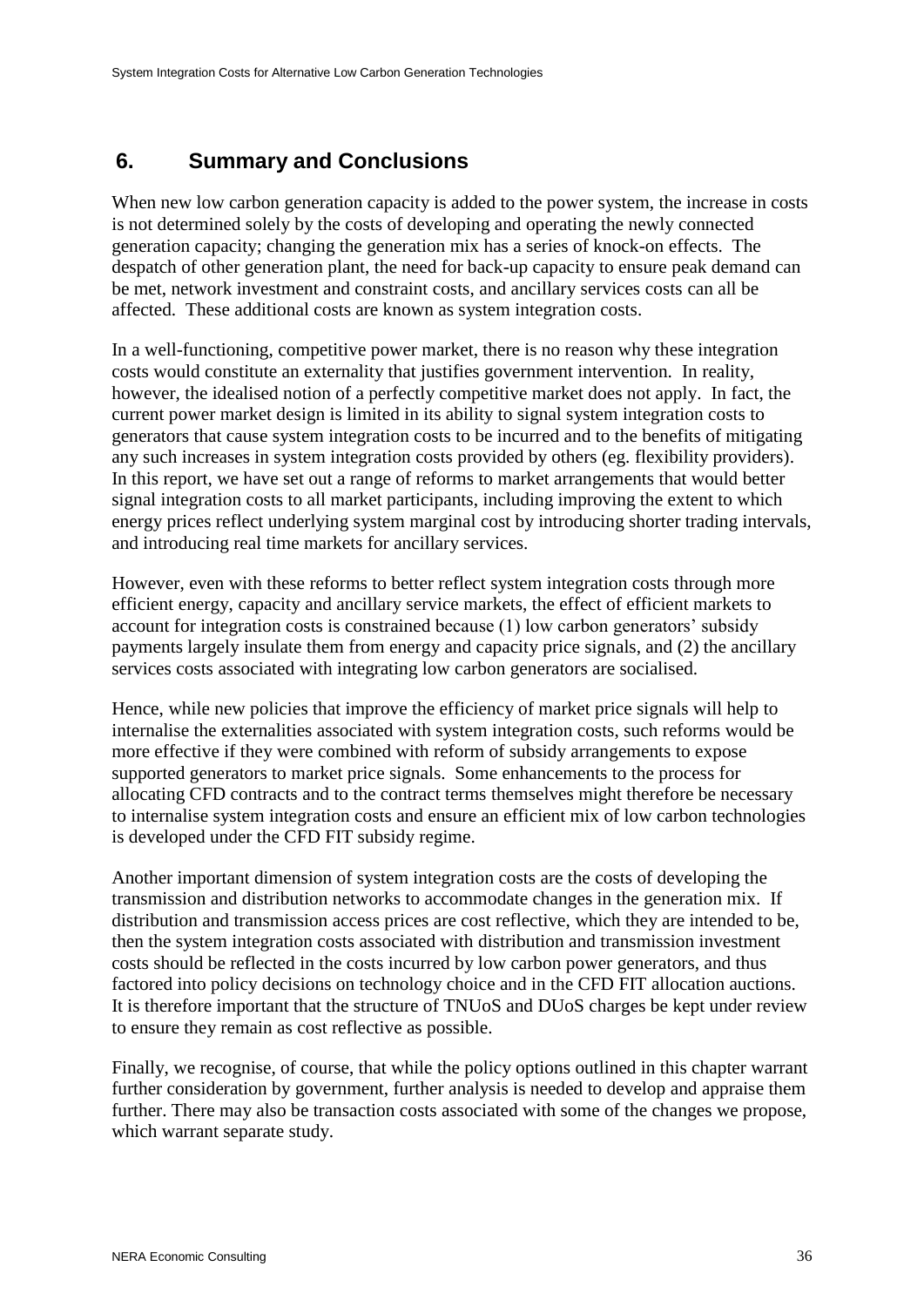# <span id="page-44-0"></span>**Appendix A. Alternative Methods for Estimating System Integration Costs**

#### **Method 1:**

- − Imperial starts by defining a baseline scenario in which the British electricity sector decarbonises to achieve emissions intensity of either 50g/kWh or 100g/kWh by 2030 using a mix of low carbon generation technologies, which forms the basis for the analysis performed under each Method. See Figure E.2. in the Imperial report, for instance.
- To implement Method 1, Imperial then adds a moderate amount of wind, solar photovoltaic (PV) or carbon capture and storage (CCS) generation capacity to the system.
- At the same time, Imperial removes an amount of nuclear capacity that produces the same amount of energy. Hence, adding 1GW of wind running at a 30% load factor, would result in removing 333MW of nuclear running at a 90% load factor.<sup>31</sup> so total energy production from low carbon generation sources remains the same. $32$
- The model is also constrained to maintain the same level of carbon emissions. Imperial imposes this constraint because (1) adding CCS capacity increases emissions slightly if it replaces nuclear, solar PV or wind capacity, (2) changing the technology mix may change the required capacity mix and despatch of other fossil fuel-fired technologies to provide ancillary services and meet the given security standard, and (3) when some low carbon plant is added to the system, not all of its theoretically available output can be absorbed in periods of low demand and/or high output from intermittent plant (ie. less renewables output is absorbed than nuclear output removed, and resulting increase in emissions is offset by the model adding extra CCS capacity).
- Imperial then computes the changes in total system costs, excluding the investment and operation costs (ie. LCOEs) of the pairs of technologies that are being swapped, and divides this figure by the annual output of the added technology to establish its *relative integration cost* against nuclear power.
- The same approach could be applied while using any other low-carbon generation technology as a reference. But under this approach, integration costs are all defined as relative to another technology.
- **Method 2:**

1

A moderate amount of nuclear capacity is removed from (or added to) the system, while the model is allowed to increase (or decrease) either wind or PV capacity to maintain same level of  $CO<sub>2</sub>$  emissions as before the nuclear was removed. In choosing how much capacity to add, the model can either add wind/PV capacity,

 $31$  333MW = 1GW \* 30% / 90%

<sup>&</sup>lt;sup>32</sup> Imperial also performed the calculation the other way around to (partially) compensate for the effects of non-linearity in the cost effects of adding/removing capacity to/from the system. Specifically, they also added 1GW of nuclear and removed energy-equivalent amount of wind or PV. Values plotted in the figures below represent averages of these two approaches.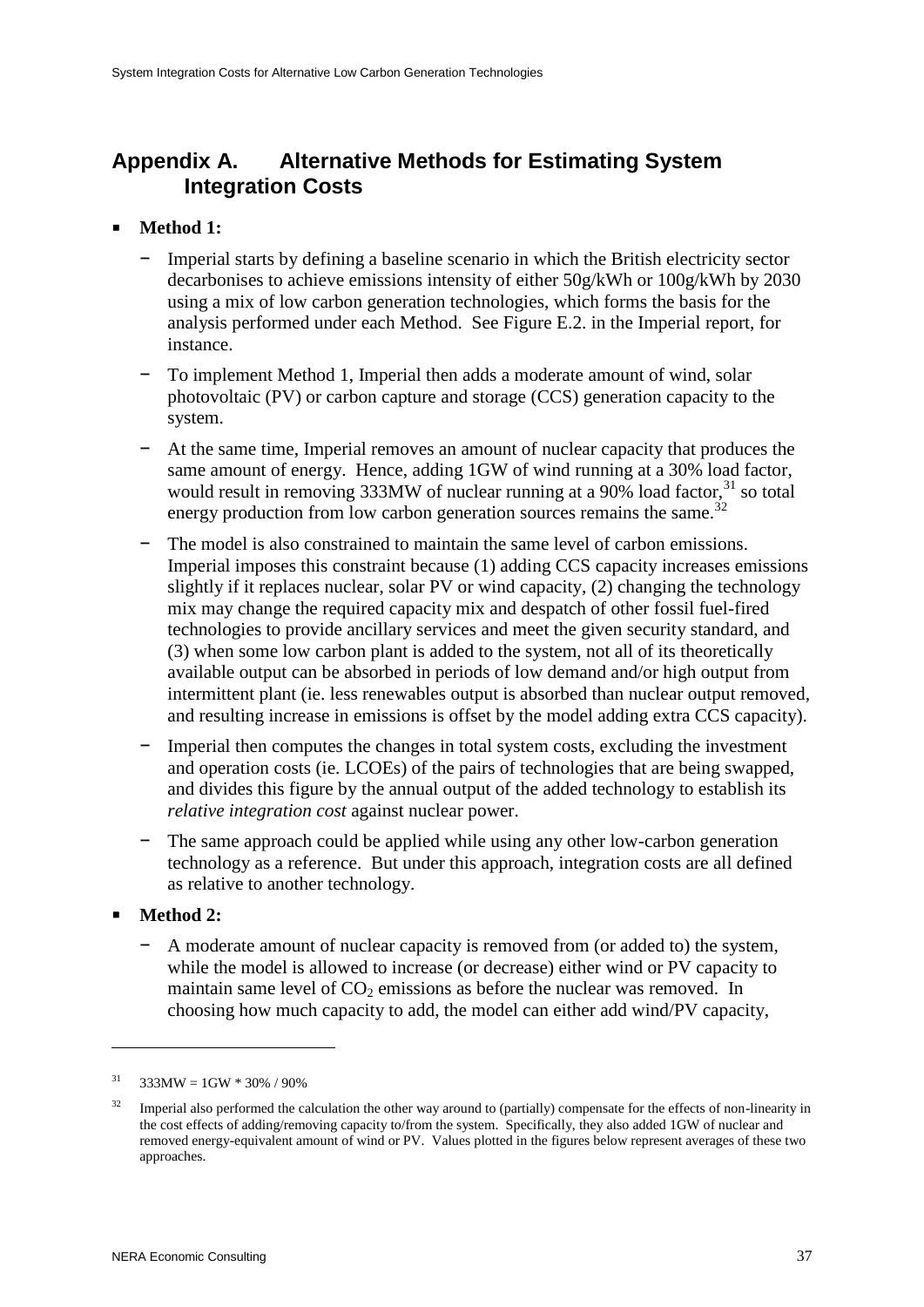and/or re-despatch the rest of the generation fleet to maintain the given level of emissions at least cost.

− As in Method 1, Imperial then divides the change in total system cost by the increase in generation output from either wind or PV, as in Method 1 to identify the relative integration cost. However, if the model chooses to add more (or less) wind/solar than the energy-equivalent amount of nuclear removed from the system, the additional cost (or saving) is also factored into the numerator of this integration cost calculation.

#### **Method 3:**

- A moderate amount of nuclear, wind, PV or CCS capacity is added to the system, and the system is allowed to readjust its CCS capacity (or nuclear if CCS is added) to minimise cost while maintaining the same system level of emissions and security standard as in the baseline.
- Imperial then divides the reduction in total system costs (ignoring the capital and operating costs of the added low-carbon plant) by the additional output of the added technology to establish the *marginal system benefit* per MWh of output for that technology. Differences in this marginal benefit across technologies (computed relative to the cost of plant that is added) allows Imperial to quantify system integration costs.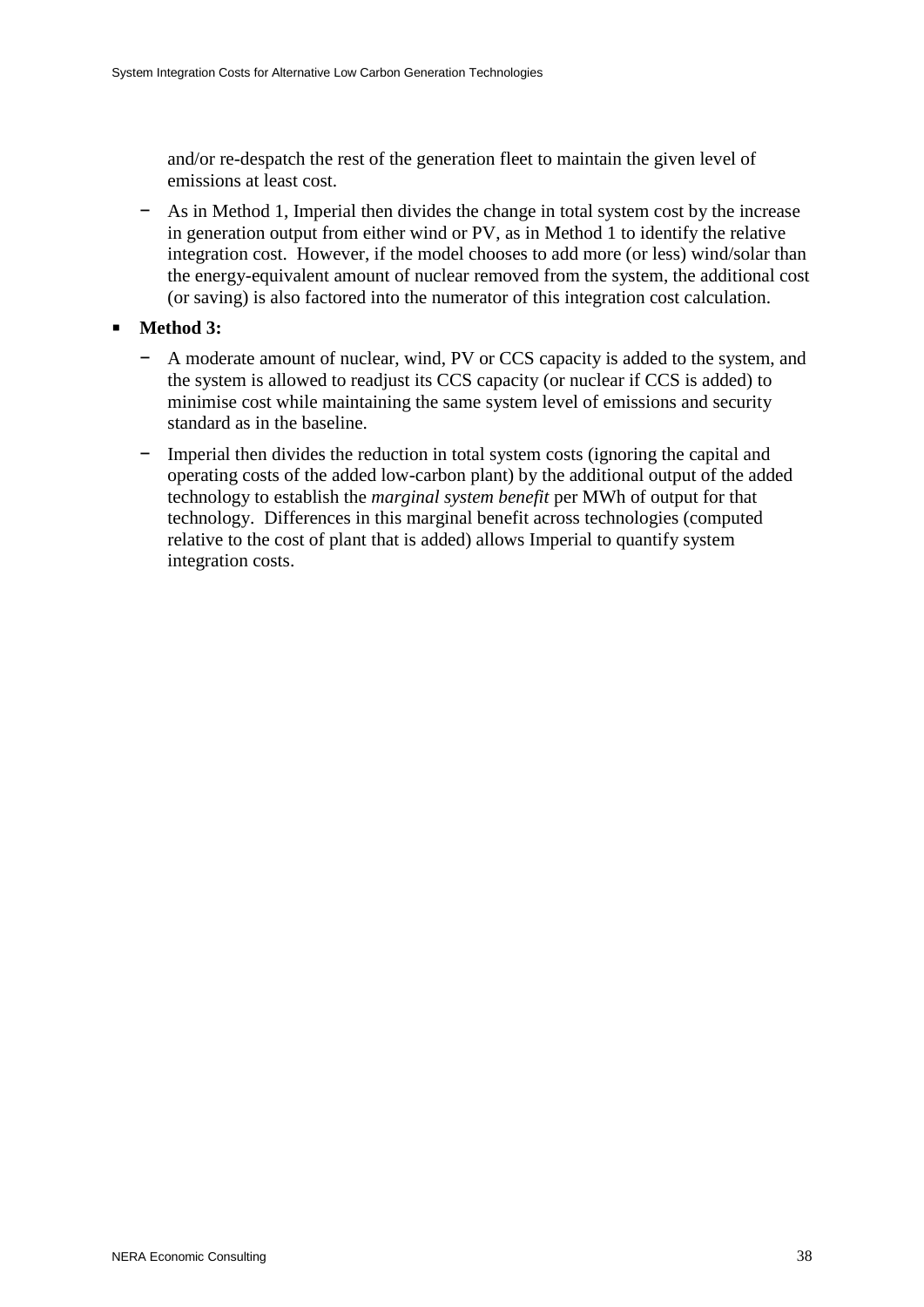# **Report qualifications/assumptions and limiting conditions**

NERA shall not have any liability to any third party in respect of this report or any actions taken or decisions made as a consequence of the results, advice or recommendations set forth herein. This report does not represent investment advice or provide an opinion regarding the fairness of any transaction to any and all parties. This report does not represent legal advice, which can only be provided by legal counsel and for which you should seek advice of counsel.

The opinions expressed herein are valid only for the purpose stated herein and as of the date hereof. Information furnished by others, upon which all or portions of this report are based, is believed to be reliable but has not been verified. No warranty is given as to the accuracy of such information. Public information and industry and statistical data are from sources NERA deems to be reliable; however, NERA makes no representation as to the accuracy or completeness of such information and has accepted the information without further verification. No responsibility is taken for changes in market conditions or laws or regulations and no obligation is assumed to revise this report to reflect changes, events or conditions, which occur subsequent to the date hereof.